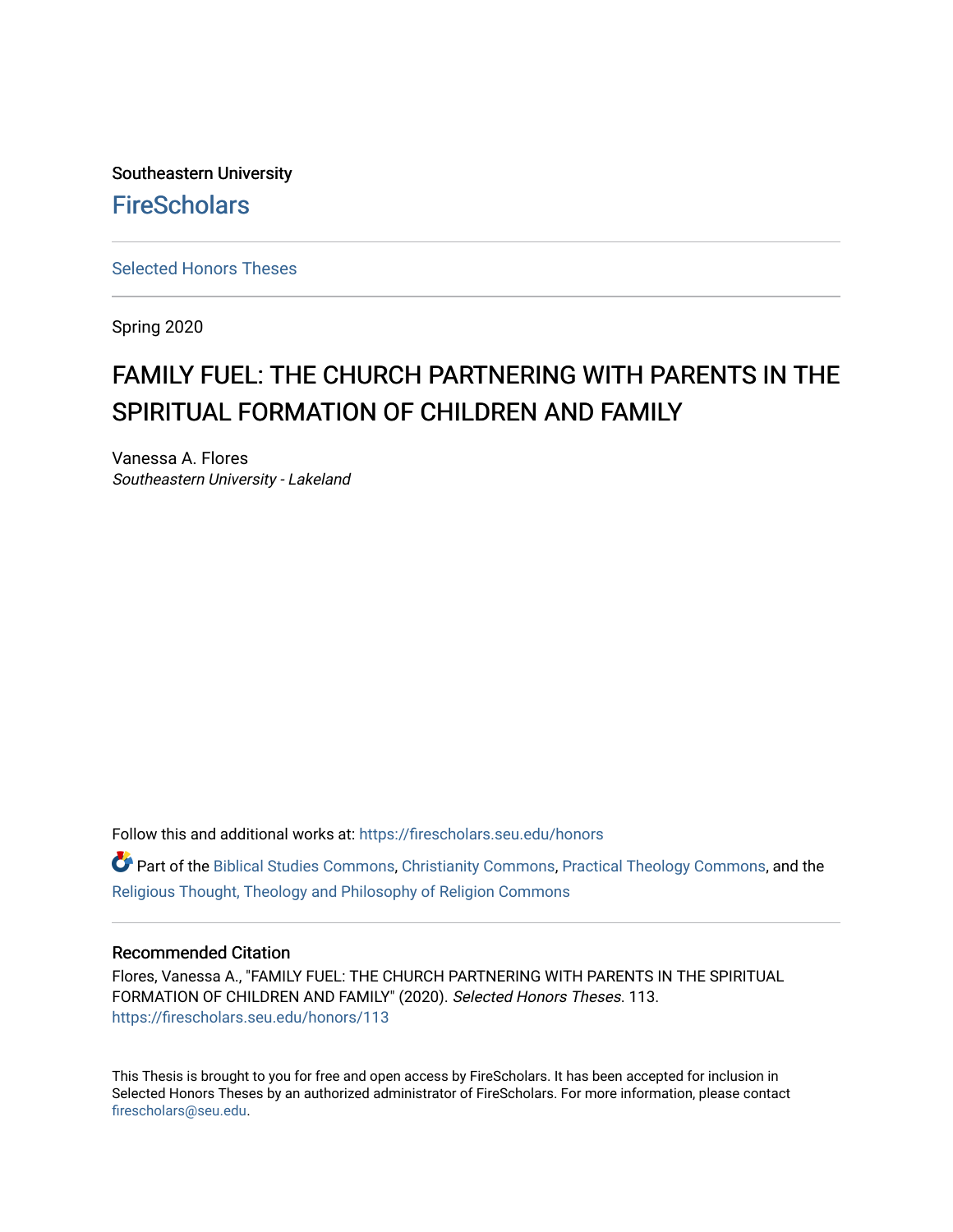#### FAMILY FUEL: THE CHURCH PARTNERING WITH PARENTS IN THE SPIRITUAL FORMATION OF CHILDREN AND FAMILY

by

Vanessa Amor Flores

Submitted to the School of Honors Committee

in partial fulfillment

of the requirements for University Honors Scholars

Southeastern University

2020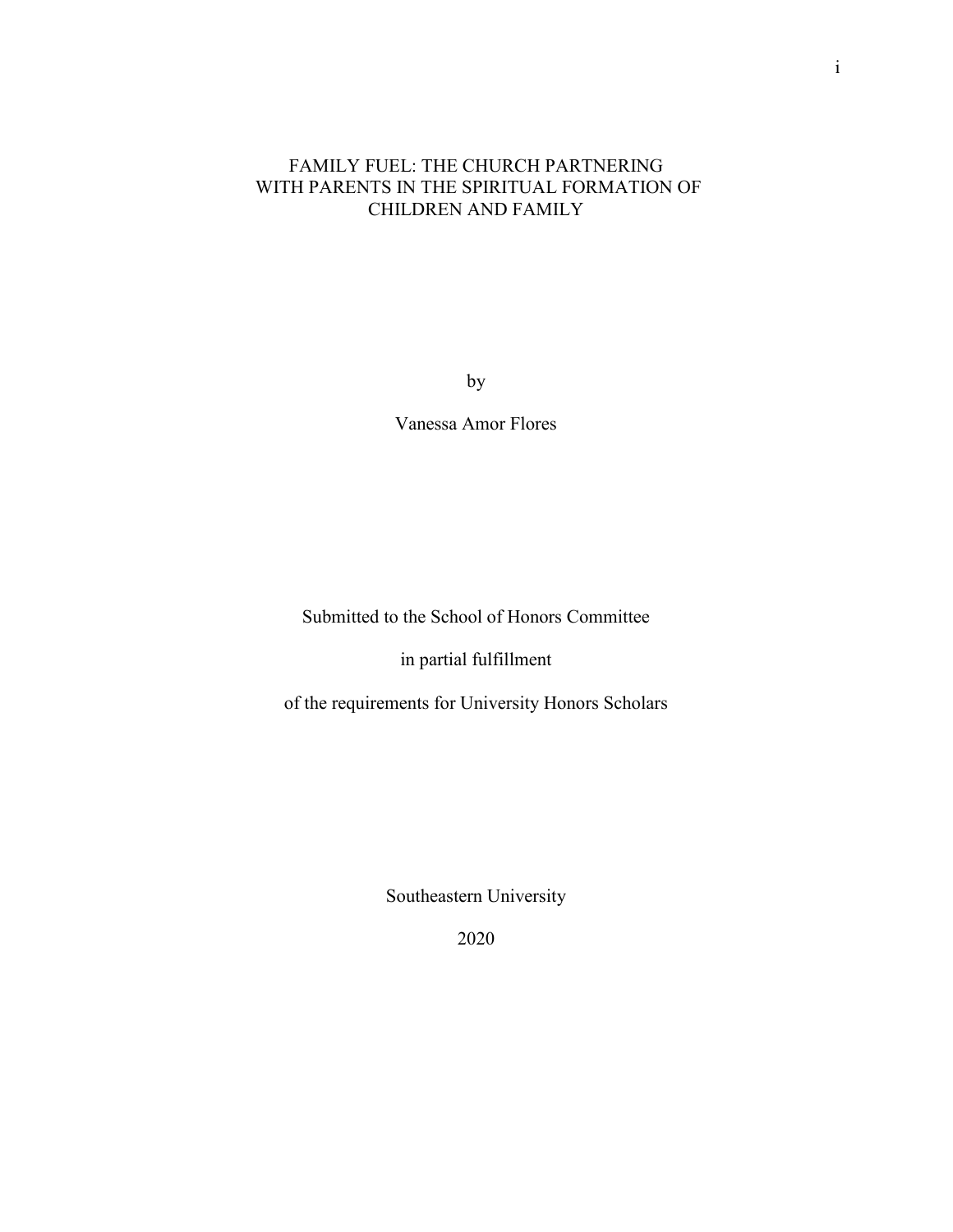Copyright by Vanessa Amor Flores

ii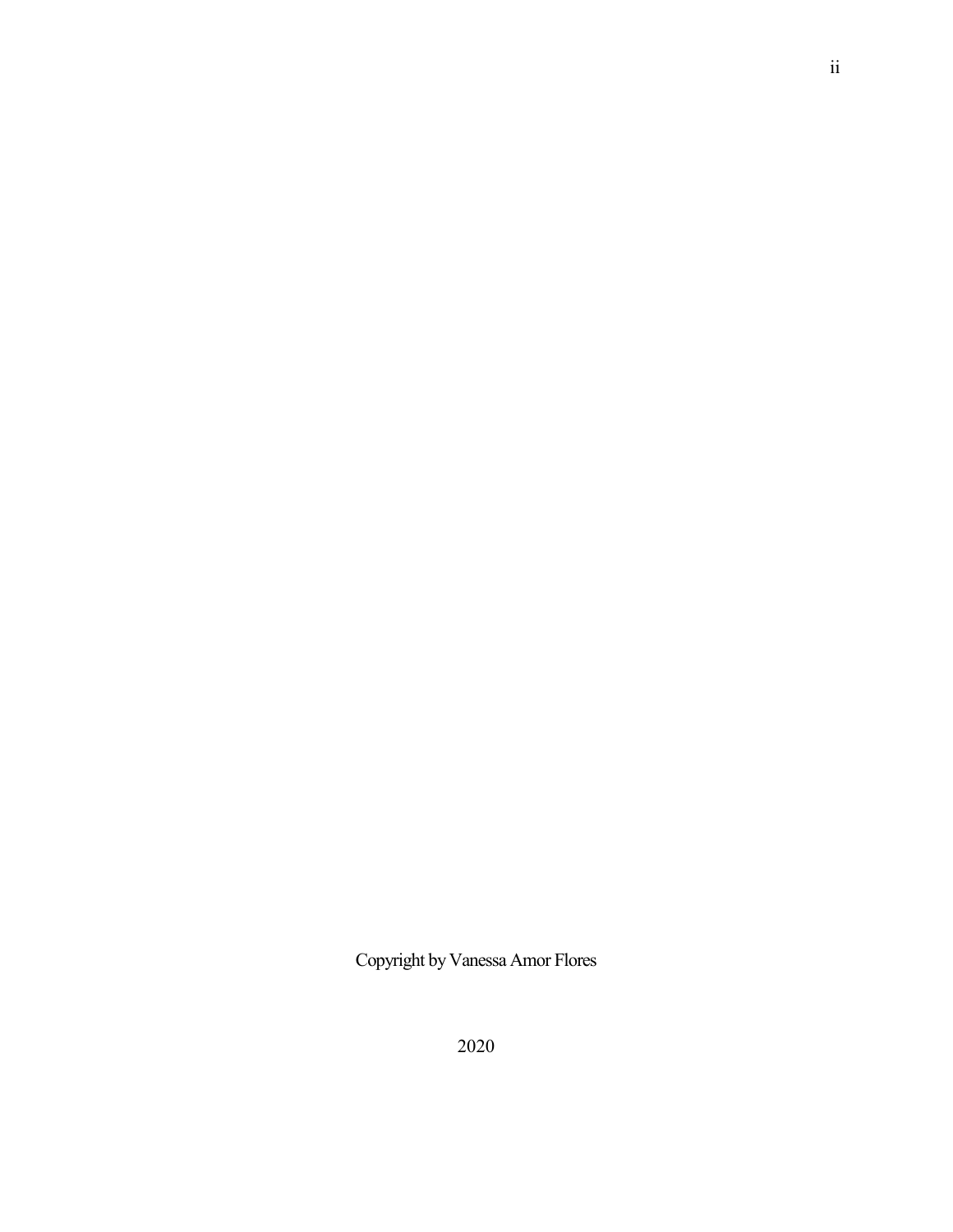## Acknowledgement

I would like to acknowledge my thesis advisor, Dr. Chris Corbett for the encouragement and motivation, My professors for igniting the passion for family ministry, And God, to whom all glory is given.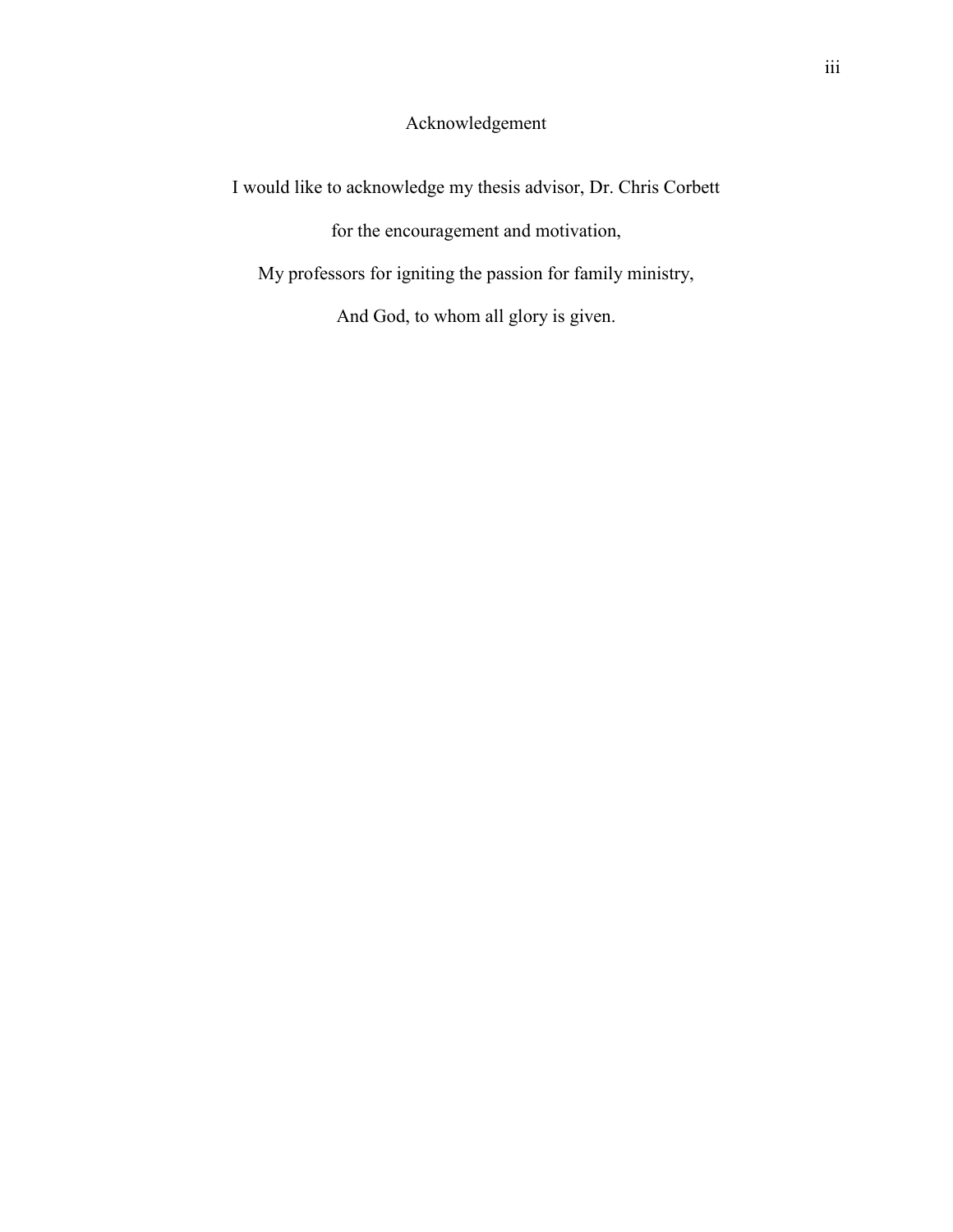#### Abstract/ Keywords

ABSTRACT: American culture is shifting responsibilities away from parents and onto professionals, such as teachers and coaches for the informing and developing of their children. Is this applicable in the church setting, where parents drop off their kids to let the children's ministry pastors spiritually influence their child? Through the corroboration of theology and social science, it is seen that the impact of children's pastors is incomparable to the spiritual and emotional influence that parents give to their children. With the enjoin of Deuteronomy 6, churches today are equipping families to become the church so that there is a reciprocated relationship of the church as the family and the family as the church.

KEY WORDS: Family Ministry, Deuteronomy, Church Ministry, Church work with Families, Christian Living, Christian Parenting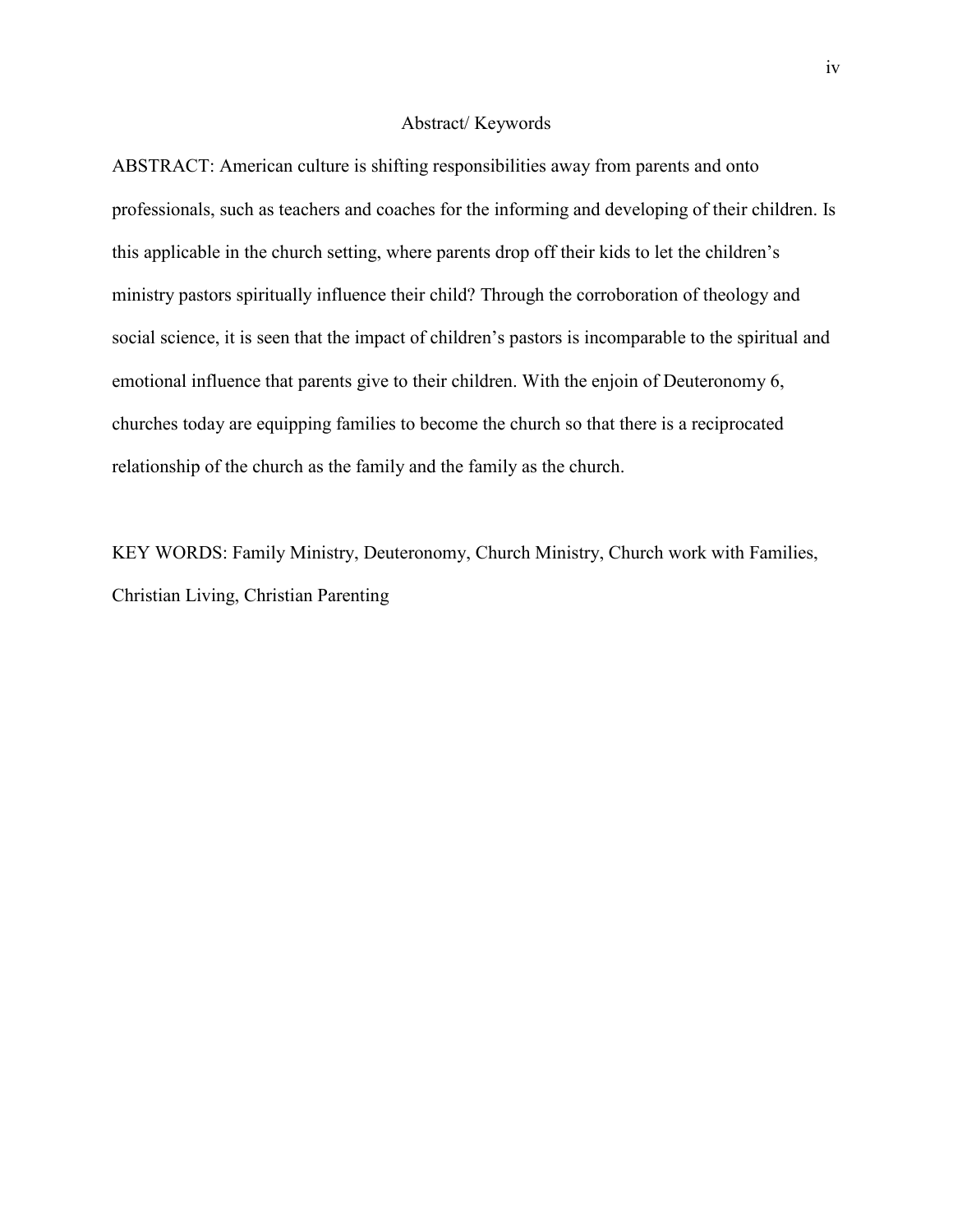### **Table of Contents**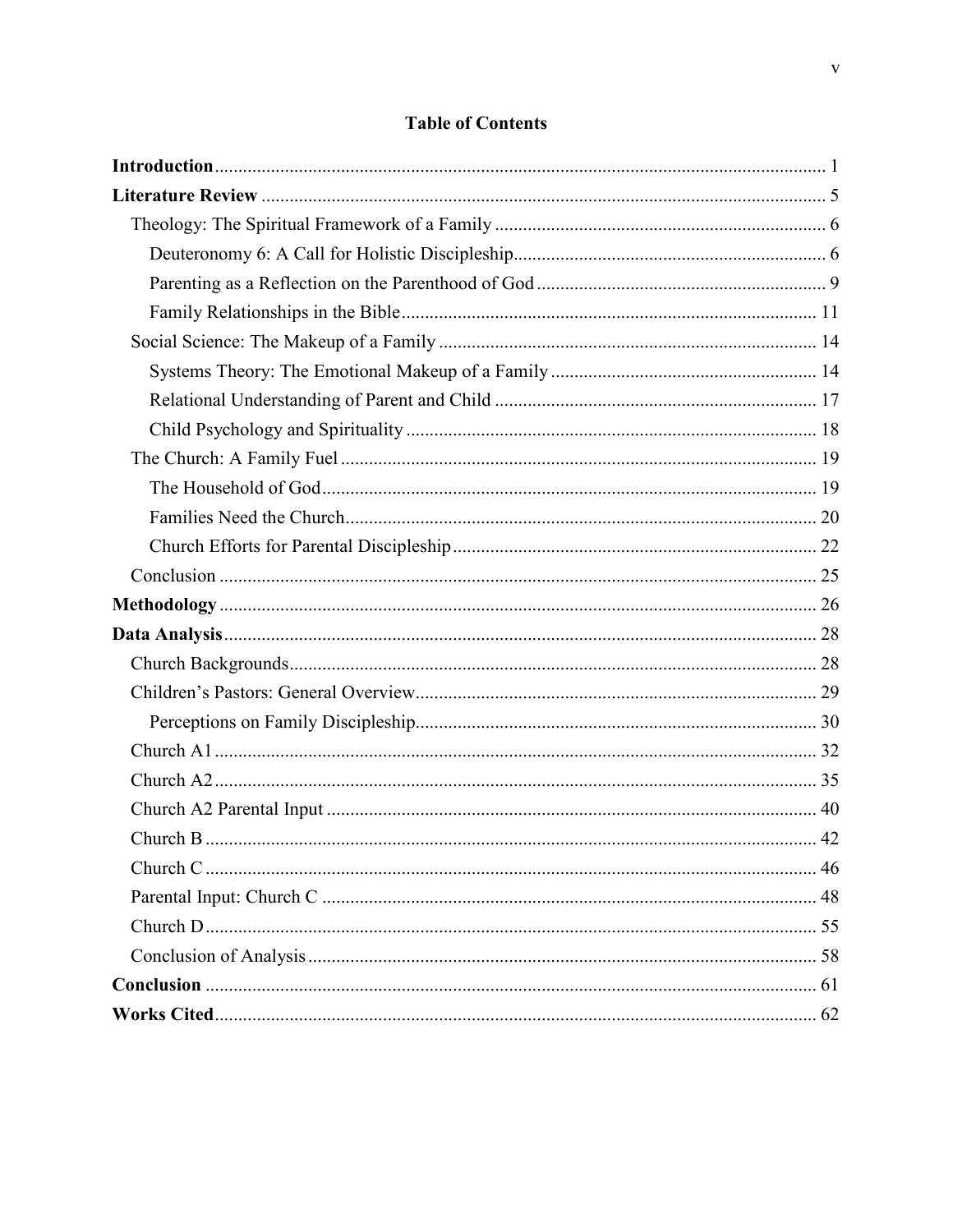Flores 1

#### **Introduction**

<span id="page-6-0"></span>"These are the commands, decrees, and laws the Lord your God directed me to teach you to observe in the land…so that you, your children, and their children after them may fear the Lord your God as long as you live by keeping all his decrees and commands that I give you, and so that you may enjoy long life," (Deut. 6:4).  $<sup>1</sup>$  $<sup>1</sup>$  $<sup>1</sup>$ </sup>

This passage from the book of Deuteronomy is the genetic code of a family, the primary institution that God created. Moses is giving a farewell speech as he passes down leadership to Joshua and enjoins the Israelite nation to not only preserve the Law, but to advance the faith, impressing them upon the upcoming generation. This was in the time of an old covenant, where the Law was in place. Families were held accountable through the lens of the Law for practicing and knowing rituals of purification, cleanliness, and tradition. Deuteronomy 6 is not confined to the Law, for there is a new covenant through the Gospel of Jesus Christ that applies today. This covenant calls for a contemporary application of families submitting to the will of the Triune God, understanding the work of His grace and the mission of the Gospel. Called by God and atoned by Jesus Christ, the Holy Spirit seals a family, fueling them to keep the decrees and commands through the freedom of a new covenant. The church still has a duty as Moses did with Israel to ensure families are shepherded. Family ministry seeks to understand the discipleship and spiritual formation of individuals under a communal household. It is geared towards meeting the needs for families to thrive outside of the church and develop spiritually within the domestic realm. In essence, as the family is equipped by the church, the grouping itself will become a "little church," advancing the mission of the church beyond its walls.

<span id="page-6-1"></span><sup>&</sup>lt;sup>1</sup> All Scripture quotations, unless otherwise noted, are from the New International Version.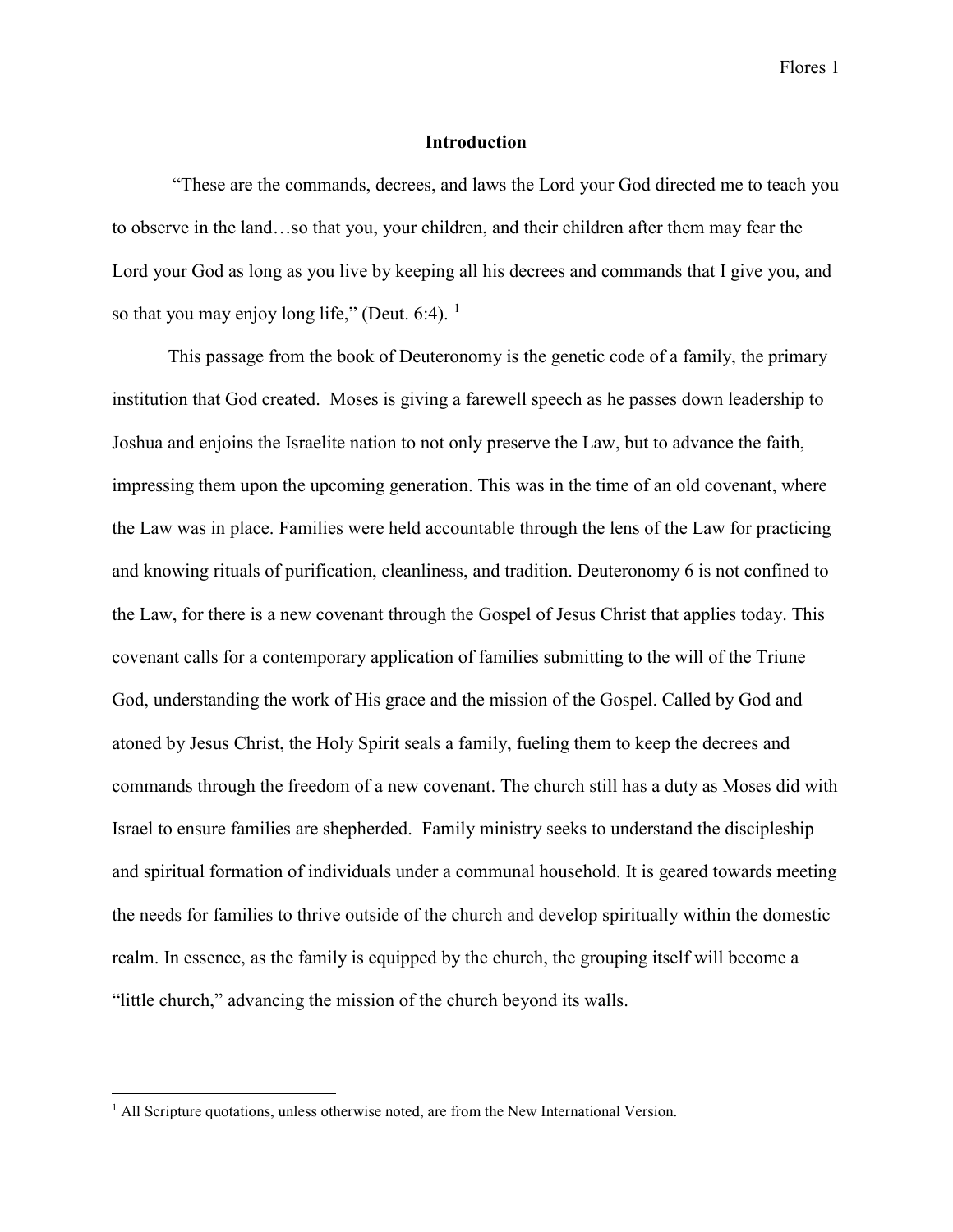A roadblock that is seemingly taking place in American churches that hinder the empowerment of families is the conception of programmatic ministry. Programmatic ministry entails separate communities of fellowship, for these programs serve specific demographics. This creates a plethora of ministries such as children's ministry, men's ministry, mom's ministry, and 50+ ministries. This is popularly known as a programmatic silo, which is a ministry grouping geared towards specific demographics such as age or gender-specific fellowships. While these ministries may thrive and prosper on their own, they may not feel a part of the church body holistically. This is shown in lacks of representation in church services, partnership with other ministries in service projects, or being in a mutual space of fellowship and discipleship. Family ministry, like any programmatic ministry, is a ministry apart from the whole of a church congregation, often geared towards parents and children. Such a perspective creates a generational and tribal division, opposite of the communal nature that is found in the Biblical narrative. Programmatic silos were never the call, for fear of the Lord shown in Deuteronomy was holistic, speaking among all generations at once.

Silos impact interactions generationally and relationally. Generationally, those young and old are given less of a space in interacting and learning from each other, creating gaps in relationships. Relationally, the church becomes less of a family and more of a categorized herding of different demographic groupings. However, there is a way that generations can be reconciled and families can be ministered together. That is through the establishment of a church's priority in family ministry. This can be catalyzed through a children's ministry due to its prospective of having multiple generations interact when carried out through the impression of Deuteronomy 6. While having a ministry geared toward children's ministry serves the developmental needs of children, it should not be their primary source of spiritual formation.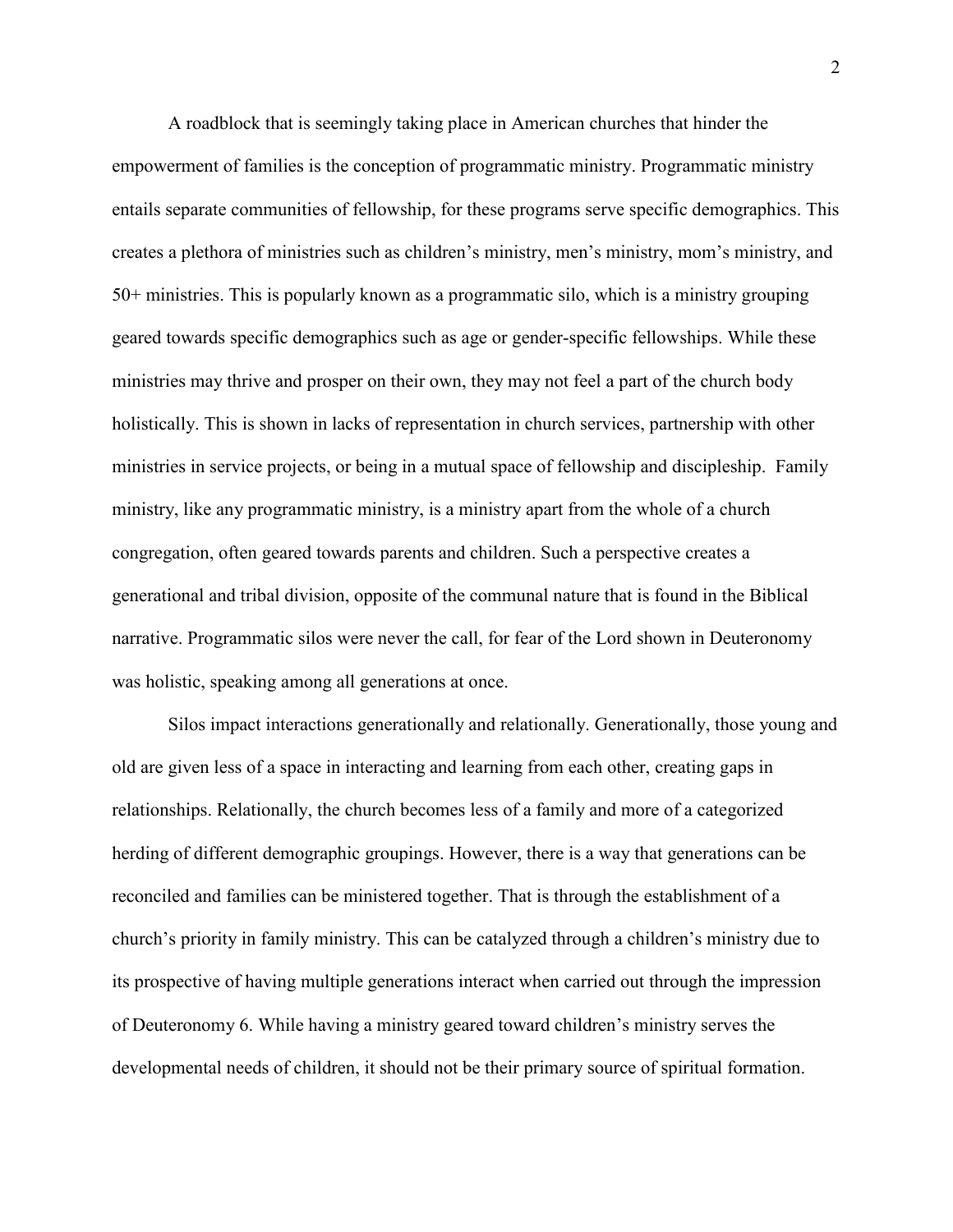This is where Deuteronomy 6 bridges spiritual formation sourced from the church into the home, for parents become the connector to the church fueled as a family and a family fueled as the church.

With culture lessening the role of parents and heightening the efforts of professionals for the physical, mental, and spiritual wellbeing of their child, it seems almost countercultural for a church to call parents into the development of their children's faith. The concept of family ministry is countercultural in the sense that the faith formation of a child is not promoted through a pastor or religious professional, but through the parents whom God anointed. The local church is the place where families are fueled by equipping children and families to fear the Lord and keep His decrees. The family fuel from the church creates unity among the body, raises a generation of children who fear the Lord, and hosts a culture of discipleship, apostleship, and fellowship. In a reciprocal relationship, families fuel the church by empowering individuals in the home to serve and build. This is not about the church being a kid's ministry, a parent's ministry, or even a family ministry. Rather, the church has a purpose in being one ministry *for*  children, *for* parents, *for* families and *for* all within those demographics. Children's ministry, in that understanding, serve as a supplement to parent's teachings and should seek to unify generations through volunteerism, family resource equipping, and church partnership.

This thesis seeks to grasp an understanding of utilizing the church as an empowerment of families, using the parents as a catalyst for change in discipleship through their anointed position. There is a universal agreement that parents start a child's spiritual formation and development.<sup>[2](#page-8-0)</sup> However, is that truth articulated to parents?

<span id="page-8-0"></span> <sup>2</sup> "Who Is Responsible for Children's Faith Formation?," *Barna Group*, accessed January 1, 2020, https://www.barna.com/research/children-faith-formation/.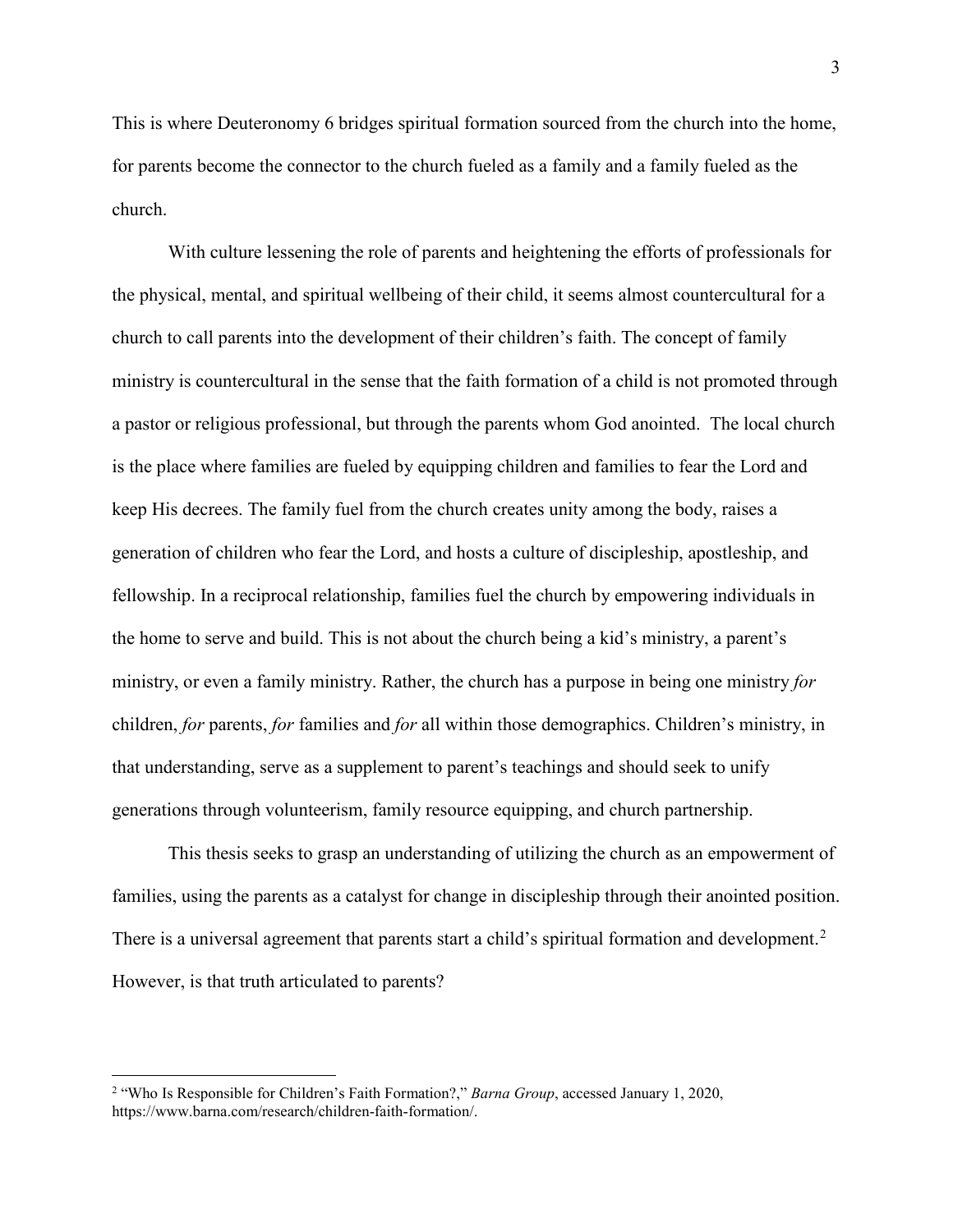With the rise of generational division, this is a relevant topic to investigate. The church is the ideal place for families to flourish, for it is an atmosphere of faith-filled families ready to grow and serve when empowered. This thesis seeks to understand current efforts made to establish intergenerational discipleship of families both within the domestic realm and among the church holistically. The questions that drive this research are the following:

- How can a church become less programmatic while hosting a culture where families can flourish?
- What are children's pastors and churches doing today to meet the needs of spiritual formation and discipleship in the home?
- How can families and churches partner with each other to enable intergenerational discipleship and fellowship?

These questions aim to discover means of catalyzing the anointing of parents and enabling them a confidence to pave the way for their children in knowing God personally, while also taking part in the global Church's mission. This emphasizes the need for aligning a church's mission with a family mindset so that the whole of families are reached and equipped for further discipleship outside of the church. To fuel the families is to fuel the Church in spiritual formation. When parents are reached, children are reached. When children are reached, the next generation of the Church will reconcile demographic division and lessen programmatic silos.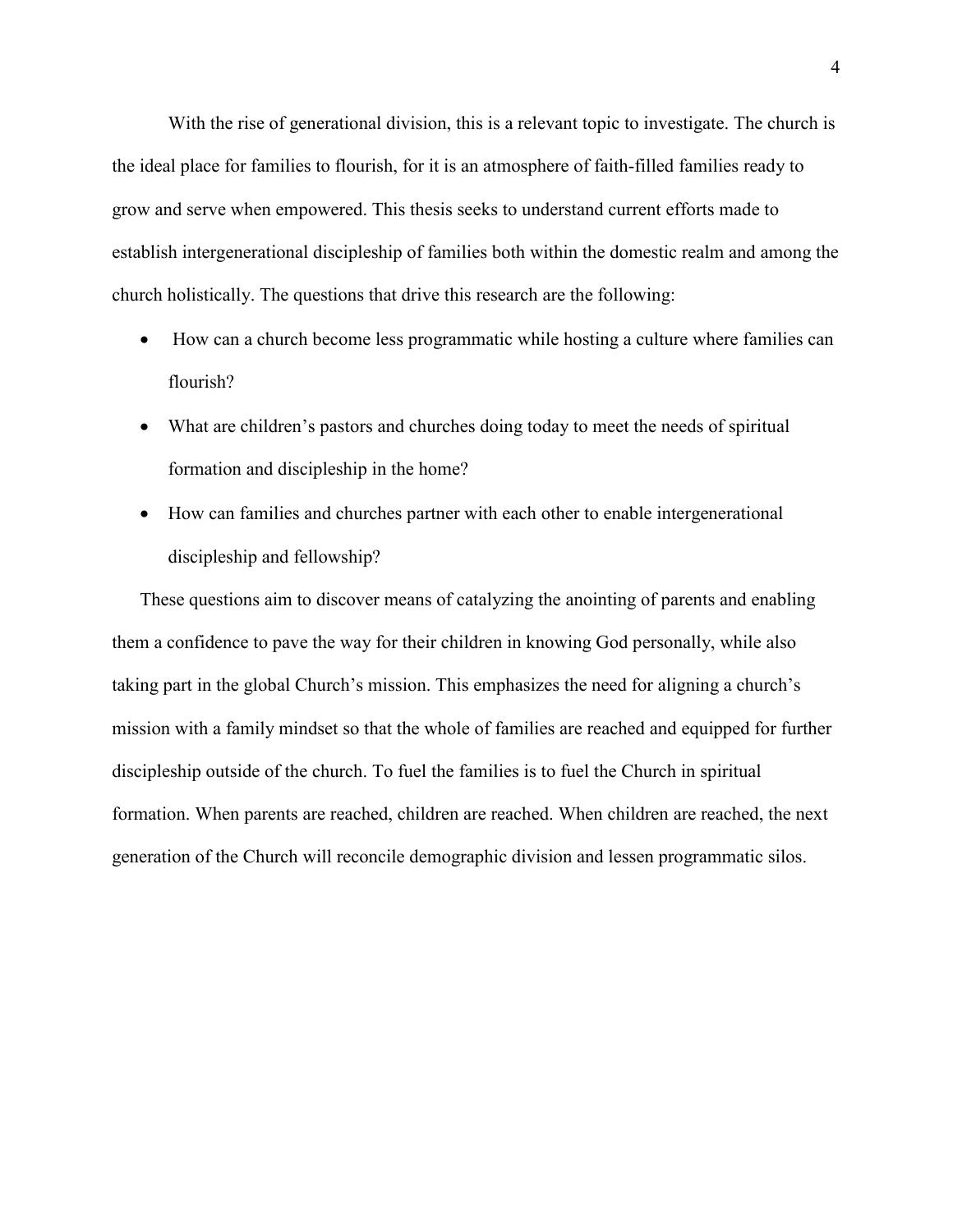#### **Literature Review**

<span id="page-10-0"></span>This literature review will discuss the multiple facets that contribute to the spiritual and relational wellbeing of children and families. For the purpose of this paper, family will be defined as one or both parents and their children under one domestic realm. Families with children under 11 years old, or in the  $5<sup>th</sup>$  grade will be in focus. This is due to the fact that parental influence is primary up to this age range. This age also heightens the role of a parent bringing a child to salvation before they reach their teenage years because Barna research shows that children who are saved before the age of 14 have the best likelihood of being "absolutely committed" to Christ for the rest of their life.<sup>[3](#page-10-1)</sup> Children's faith formation in the family through the leadership of parents will be observed in this literature review.

While the traditional form of a nuclear family is lessening in presence among American families, this literature review looks at a role of a parent and child, remarking that relationship to be enough of a catalyst for spiritual formation. When looking to God's Word for understanding, it is evident that His institution of family applies to a household where parents transmit the faithfulness and understanding of God onto their children. This will show the Biblical relevance for understanding the household that God desires. Parents and children will be evaluated, bringing a gestalt perspective on how their individuality is relevant to the family system. The family itself will also be evaluated, transitioning into communion with other members of the Church. The church will be defined as a local body resembling the greater Body of active, Spiritfilled, Christians responding and fulfilling Christ's mission. The literature in review depicts the theology of a family, the social science of familial relationships, and data that will advocate the need for the church's aim in ministering to families.

<span id="page-10-1"></span> <sup>3</sup> "Evangelism Is Most Effective Among Kids - Barna Group," accessed January 20, 2020, https://www.barna.com/research/evangelism-is-most-effective-among-kids/.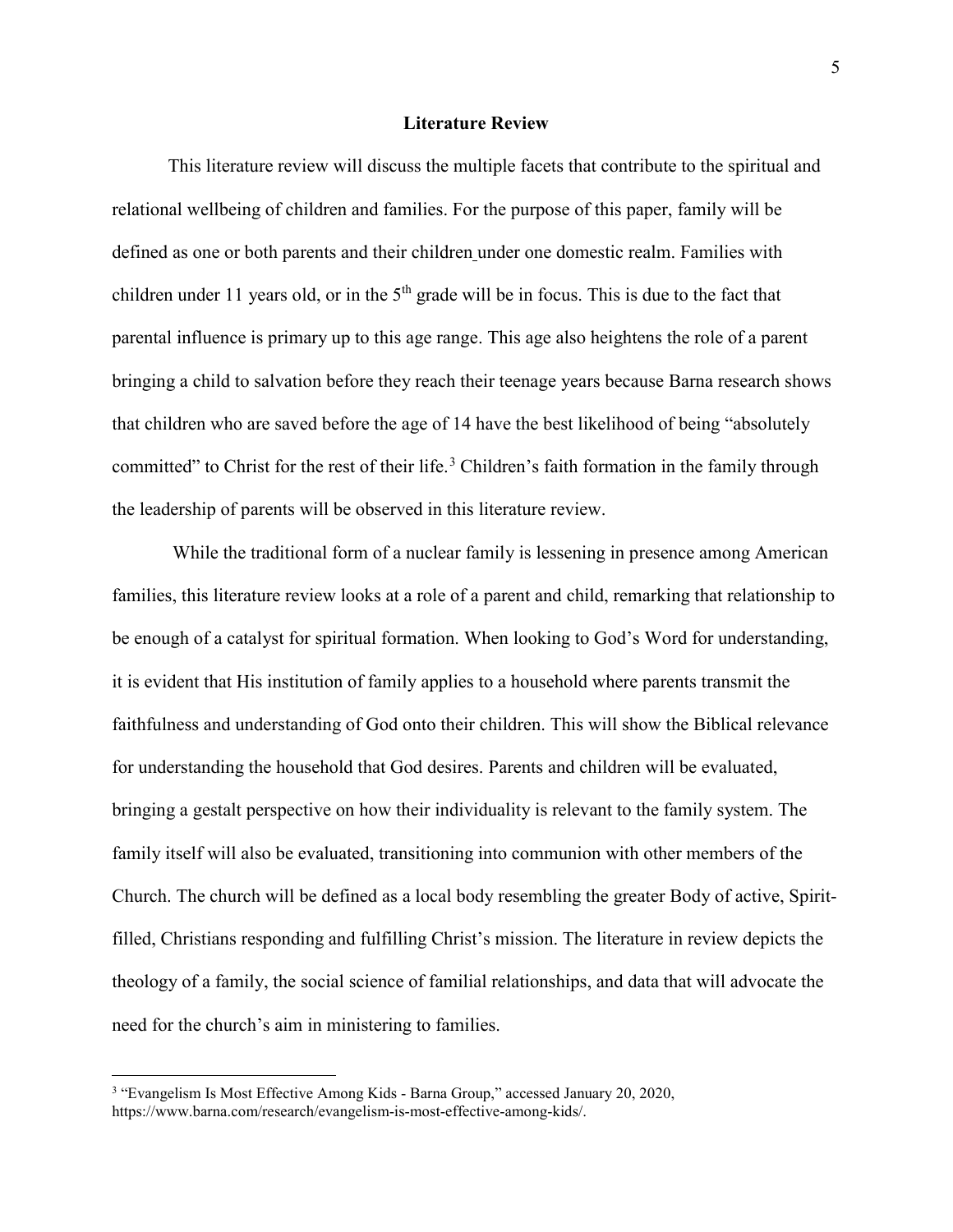#### Theology: The Spiritual Framework of a Family

<span id="page-11-0"></span>Scripture is primary in understanding the revelation of God and His mission for families. His Word gives the anointed call of a family, including the theological realms in parenting and child development. Theology matters, for the Holy Spirit is an active agent that fuels families and empowers them to be the Church.

#### <span id="page-11-1"></span>**Deuteronomy 6: A Call for Holistic Discipleship**

Before he died, Moses made a final speech before all of Israel, coaching Israelites how to pass on the faith as they embark on entering the land God had promised them. Moses gave the Israelites one final challenge to guard the faith and transmit it to succeeding generations.<sup>[4](#page-11-2)</sup> It was not only a practical instruction but a missional call for all generations. Deuteronomy 6 catalyzes the call of a theological networking within the family. This passage serves as a brief, practical way for parents transmit the knowledge and understanding of God.<sup>[5](#page-11-3)</sup> The framework of family ministry is this passage:

"Hear, O Israel: The Lord our God, the Lord is one. Love the Lord your God with all your heart and with all your soul and with all your strength. These commandments that I give you today are to be on your hearts. Impress them on your children. Talk about them when you sit at home and when you walk along the road, when you lie down, and when you get up. Tie them as symbols on your hands and bind them on your foreheads. Write them on the doorframes of your houses and your gates." (Deuteronomy 6:4-9).

This passage, known in Hebraic culture as the Shema, is a practical guide for parents communicating faith to their children.<sup>[6](#page-11-4)</sup> The Shema instructs parents to make discipleship holistic, implementing the decrees and will of God in all aspects of life. The call is also an

<span id="page-11-2"></span> <sup>4</sup> Reggie Joiner, *Think Orange: Imagine the Impact When Church and Family Collide*, 1st ed. (Colorado Springs, CO: David C. Cook, 2009), 52.

<span id="page-11-3"></span><sup>5</sup> Carl Ellis Nelson, "Spiritual Formation: A Family Matter," *Journal of Family Ministry* 20, no. 3 (2006): 13, accessed February 14, 2019,

https://seu.idm.oclc.org/login?url=https://search.ebscohost.com/login.aspx?direct=true&db=lsdar&AN=ATLA0001 553390&site=ehost-live&scope=site.

<span id="page-11-4"></span> $6$  Ibid.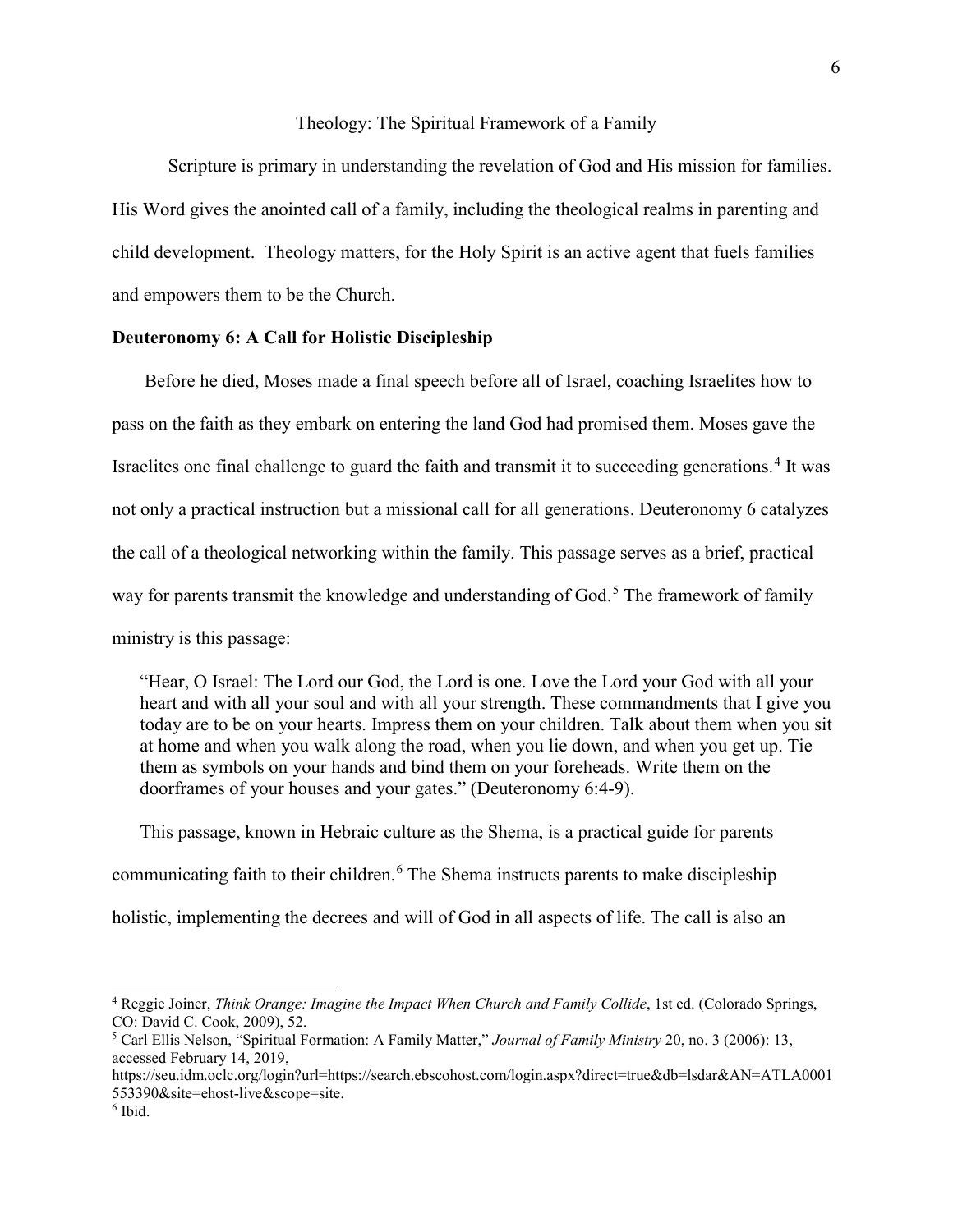anointing for parents, as they become ordained as spiritual leaders in the home responsible for spiritual formation in the home. With such a reasonability, it is up to parents to ensure that they impress God's word and His will onto their children. This passage, when given the contextual analysis, makes this role incarnational, for spiritual formation is not a transaction of faith but a transformation of spirit.

Transformation is continual in the faith formation of a parent. The first part of the passage, "Hear," is an imperative that means more than attentiveness; it is directly aligned to a personal knowledge of God.<sup>[7](#page-12-0)</sup> "Hear O Israel" then is a reminder of relationship that ruminates on the knowledge of God and his character. It is not a call to gain; it is a spiritual call to *receive.* This imperative invites families to receive as a nation, noting a holistic call among a community. C. Ellis Nelson reflects on the implications of this strong opening by writing, "I interpret 'hear' to mean that our stance before God is that of a hearer; we listen for God's words of guidance or comfort. It means God has a will for our lives and that God can communicate that will at any time."<sup>[8](#page-12-1)</sup>

Theology comes from the knowledge of God. God's revelation of self is provided through His Word and experienced through relationship. Both serve as His call to communion with humanity. The call to hear is incessant; the Triune God enjoins all within a context of community as the Trinity exists to call within His communal nature. The cross was a call to hear because it is a reception of the love Jesus exemplified in his atonement. The Holy Spirit gives a daily call to hear as God's present comes upon believers to enable, and empower through guidance, comfort, and His power. In Deuteronomy 6, instruction for the knowledge of God is primarily communicated from parent to child. However, this passage says to "Impress them on your

<span id="page-12-0"></span> $<sup>7</sup>$  Ibid., 14.</sup>

<span id="page-12-1"></span><sup>8</sup> Ibid.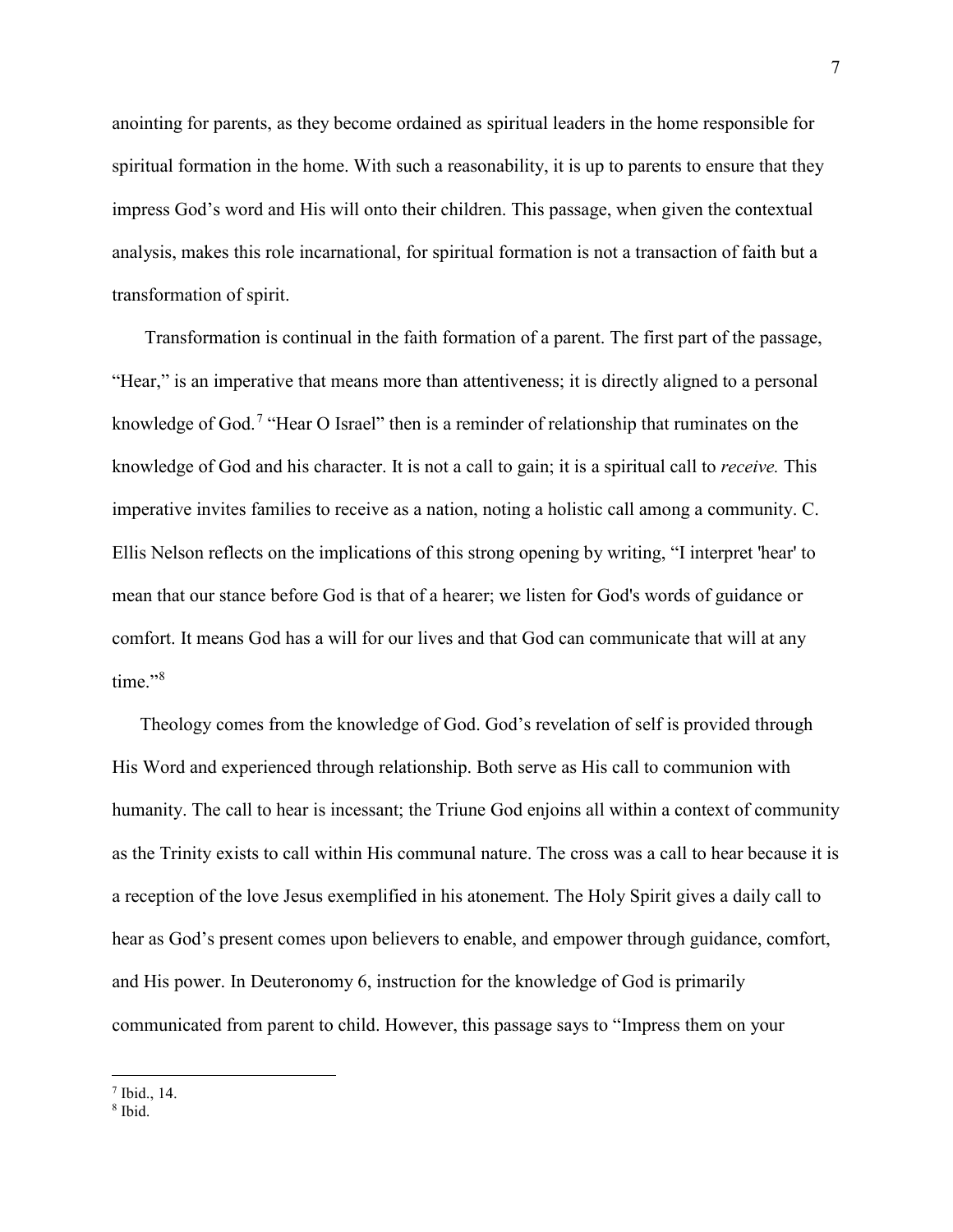children," which means that hearing God must be practiced by a parent before a child can fully comprehend. This means that a child's understanding of God can be best cultivated when a parent is active in discovering the personal mission of God. The Shema gives parents an opportunity to take their role of understanding God seriously as they endeavor to interpret God to their children.<sup>[9](#page-13-0)</sup> As parents seek the revelation of God through Scripture and a prayerful relationship, there is more that a child may comprehend through the testimony of a parent. As children "hear" God intentionally, they too will have the capability to grow in the love and mission of God. Personal knowledge begins with the parent for it is where God's love and the understanding of obedience can dichotomize.<sup>[10](#page-13-1)</sup> God's institution of a family is rooted in the mission of the Shema. It is through this understanding that the theological call for families is grasped and practiced. Hearing God comes if it is generationally impressed. Deuteronomy 6 ensures an ongoing worship of God as old generations die and new ones arise. A parent is called to take every opportunity to find a way in their day and throughout their home for God's word to be spoken, repeated, and discussed.<sup>[11](#page-13-2)</sup> Hearing God through a personal, intimate knowledge catalyzes one's conception of their theology, for it explores who God is and his relationship to humanity.

While society is calling for individualism, a Deuteronomy 6 family reverses such a belief. It prioritizes the essence of encountering God more than family values, logistics, and matters that are not directly related to the relationship with God. Reggie Joiner, advocate for family ministry,

<span id="page-13-0"></span> <sup>9</sup> Ibid., 20.

<span id="page-13-1"></span><sup>10</sup> James M Jr Hamilton, "That the Coming Generation Might Praise the Lord," *The Journal of Family Ministry* 1, no. 1 (2010): 16, accessed April 2, 2019,

https://seu.idm.oclc.org/login?url=https://search.ebscohost.com/login.aspx?direct=true&db=lsdar&AN=ATLA0001 886183&site=ehost-live&scope=site.

<span id="page-13-2"></span><sup>&</sup>lt;sup>11</sup> Ibid., 13.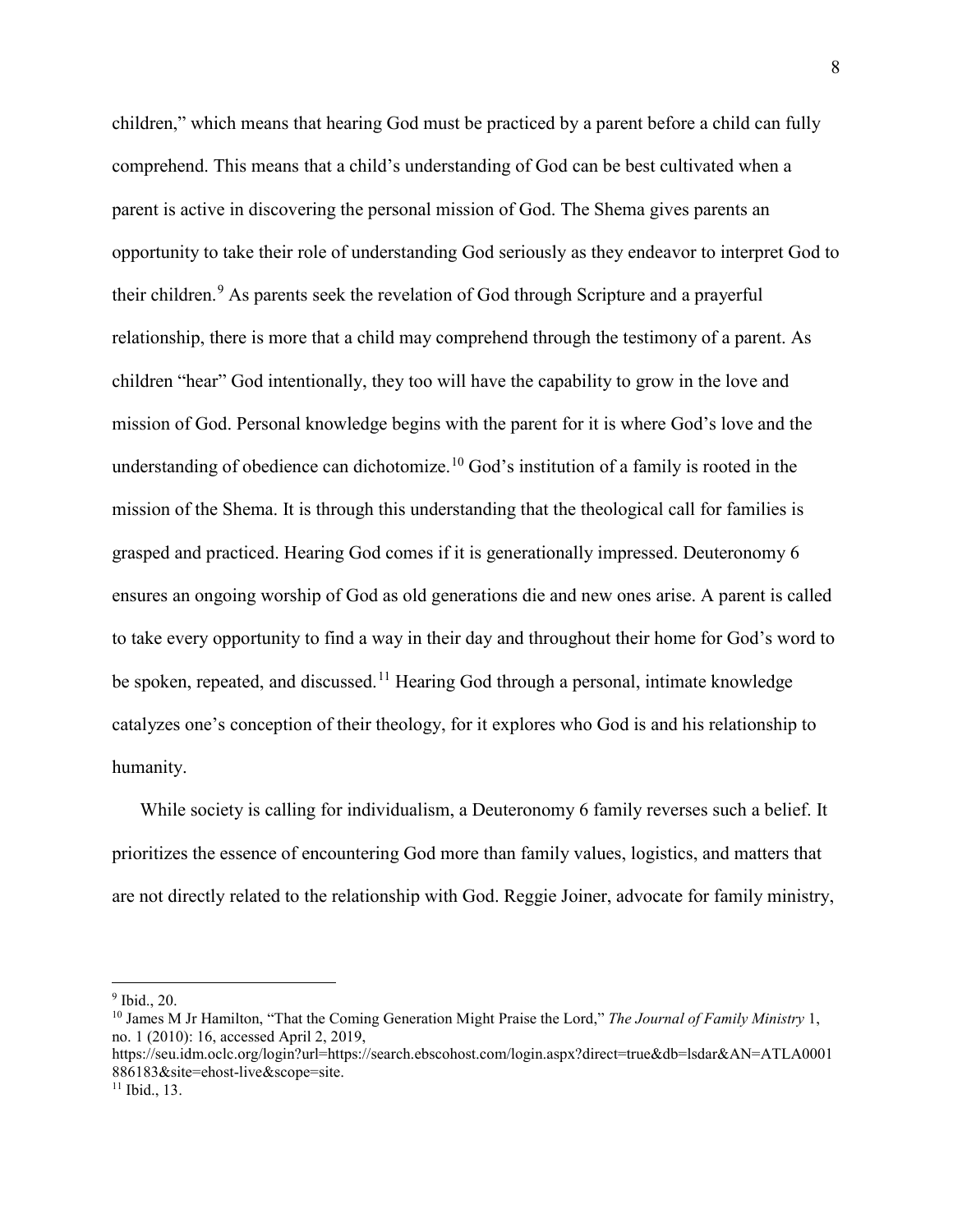uses Deuteronomy 6 to rally for holistic discipleship starting in the domestic realm with families. He shows the importance of the Shema by stating,

"Practically speaking, when families intentionally and consistently embrace the value that God is God, it means they strive to parent from a single-minded perspective. The more they remember this is really about God, the easier it is for them to focus their priorities on what matters most."<sup>[12](#page-14-1)</sup>

God's purpose for the family does not stop at the instruction of parents. God's plan for the family was to be an agent for discipleship and evangelism, impacting the landscape of future generations through a testimony of one's faithfulness. Families glorify God, for they advance His multigenerational plan to fill the earth with worshippers.<sup>[13](#page-14-2)</sup> In a family, parents and children come together in glorifying God and advancing His kingdom.

With the multiple instances stated, faith formation is found within a family holistically. With that comes identity, for it is affirmed in their environment.[14](#page-14-3) A child knows the nature of God through a parents' personal knowledge that is passed on and through a hospitable environment where God is known and obeyed.

#### <span id="page-14-0"></span>**Parenting as a Reflection on the Parenthood of God**

Families contain two elements that reflect God's character: marriage and parenthood.<sup>[15](#page-14-4)</sup> Marriage is the first institution God had implemented, shown through Adam and Eve. The love between a husband and wife reflect the love Christ has for us, His Bride. Marriage paves the way for the family. In this institution of marriage, the reflection of God's eternal union through a marriage is meant to illustrate the fruit of the Gospel. Marriages to children unpack the narrative

<span id="page-14-1"></span> <sup>12</sup> Joiner, *Think Orange*, 54.

<span id="page-14-2"></span><sup>&</sup>lt;sup>13</sup> Family Challenge, "Family-Challenge-Biblical-Foundation-Statement-2016-Edition.Pdf," 3, accessed September 12, 2019, https://www.transform-world.net/wp-content/uploads/2016/08/Family-Challenge-Biblical-Foundation-Statement-2016-edition.pdf.

<span id="page-14-3"></span><sup>&</sup>lt;sup>14</sup> Nelson, "Spiritual Formation," 25.

<span id="page-14-4"></span><sup>15</sup> "The Purpose of the Family," *Focus on the Family*, last modified June 29, 2017, accessed October 19, 2019, https://www.focusonthefamily.com/parenting/the-purpose-of-the-family/.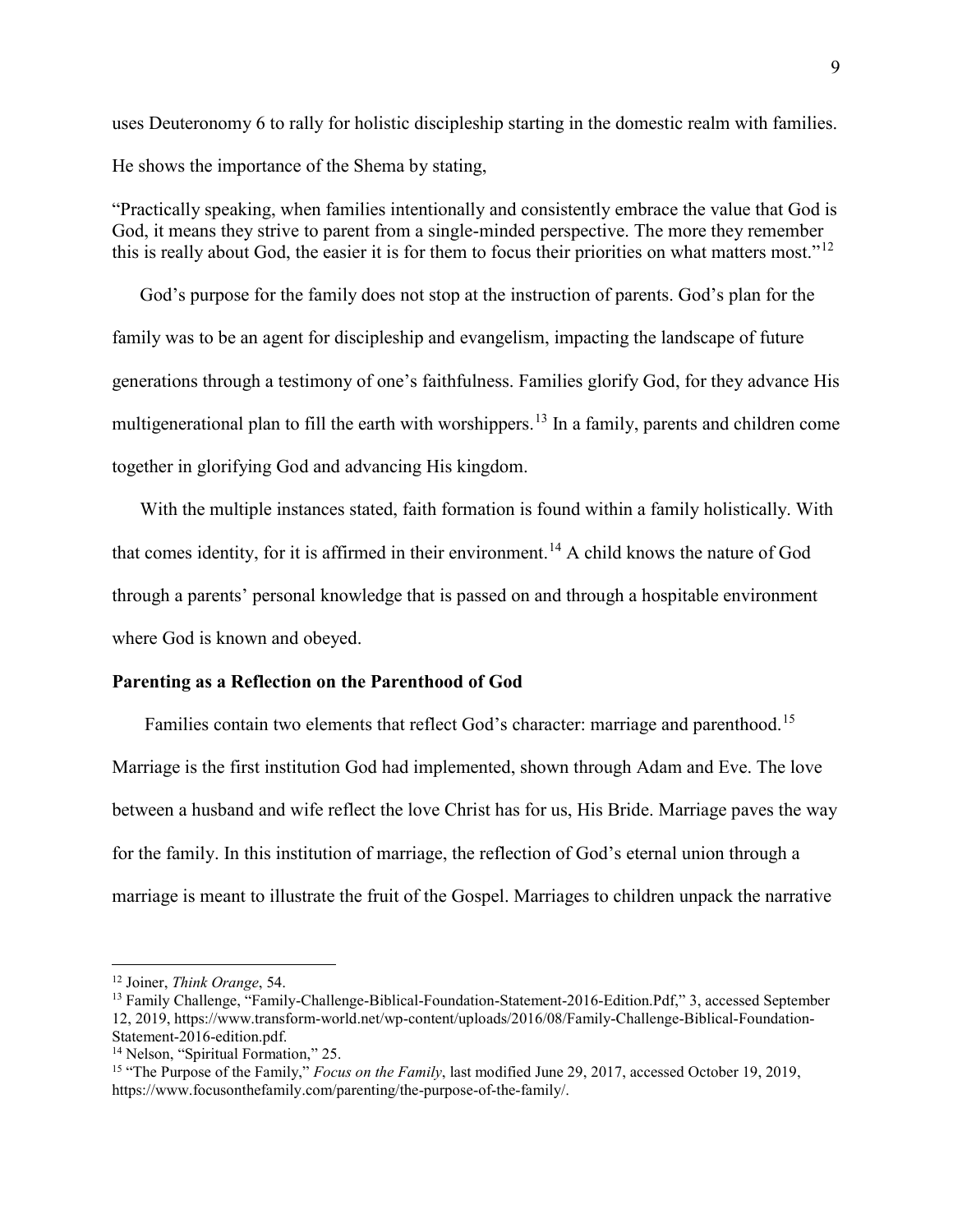about Christ and his bride, and see it through conversations, attitudes, and applications of Sunday services during the week.<sup>[16](#page-15-0)</sup> Marriage shows the relationship of self-giving, which is further developed in the act of mutual service in Ephesians' household codes that carries from parents to  $child<sup>17</sup>$  $child<sup>17</sup>$  $child<sup>17</sup>$ 

In the same fashion, parenthood shows the character of God being relational, loving, and protecting over us as His children.<sup>[18](#page-15-2)</sup> Family is created by God to reflect the character of God in a tangible way, for the love and character of God may be understood through the love within the family, an institution that comes from Him.

Theology is a communicator of family discipleship, for it recalls the observation of God and the application of relationship to Him. Understanding the love of God starts with recalling the love a parent has for a child.<sup>[19](#page-15-3)</sup> Parenting fulfills the parenthood analogy of God, where His love for humanity mirrors the love parents have for their children. Parenting, in the theological realm, becomes incarnational, as it is a divine appointment by God to fulfill expressing His love in their role. Parents have the best opportunity in developing spiritual formation of by actively expressing the analogous aspects of God. Nurture and discipline reflect God's providence that has expectations. It brings understanding that the radical call to discipleship is lifelong. Using the DNA of a family, parents are given the role and responsibility to carry out the knowledge of God

<span id="page-15-0"></span> <sup>16</sup> Randy Alcorn, "A Christ-Centered Marriage Is Christ-Centered Parenting - Blog," *Eternal Perspective Ministries*, last modified November 17, 2010, accessed March 7, 2020, https://www.epm.org/blog/2010/Nov/17/christ-centeredmarriage-christ-centered-parenting.

<span id="page-15-1"></span><sup>17</sup> Jakobus Vorster, "Marriage and Family in View of the Doctrine of the Covenant," *HTS Teologiese Studies / Theological Studies* 72 (April 8, 2016): 4.

<span id="page-15-2"></span><sup>&</sup>lt;sup>18</sup> "The Purpose of the Family."

<span id="page-15-3"></span><sup>19</sup> Myron Raymond Chartier, "A Theology of Parenting: An Incarnational Model," *American Baptist Quarterly* 3, no. 1 (March 1984): 75, accessed February 26, 2019,

https://seu.idm.oclc.org/login?url=https://search.ebscohost.com/login.aspx?direct=true&db=lsdar&AN=ATLA0000 940027&site=ehost-live&scope=site.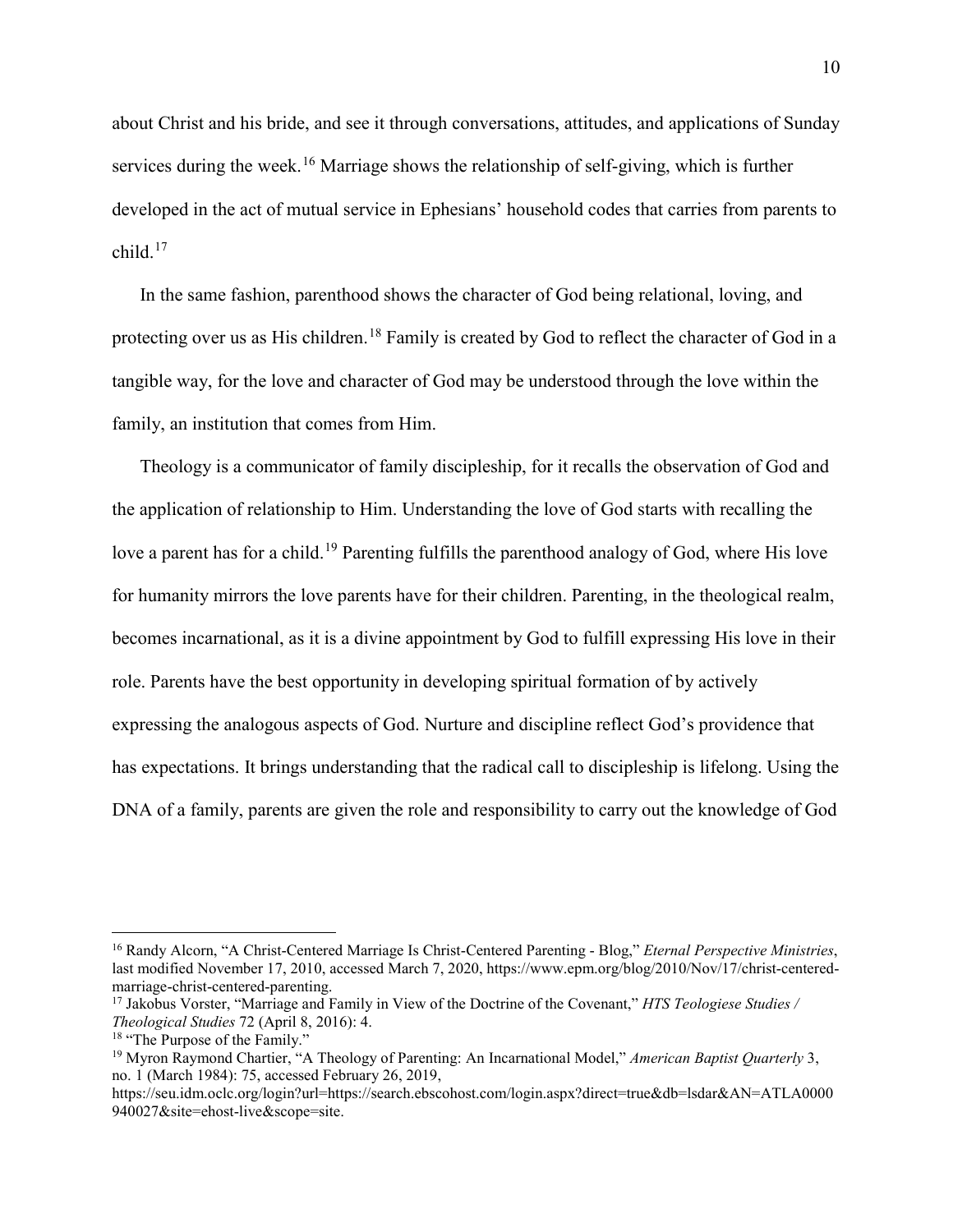by incarnationally representing the love and character of God, which includes providing children with compassion. Love is the center of parenting, for God is love and His love is shown by multiple dimensions of Biblical parenting.

Once knowing the nature and action of God through the call found in Deuteronomy 6, the enterprise of parenting is clarified.<sup>[20](#page-16-1)</sup> The nuts and bolts of impressing the understanding of God onto children is through the given duties of parents as teachers and children the learners.<sup>[21](#page-16-2)</sup> Research can support the God-given influence parents have on their children, thereby heightening the implications of recognizing their God-given anointing over their spiritual influence in the domestic realm. The family is a child's first exposure to relationships, and it does not compare to the minimal hours spent in a church nor in other formal Christian events.<sup>[22](#page-16-3)</sup>

#### <span id="page-16-0"></span>**Family Relationships in the Bible**

Families in the Bible exemplify the necessity of relationship with God through relationships within the family and among the faith community. The household understanding of Israel in the Old Testament setting bids the importance that familial cohesion brings to the community of faith holistically. While there were twelve tribes that united their blood relations, their everyday life was determined by the clan and local household.<sup>[23](#page-16-4)</sup> The general health of the community is dependent on the teachings of nuclear families, for Israel was a nation set apart by God. Joshua 7:16-26 paints a clear illustration of the organizational aspect of a family. Through the sin of

<span id="page-16-1"></span> <sup>20</sup> Chartier, "A Theology of Parenting."

<span id="page-16-2"></span><sup>&</sup>lt;sup>21</sup> David W T Brattston, "Your Children's Education: Duties in Christian Education, by Parents as Teachers, and Children as Learners," *Journal of Christian Education* 53, no. 3 (December 2010): 20.

<span id="page-16-3"></span><sup>22</sup> Perry W H Shaw, "Parenting That Reflects the Character of God," *Christian Education Journal* 13, no. 1 (2016): 44, accessed February 7, 2019,

https://seu.idm.oclc.org/login?url=https://search.ebscohost.com/login.aspx?direct=true&db=lsdar&AN=ATLAiGFE 160705003439&site=ehost-live&scope=site.

<span id="page-16-4"></span><sup>23</sup> Ken M. Campbell, ed., *Marriage and Family in the Biblical World* (Downers Grove, Ill: InterVarsity Press, 2003), 36.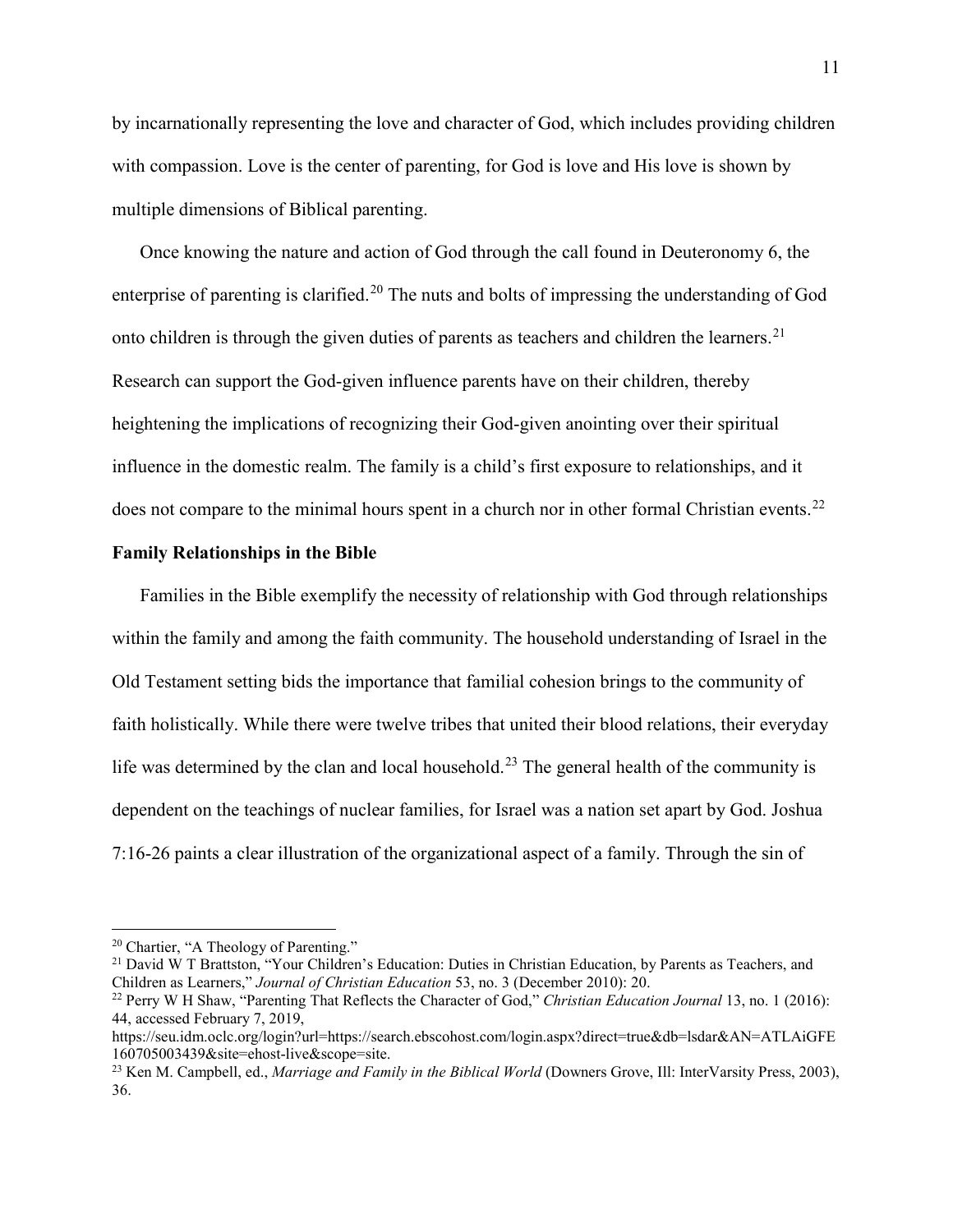Achan, the serial examination of Israel as a whole body was narrowed from the whole the tribes, the clans, the households, and the nuclear families.<sup>[24](#page-17-0)</sup> This assumes that Biblical families were not in isolation from other families, but had accountability and fellowship. Multiple families can be considered one household, which is to be noted when understanding the influence one family may have on one another in a faith-filled community. In the Old Testament context, "Ancient Israelite perceptions of family were grounded in the theological conviction that all human beings are created as images of God and that our humanity is expressed first and foremost in the context of community."[25T](#page-17-1)he role of the family is then clarified in the realm of the Spiritual community. The family is in community with other families, edifying the Church through mutual accountability, fellowship, and championing the faith through the foundation laid out in Deuteronomy 6.

The Church, defining the body of Christ followers, is even metaphorically referred to as a household, which should motivate believers into shaping their domestic discipleship.<sup>[26](#page-17-2)</sup> Paul's writings in Ephesians give families a framework that helps apply Deuteronomy 6 in a practical sense. The household codes in Ephesians show that it is in the immediate family, "where the alternative community that the church was called to be was grown and nurtured."<sup>[27](#page-17-3)</sup>

With children's theology, it is also imperative to impress theological understanding as they're developing because it becomes a cognitive ability that processes real hermeneutical questions and bring Biblical metaphors and narratives into reality.[28](#page-17-4) Children have a spirituality

<span id="page-17-3"></span><sup>27</sup> Ibid., 129.

94222015000100062&lng=en&nrm=iso&tlng=en.

<span id="page-17-0"></span> <sup>24</sup> Ibid., 38.

<span id="page-17-1"></span><sup>25</sup> Ibid., 101.

<span id="page-17-2"></span><sup>&</sup>lt;sup>26</sup> Bill Prevette et al., "Theology, Mission and Child: Global Perspectives" (n.d.): 127.

<span id="page-17-4"></span><sup>&</sup>lt;sup>28</sup> Mirjam Zimmermann, "What Is Children's Theology? Children's Theology as Theological Competence: Development, Differentiation, Methods," *HTS Theological Studies* 71, no. 3 (2015): 1, accessed March 12, 2019, http://www.scielo.org.za/scielo.php?script=sci\_abstract&pid=S0259-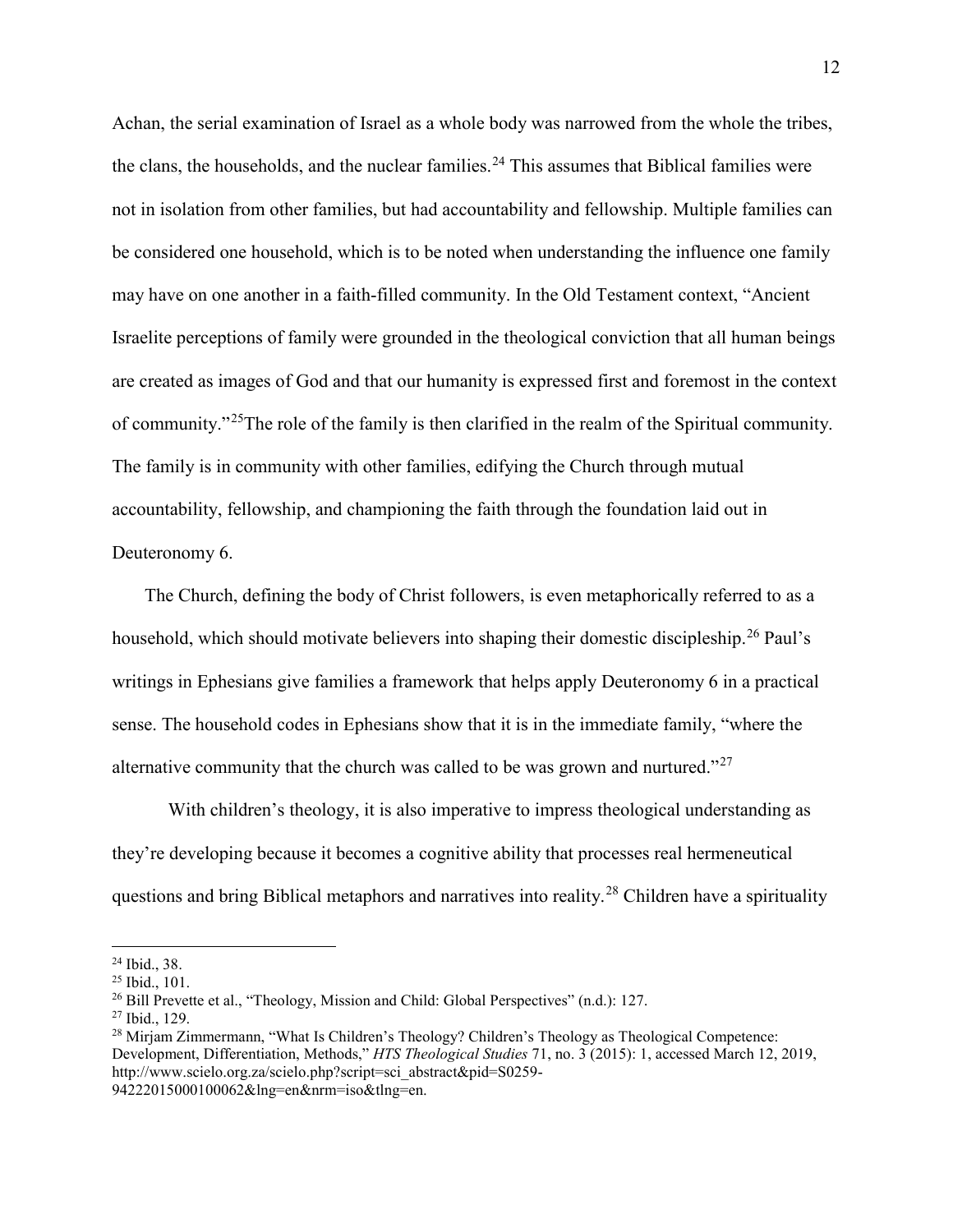that requires interaction with adults, who are also alongside them processing while also holding central positions.[29](#page-18-0) The typical setting of classroom environments secluded from the congregations does not support the relational needs of children. Children learn relationally, and the Gospels answer that need.

Children's theology becomes everyone's mission, for Biblical narrative calls for relationship. This is also a reciprocated relationship, as it reminds one of the adoption God has given to humanity, calling them His children. When conveyed as such, welcoming children into faith formation with the church is an act of hospitality and a reminder of God's gift of Jesus.<sup>[30](#page-18-1)</sup> Children also have a spirituality existing in four realms: relationship, vulnerability, imagination, and emotional protection, and living in openness and hope.<sup>[31](#page-18-2)</sup> The spirituality of children provide a new curiosity that is unjudgmental and open to receiving the mystery of God.

Though there are theological implications calling for the necessity of a family becoming its own church in discipling parents and children, there was little to no information regarding a theological perspective on the church's role in family formation; rather there were many practical approaches that lacked a Biblical foundation. Theology can quickly transform to theory. It is through understanding God through His revelation in Scripture that the church and family discover their call.

While the theological nature of families have been explored, it is not to overrule the mission of the Church. If a family's purpose isn't to follow Jesus wholly, then there must be a push to review the realities that Scripture provides.

<span id="page-18-0"></span> $29$  Ibid., 4.

<span id="page-18-1"></span><sup>30</sup> David H Jensen, "Adopted into the Family: Toward a Theology of Parenting," *Journal of Childhood and Religion* 1, no. 2 (2010): 11, http://childhoodandreligion.com/wp-content/uploads/2015/03/JensenApril2010.pdf.

<span id="page-18-2"></span><sup>31</sup> Vivienne Mountain, "Four Links between Child Theology and Children's Spirituality," *International Journal of Children's Spirituality* 16, no. 3 (August 1, 2011): 268, accessed February 2, 2019, https://doi.org/10.1080/1364436X.2011.617729.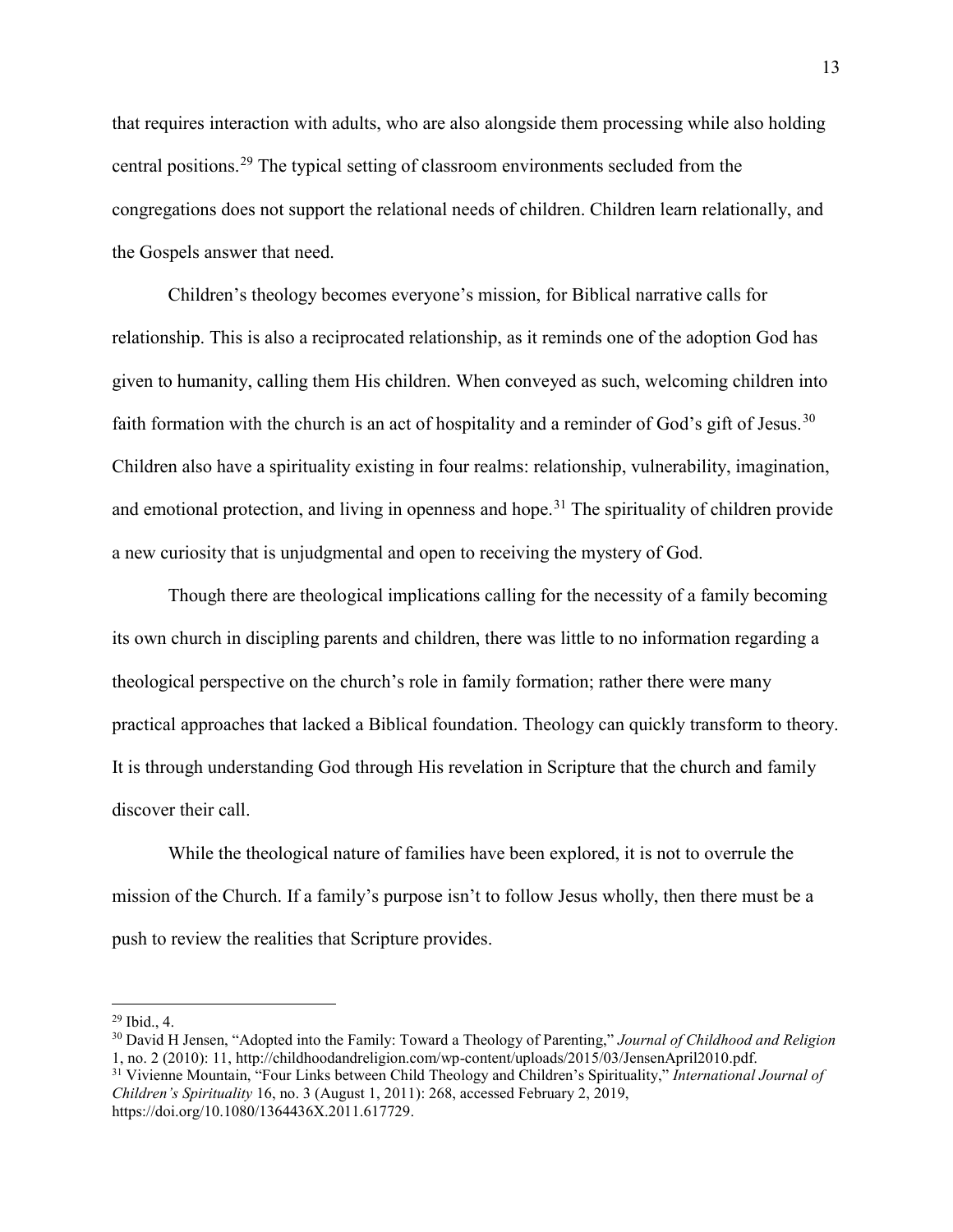Family cannot promote discipleship without the Church. Idolizing family at the cost of ministry cannot happen. However, individuals in a family share the common faith and recognize there is a sacrifice in following Jesus, which is a shared sacrifice.

Though there are theological implications calling for the necessity of a family becoming its own church in discipling parents and children, there was little to no information regarding a theological perspective on the church's role in family formation; rather there were many practical approaches that lacked a Biblical foundation. Theology can quickly transform to theory if Scripture is not utilized for understanding and application. It is through understanding God through His revelation in Scripture that the church and family discover their call. Through the discussion of theological implications through the hermeneutical approach to Scripture. This also needs to expand into the bigger picture of Jesus, who called all into relationship with God through his atonement. All that was theologically included must point to a Christocentric theology, tying Deuteronomy 6 and all parental theology into relationship with Jesus Christ.

#### Social Science: The Makeup of a Family

<span id="page-19-0"></span>Data from the social sciences, history, and statistics of families support the theological parenting models and family faith formation. This also points to the support towards the church as setting where families develop and flourish both individually and holistically.

#### <span id="page-19-1"></span>**Systems Theory: The Emotional Makeup of a Family**

First, what are the inner workings and relationship connections within a family? Understanding the interaction of families through emotional processes and relational networking is a mark commonly missed by the church. While spiritual matters remain a priority in the ministerial context, emotional processes shape relationships, affecting the atmosphere needed for fellowship and collaboration. Systems theory, which is also known as the Bowen Theory, is the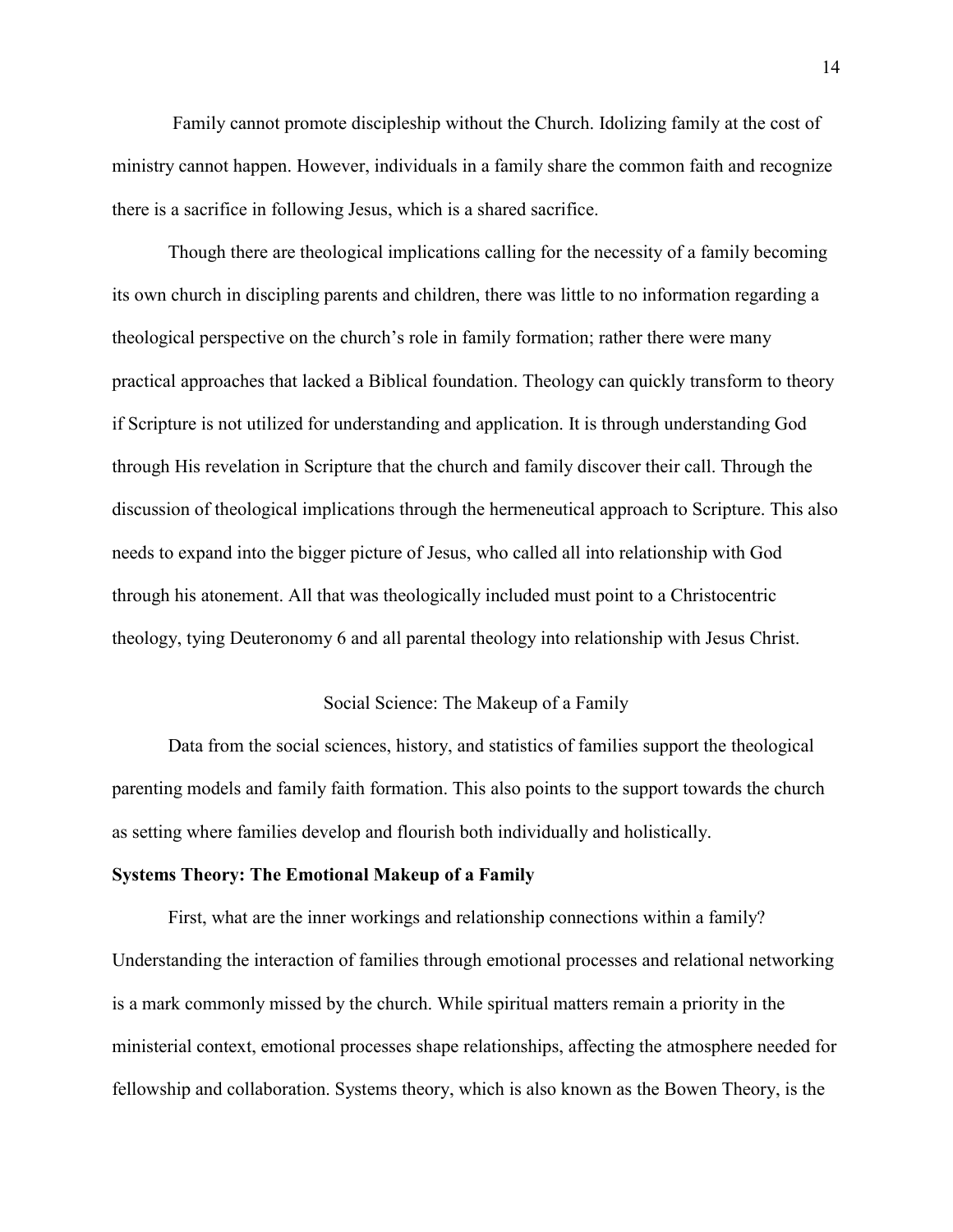leading way of understanding relationships and individuality within a familial structure. The Bowen theory includes the understanding of emotional triangles, which is a three-person emotion configuration.[32](#page-20-0) This is the smallest facet of an emotional system within relationships, for it shows where tension arises and who contributes to the stress and happenings. This lessens the extraction of symptomatic happenings from underlying causes, bringing a bigger picture that solves the emotional crisis. These triangles influence relationships, and can be used in family ministry to understand family dynamics that may hinder or prevent at-home discipleship.

Systems Theory also depicts the need for each member to have strong differentiation of self. Differentiation dichotomizes the needs for individuality and togetherness.<sup>[33](#page-20-1)</sup> Systems theory is not isolated from theological support. Thomasma portrays systems theory at work in Scripture through Philippians 4:2-9, where Paul states,

"I plead with Euodia and I plead with Syntyche to be of the same mind in the Lord. 3 Yes, and I ask you, my true companion, help these women since they have contended at my side in the cause of the gospel, along with Clement and the rest of my co-workers, whose names are in the book of life."

Paul is showing a conflict in the congregation that is rooted in emotional processes, not merely spiritual clashing. This passage is not an isolated conflict between members in division, for the church is there to tackle emotional systems that connect everything and everyone. Thomasma states, "Like a family, if there is tension in one aspect of the family, there are causes and effects throughout the whole system or congregation."[34](#page-20-2) This can help explain the hinderance of parents under emotional and relational tension to feel equipped for at-home

<span id="page-20-0"></span> <sup>32</sup> James R David, "The Theology of Murray Bowen or the Marital Triangle," *Journal of Psychology & Theology* 7, no. 4 (1979): 260, accessed March 18, 2019,

https://seu.idm.oclc.org/login?url=https://search.ebscohost.com/login.aspx?direct=true&db=lsdar&AN=ATLA0000 774409&site=ehost-live&scope=site.

<span id="page-20-2"></span><span id="page-20-1"></span><sup>33</sup> Norman Thomasma, "Utilizing Natural Family Systems Theory to Foster Health in Congregations: Murray Bowen as Teacher of Congregations," *Reformed Review* 58, no. 2 (2004): 3. <sup>34</sup> Ibid., 4.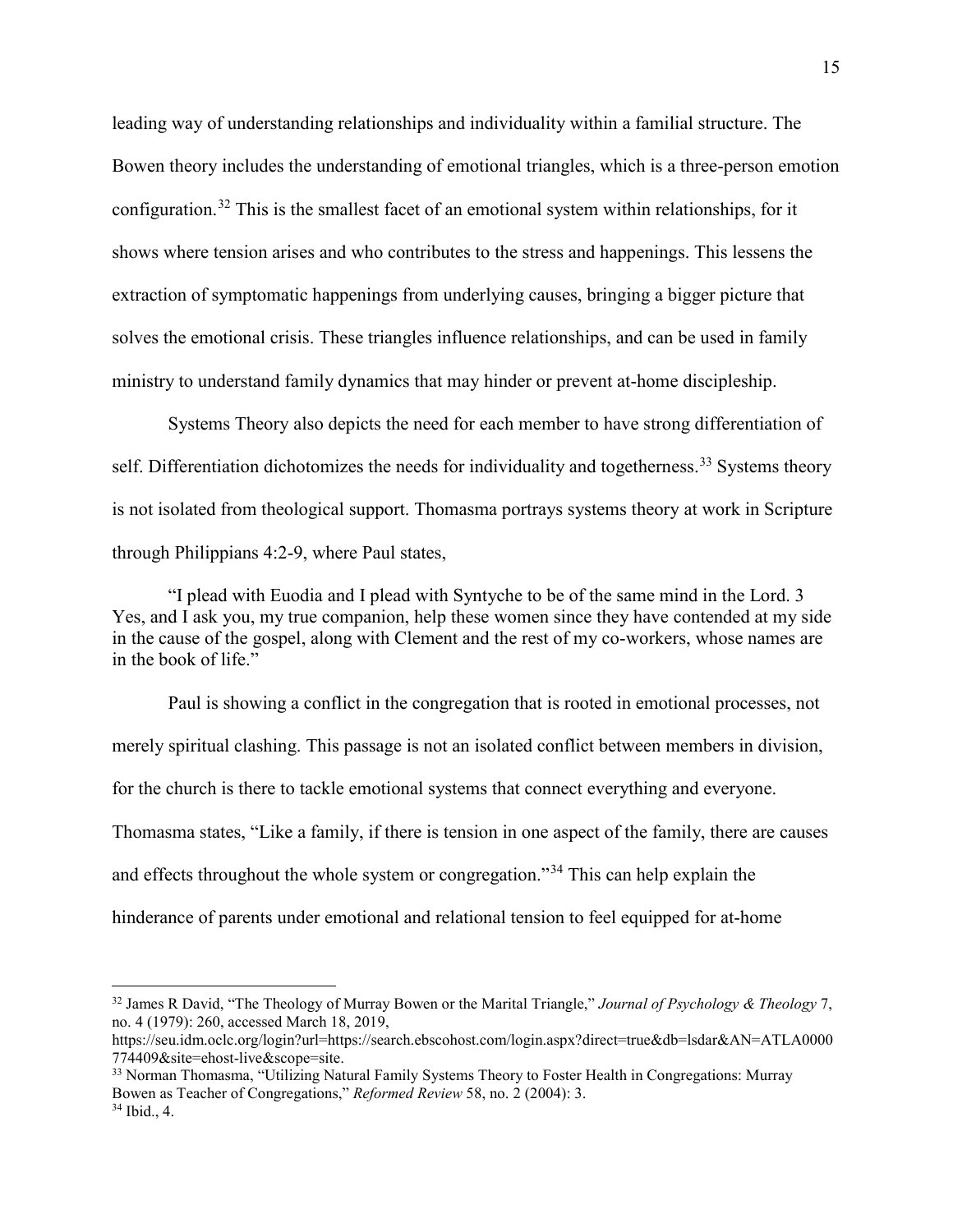discipleship practices. Communal atmospheres in the church cannot be whole if families themselves are inharmonious within. Here, he is also calling others to aid the quarrelers in the emotional tringle for a resolution. Systems theory involves everyone within the network, for a family is a system of emotional processes.

Rabbi Edwin Friedman, author of *Generation to Generation: Family Process in Church and Synagogue* applies Systems theory to practical ministry and uses it as a guide for parents to use their influence to ensure a homeostasis (emotional balance) in the home among all individual members. Understanding the individual and relationship systems within members of a family wholly contribute to reaching them where they are at. This is not for merely nuclear families, as it can help understand families with single parents of parents struggling to parent because of their prior relationships. Systems Theory is an understanding crucial to detect hurts in relationships, while also using the ideas of differentiation in individuals to bring healing and reconciliation. This is a system that is also useful for healing relationships within the congregational community, as all relationships come down to emotional happenings.

While configuring the emotional processes among families, it is also imperative to note the lack of influence in a child. This calls for leadership to rise from parents. Interdependency of children call for parents who understand a child's right to be heard, but also know the obligation to be clear in taking charge to lay the groundwork of values for the family.<sup>[35](#page-21-0)</sup> Parenting cannot be passive in informing children the roles of influence and the understanding of their positions as the voice of their family's values. Because a child lack's influence, it is up to the parent to use their influence to shape the self-differentiation of their children so that they may have healthy, balanced relationships.

<span id="page-21-0"></span> <sup>35</sup> Edwin H. Friedman, *Generation to Generation: Family Process in Church and Synagogue*, The Guilford family therapy series (New York: Guilford Press, 2011), 102.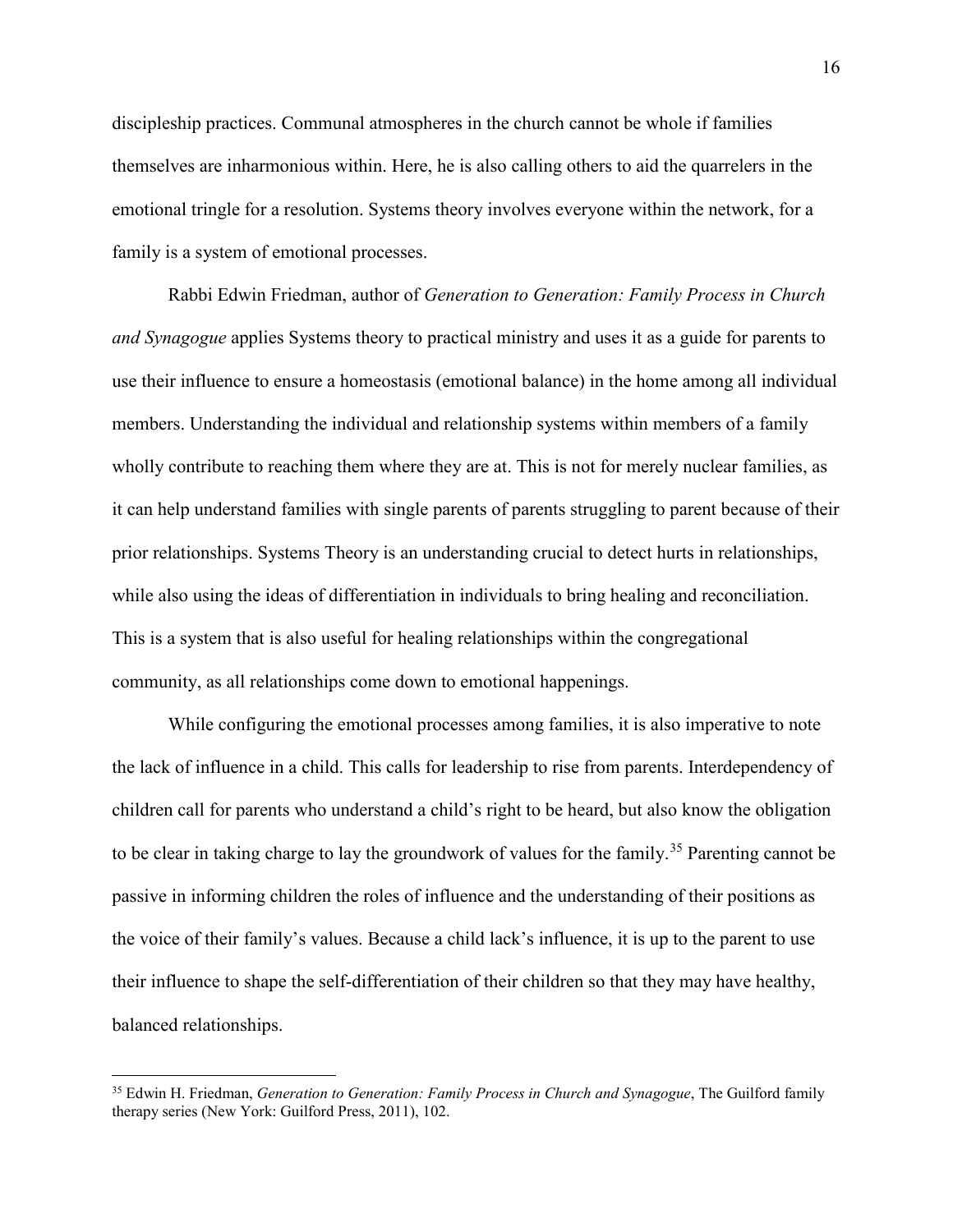This psychological phenomenon utilized in pastoral care of families cultivates faith formation in the realm of relational development. Applying this concept on a family shows how parenting impacts a child's image of God. It is not an implication of creating an idolization of a self-created God; it is a depiction of the perception children have of God as a result of their relationship with their earthly parent. As children lose attachment with parents with age and maturity, attachment theory states that God becomes that perfect substitute for attachment.<sup>[36](#page-22-1)</sup> If there is a lack of attachment to a parental figure, that directly correlates to the lower chances of an attachment to God. This becomes even more important to realize that parents directly impact one's image of God. Parenting style matters, for "Images of God as a powerful just authority and/or as a nurturing, compassionate care-giver seem to relate to gender."[37](#page-22-2) This confirms both parent's role in teaching the character of God through their parenting. It also shows that child development creates a perception on God. With this social study, students were given adjectives to describe a mother, father, and God. Attachment theory was at work in the results, for younger children saw God as a father and older children saw God as a mother.<sup>[38](#page-22-3)</sup>

#### <span id="page-22-0"></span>**Relational Understanding of Parent and Child**

Data does not stop at the perception of parents in God, for relationship systems between parent and child have a spiritual impact. Because relationships are rooted in emotional processes, that involves similar transmissions of spiritual processes. This was proven in Donald Ploch and

<span id="page-22-1"></span> <sup>36</sup> Jane R Dickie, "Parent-Child Relationships and Children's Images of God," *Journal for the Scientific Study of Religion* 36, no. 1 (March 1997): 26, accessed February 26, 2019,

https://seu.idm.oclc.org/login?url=https://search.ebscohost.com/login.aspx?direct=true&db=lsdar&AN=ATLA0001 021910&site=ehost-live&scope=site.

<span id="page-22-2"></span> $37$  Ibid.

<span id="page-22-3"></span><sup>38</sup> Ibid., 31.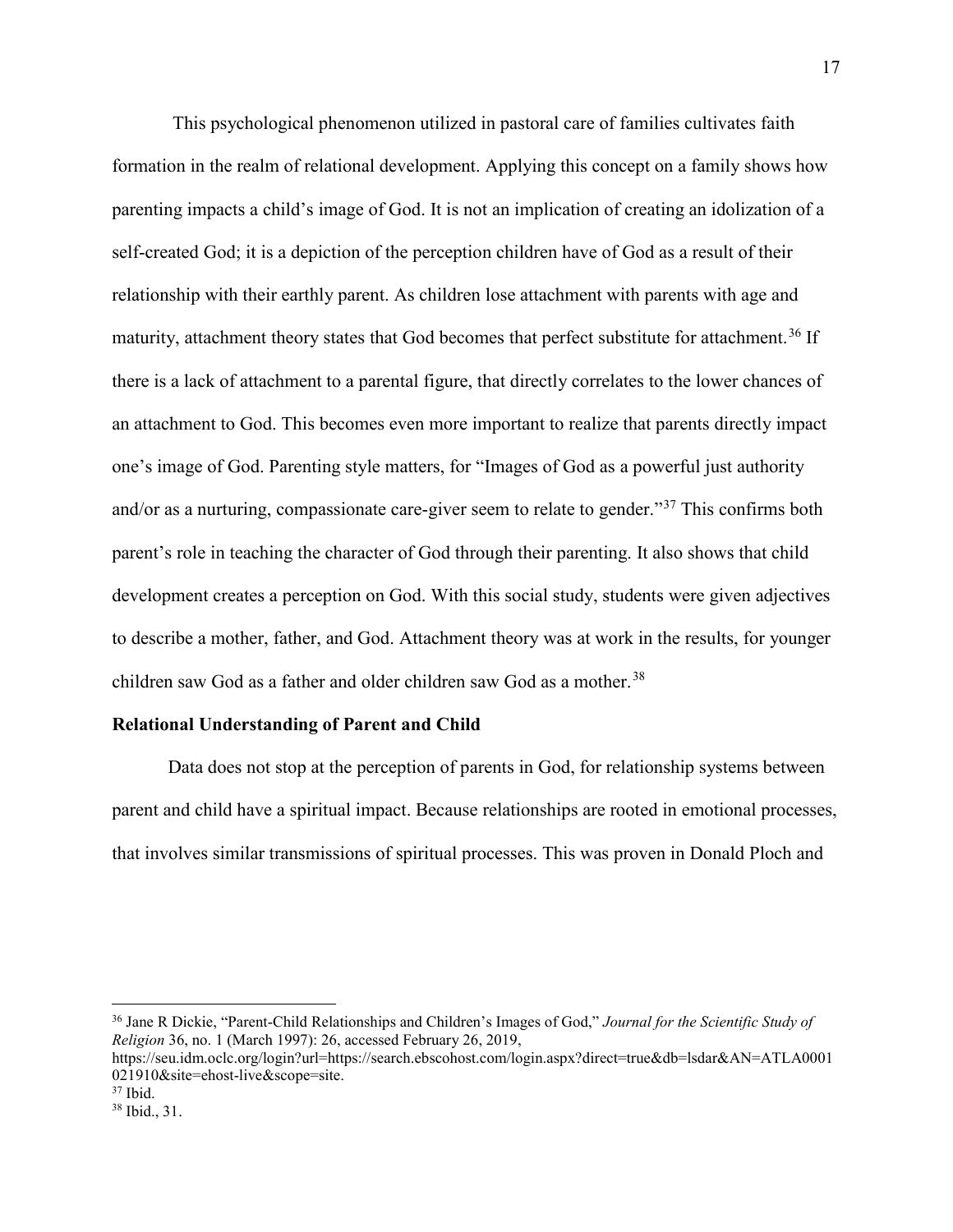Donald Hasting's research study that measured the relationship between a person's church attendance and their parent's salience of religion. It was confirmed that a parent's church attendance had "small but statistically significant effect on respondent's church attendance. Salience of religion has much more powerful effect on respondent's church attendance."<sup>[39](#page-23-1)</sup> With that knowledge, it is shown that faith, not attendance, influences a child. The church is the environment in which religious salience is most cultivated. It is creating an urgency for churches to develop parents into better influencers of their child's church attendance and faith formation.

#### <span id="page-23-0"></span>**Child Psychology and Spirituality**

Not only is the theological understanding of parenting a contribution for a family, child theology will show that children grasp what biblical parenting aims to teach. As children's education and environment become more secular, there is a greater call for biblical parenting that fuels the spiritual knowledge of a child. Matthew 18:1-5 passage where Jesus calls children recipients of the Kingdom of God catalyzed the Child Theology Movement. Child theology links generations as it shows that both parent and child are equal partners in grasping the knowledge of God. Because kids are called by Jesus in Matthew 18, relational living in an intergenerational setting is a core truth.<sup>[40](#page-23-2)</sup> The Church can foster such settings, as the call of communion is prominent.

With children's theology, it is also imperative to impress theological understanding as they're developing because it becomes a cognitive ability that processes real hermeneutical questions and bring Biblical metaphors and narratives into reality.<sup>[41](#page-23-3)</sup> Children have a spirituality

<span id="page-23-1"></span><sup>&</sup>lt;sup>39</sup> Donald R. Ploch and Donald W. Hastings, "Effects of Parental Church Attendance, Current Family Status, and Religious Salience on Church Attendance," *Review of Religious Research* 39, no. 4 (1998): 309–320, accessed March 6, 2019, https://www.jstor.org/stable/3512441.

<span id="page-23-2"></span><sup>40</sup> Mountain, "Four Links between Child Theology and Children's Spirituality," 265.

<span id="page-23-3"></span><sup>41</sup> Zimmermann, "What Is Children's Theology?," 1.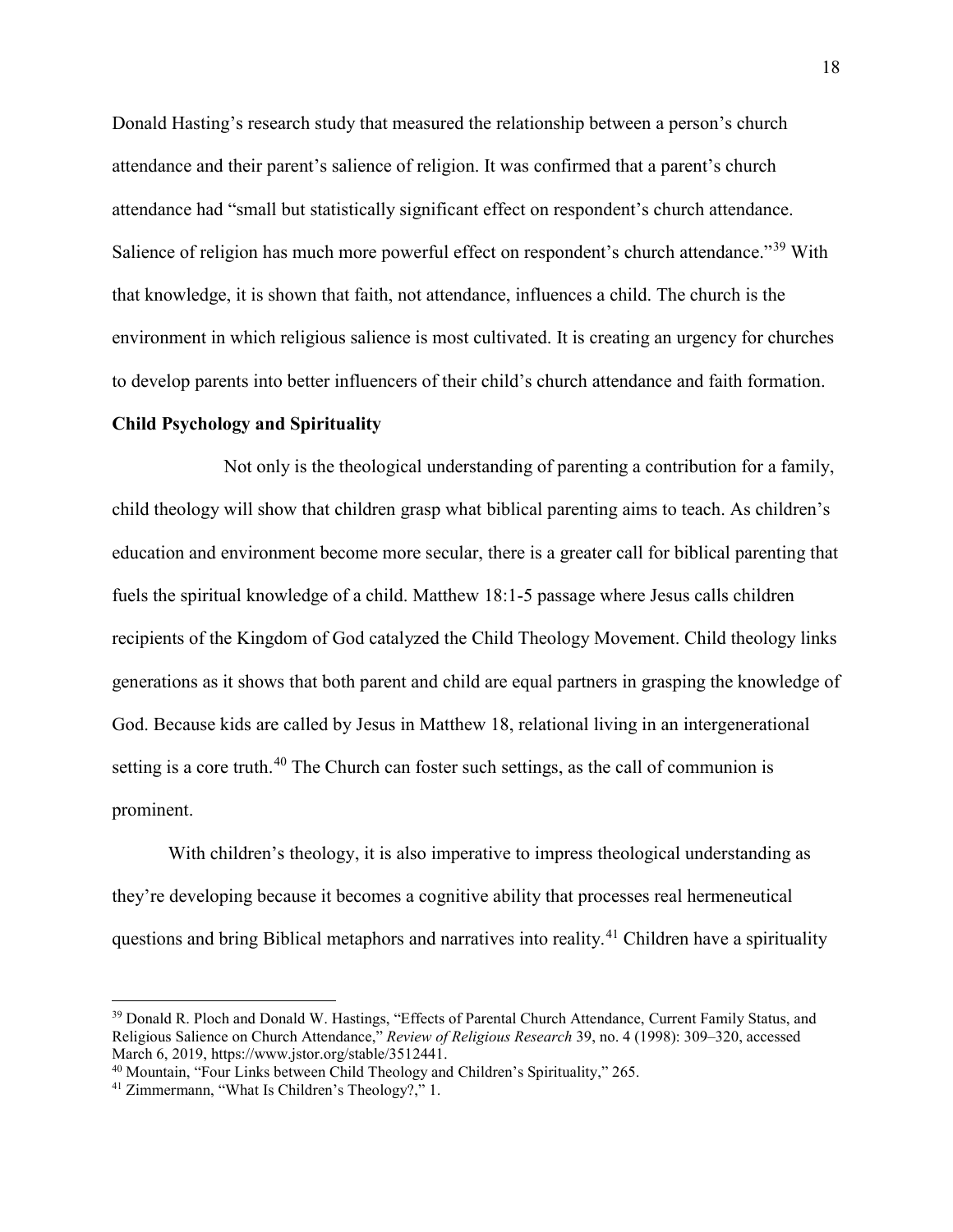that requires interaction with adults, who are also alongside them processing while also holding central positions.[42](#page-24-2) The typical setting of classroom environments secluded from the congregations does not support the relational needs of children. Children learn relationally, and the Gospels answer that need.

Children's theology becomes everyone's mission, for Biblical narrative calls for relationship. This is also a reciprocated relationship, as it reminds one of the adoption God has given to humanity, calling them His children. When conveyed as such, welcoming children into faith formation with the church is an act of hospitality and a reminder of God's gift of Jesus.<sup>[43](#page-24-3)</sup> Children also have a spirituality existing in four realms: relationship, vulnerability, imagination, and emotional protection, and living in openness and hope.<sup>[44](#page-24-4)</sup> The spirituality of children provide a new curiosity that is unjudgmental and open to receiving the mystery of God.

There is a gap in communication of social sciences in the church impacting its curriculum and culture for families to flourish relationships. This brings a call to understanding correlations between church and family relationship.

#### The Church: A Family Fuel

#### <span id="page-24-1"></span><span id="page-24-0"></span>**The Household of God**

Given the data from the social sciences, an opportunity is naturally given by the church to partner with parents to foster a culture where families flourish in faith formation and relationship. Social science supports the reliance children have on those above them to contribute to their faith formation and relational development. The praxis of ministering to families is found

<span id="page-24-2"></span> <sup>42</sup> Ibid., 4.

<span id="page-24-3"></span><sup>&</sup>lt;sup>43</sup> Jensen, "Adopted into the Family: Toward a Theology of Parenting," 11.

<span id="page-24-4"></span><sup>44</sup> Mountain, "Four Links between Child Theology and Children's Spirituality," 268.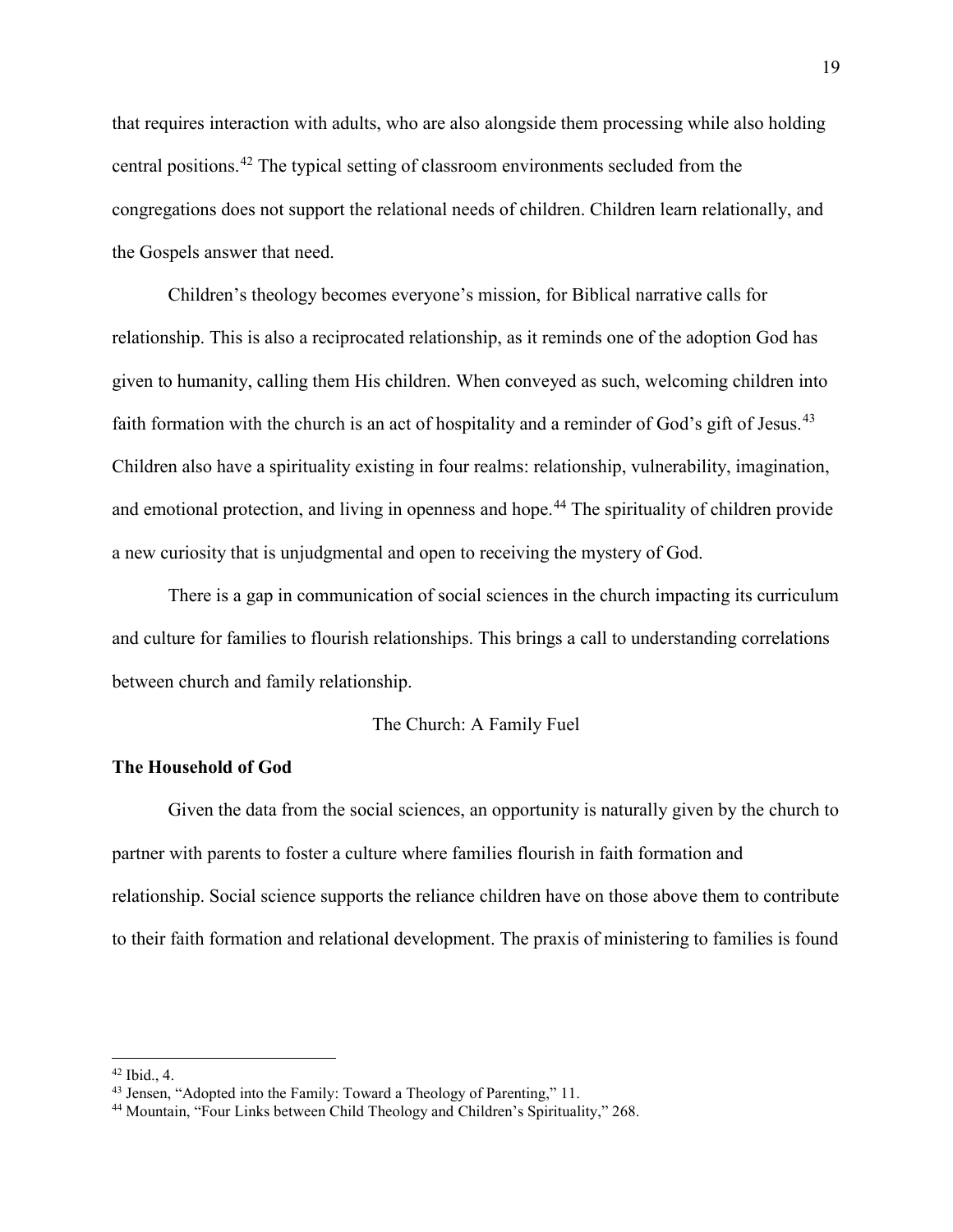within the church's aim for ridding programmatic silos and implementing intergenerational ministry.

Gaps were found within research that corroborates social science and praxis that apply a contemporary and relevant way to use the church culture to reaching families. Fundamental changes in family relationships, child development, and societal norm call for a fundamental change in providing faith formation that forms lives fully- head, heart and soul.<sup>[45](#page-25-1)</sup> This means that there cannot be a singular approach to ministry; it must include every facet in one's life that is affected by one's home environment and relationships.

Family matters in the church realm, for it is a "training ground for ministry in the church."[46](#page-25-2) Programmatic silos lessen when the church makes it a mission to integrate faith formation and relationship among families and generations. This is backed up through biblical qualifications of deacons and elders, for Scripture shows that relationship with the family is a prime indicator that qualifies one for leadership in the church. Churches need families that model the Gospel.

#### <span id="page-25-0"></span>**Families Need the Church**

Systems theory recognized that emotional processes drive relationships, and it is reinforced in the church for parents. Families, especially those lead by young adults rearing children, find congregational interactions vital, especially for "social insurance" in the realm of child-rearing and access to community.[47](#page-25-3) This is shown by Benjamin Gurrentz's longitudinal

<span id="page-25-1"></span> <sup>45</sup> John Roberto and Katie Pfiffner, "Best Practices in Children's Faith Formation," *Lifelong Faith* (2007): 2, http://www.faithformationlearningexchange.net/uploads/5/2/4/6/5246709/best\_practices\_ children faith formation.pdf.

<span id="page-25-2"></span><sup>46</sup> David Sunday, "Embracing the Biblical Tension Between Family and Church Ministry," *The Gospel Coalition*, n.d., accessed October 19, 2019, https://www.thegospelcoalition.org/article/embracing-the-biblical-tension-betweenfamily-and-church-ministry/.

<span id="page-25-3"></span><sup>47</sup> Benjamin T. Gurrentz, "Family Formation and Close Social Ties Within Religious Congregations," *Journal of Marriage & Family* 79, no. 4 (August 2017): 1125, accessed January 14, 2020,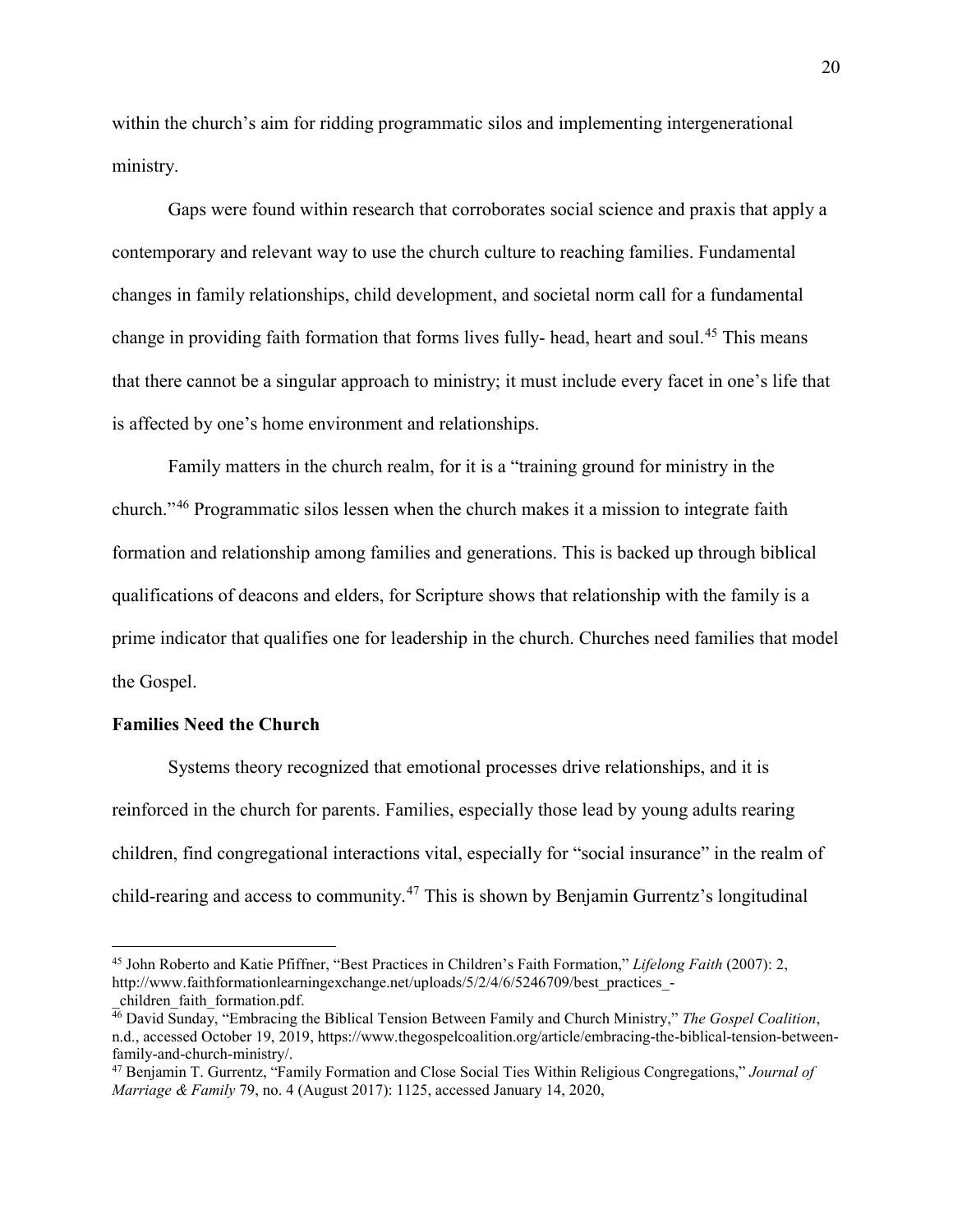study of family formation and social ties in congregations, which depict the need for parents to thrive within the church. Benefits from a shared social network in the church include improved family outcomes, improvements in health, life satisfaction and a feeling of satisfied social support.<sup>[48](#page-26-0)</sup> This study goes beyond attendance and affiliation, for it quantifies the impact of social ties that resonate outside of the church and into the home.

Gurrentz's study suggested that children are a contributor to parents' social networks in congregational life. This can start as early as conception, where a church perspective embraces pregnancy as a "miraculous life event" and pique a parent's interest to looking to the faith community for an understanding of their new "sacred role." [49](#page-26-1) This goes to show that congregations embracing the parent and recognizing that anointing not only invites parents to understand their duty, but it also brings community as social relations start happening. His study brought up two implications for congregations. The first was that congregational programs and activities that lure married couples with children increase social ties in the congregation, found strongest in young adults.<sup>[50](#page-26-2)</sup> As this is a 2017 study, this reliance of recent data shows the need for churches in becoming proactive in providing space for young parents to interact and receive social support and advice. The second implication was that churches need to stay socially relevant in adapting to the harsh reality that growing complex family structures are replacing the nuclear family structures.<sup>[51](#page-26-3)</sup> This means that hosting a space for families to interact must provide the congregation multiple ways for single parents, blended families, and broken families to receive a sense of community and support from the local church.

https://seu.idm.oclc.org/login?url=https://search.ebscohost.com/login.aspx?direct=true&db=sih&AN=123996567&s ite=ehost-live&scope=site.

<span id="page-26-0"></span><sup>48</sup> Ibid.

<span id="page-26-1"></span><sup>49</sup> Ibid., 1129.

<span id="page-26-2"></span><sup>50</sup> Ibid., 1139.

<span id="page-26-3"></span><sup>51</sup> Ibid., 1140.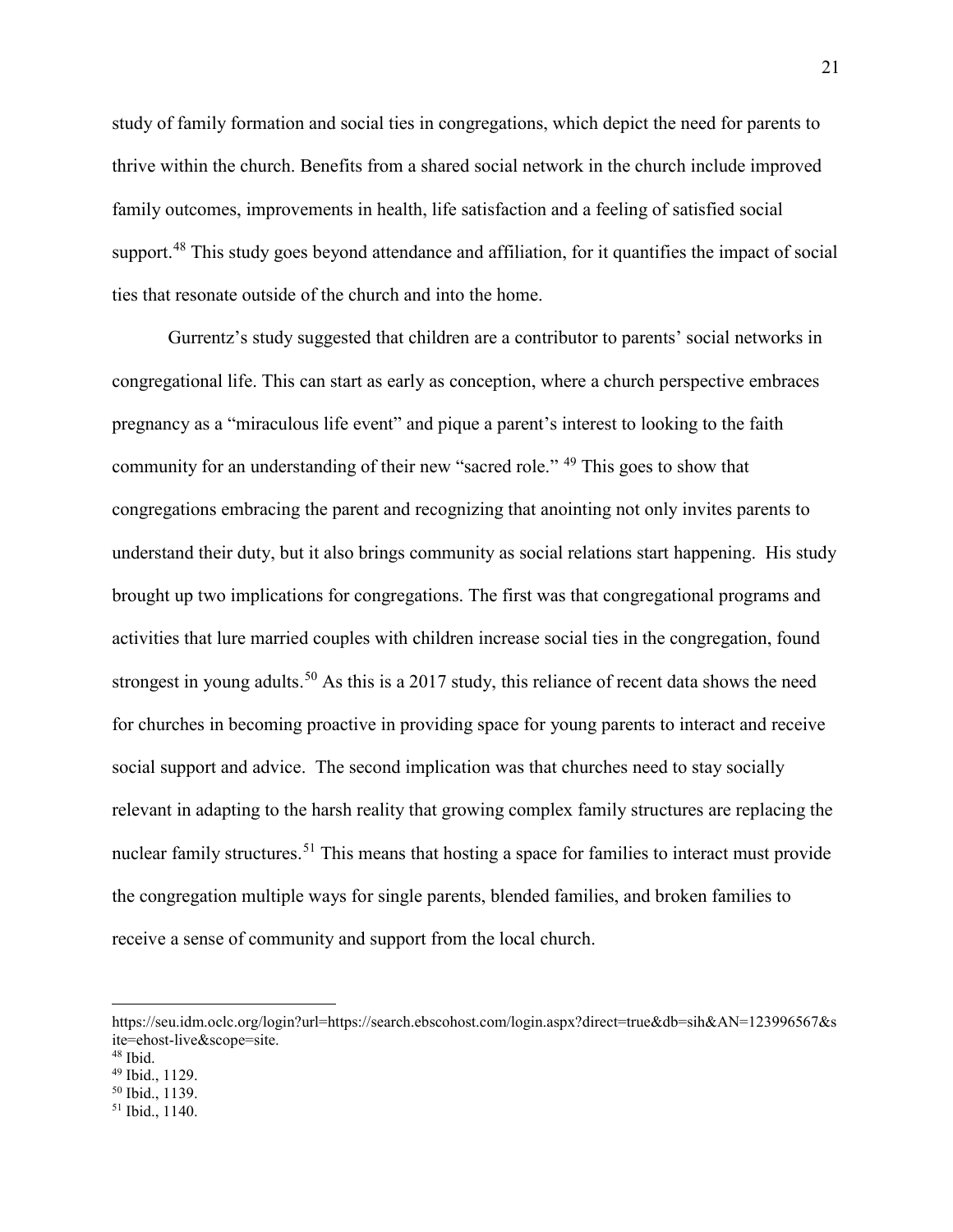#### <span id="page-27-0"></span>**Church Efforts for Parental Discipleship**

As the primary spiritual authority, churches partner with the parents by using children and youth ministries to point children in forming their faith with their parents in an act of obedience and learning.<sup>[52](#page-27-1)</sup> This is also a call to understanding the connect with church vision and congregational reception. This begs to question if there is a disconnect between the intentionality of the church and efficacy of family faith formation. This calls for a church to provide space for children to encounter God in all areas of a service, from prayer to Sunday worship to experiences.<sup>[53](#page-27-2)</sup> Faith formation directly involving children allows children to encounter God directly- for there are no programs that hinder the ability for a child to interact and respond to God the same way any adult could.

Surveys of church leaders depicted inadequate parental guidance, contributing to a weak faith formation among families today. In a Barna survey, it was shown that children's spiritual formation was primarily done through a church's Sunday school, vacation bible school, or services.<sup>[54](#page-27-3)</sup> This means that outside of the church, the church has little to no measure ensuring families are kept accountable to giving parents a role in shaping a child's spiritual formation. While this survey showed over 90% of church leaders agreeing that parents are primarily responsible for their children's faith formation, only one in five clergy make it a priority to train parents.<sup>[55](#page-27-4)</sup>

Timothy Paul Jones articulates the call of ministering to families by using the church as a "tool to develop habits of life that will help families to embrace the sufficiency of Christ's work

<span id="page-27-1"></span> <sup>52</sup> Brattston, "Your Children's Education," 25.

<span id="page-27-2"></span><sup>53</sup> Roberto and Pfiffner, "Best Practices in Children's Faith Formation," 4.

<span id="page-27-3"></span><sup>54</sup> "Who Is Responsible for Children's Faith Formation?"

<span id="page-27-4"></span> $55$  Ibid.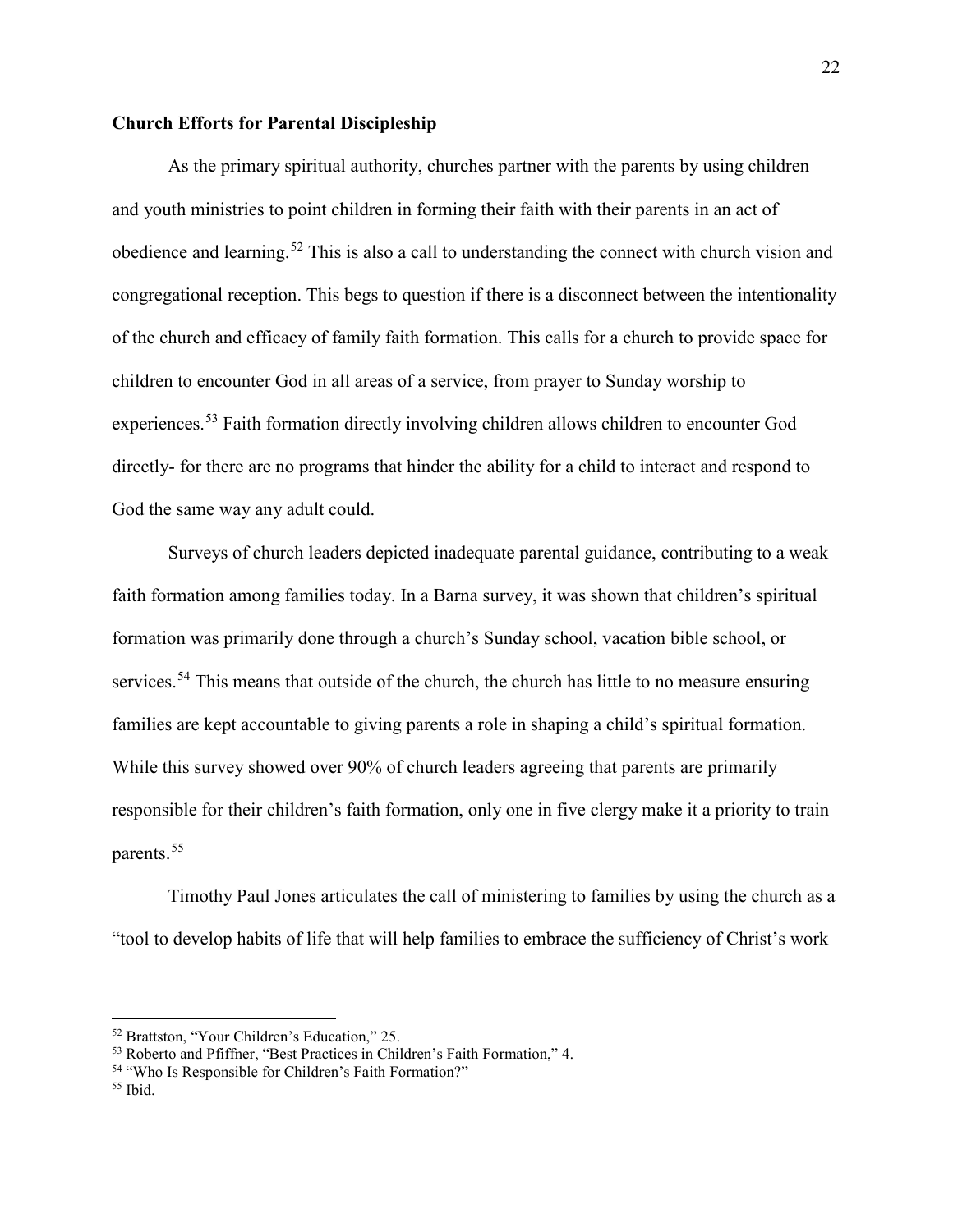in their lives at home and in church."[56](#page-28-0) Research that evaluated the church meeting the domestic needs of families were in lack. This means that there is an unsure way of proving the efficacy of ministering to families through anecdotal approaches given. This is a call to further look into the relationship between pastor and parents, particularly directors and pastors of a children's ministry. There is also a gap in resources for children's pastors hoping to foster effectiveness of child discipleship. Upon reviewing children's ministry research, Dr. Robert Crosby found that resources were, "typically based on philosophical assertions, anecdotal evidence, or the personal experience of the author."<sup>[57](#page-28-1)</sup> This means that there is a lack of quantitative research evaluating the effectiveness of family discipleship through a children's ministry.

Given that the theological grasp of a child is developing and maturing, a classroom styled way of religious education is not efficacious. When fostering a culture that fuels the family in faith, prayer should be imperative. The development of a prayerful attitude is approached fundamentally the same among youth and children.<sup>[58](#page-28-2)</sup> It is primarily a way to develop individual spiritual formation while also connecting generations. Children's ministry contributes to intergenerational relations in the sense that "what children are learning in the program is aligned with hands-on participation in congregational life and does not replace it."<sup>[59](#page-28-3)</sup> This also helps a child find their own way of communicating to God with the styles and attitude of prayer introduced to them. Therefore, intergenerational cultures provide the family support in apply

897959&site=ehost-live&scope=site.

<span id="page-28-1"></span><sup>57</sup> Leon Blanchette and Robert G III Crosby, "The Measurement and Evaluation of Children's Ministry Praxis," *Christian Education Journal* 13, no. 2 (2016): 248, accessed March 13, 2019,

<span id="page-28-0"></span> <sup>56</sup> Timothy Paul Jones, "Equipping the Generations: Developing Family Ministry Curriculum for Your Church," *The Journal of Family Ministry* 2, no. 1 (2011): 68, accessed March 4, 2019, https://seu.idm.oclc.org/login?url=https://search.ebscohost.com/login.aspx?direct=true&db=lsdar&AN=ATLA0001

https://seu.idm.oclc.org/login?url=https://search.ebscohost.com/login.aspx?direct=true&db=lsdar&AN=ATLAiG0V 161031000862&site=ehost-live&scope=site.

<span id="page-28-2"></span><sup>&</sup>lt;sup>58</sup> Lee Yates, "Strategies for Praying and Spiritual Formation with Children and Adolescents" (2018): 1.

<span id="page-28-3"></span><sup>59</sup> Roberto and Pfiffner, "Best Practices in Children's Faith Formation," 6.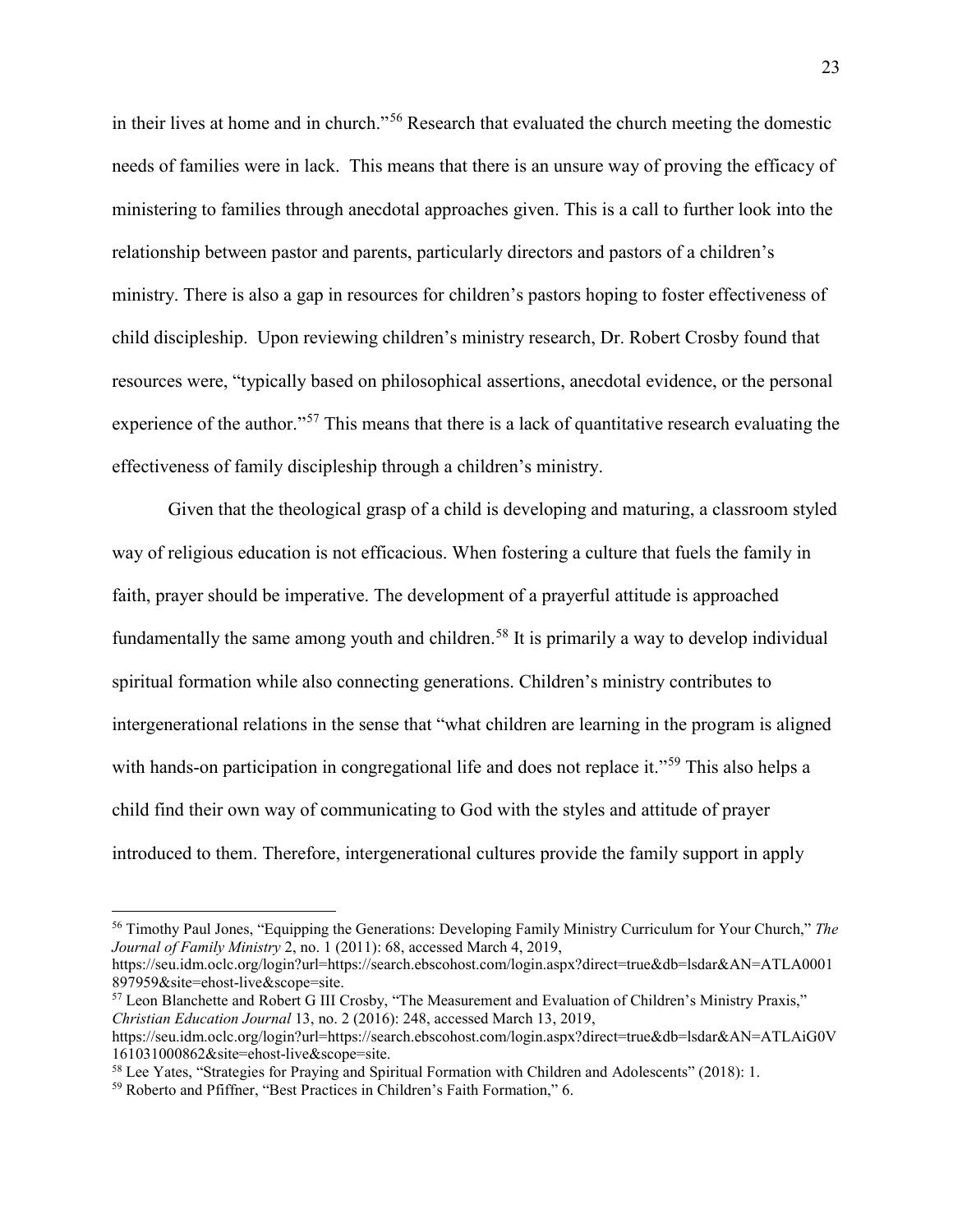Biblical education. Parents in intergenerational settings become equal discourse partners with the children, and both are taken seriously as they express and discuss their relationship and questions about God.<sup>[60](#page-29-0)</sup> Having the church accommodate to an intergenerational model, while hosting ministries serving developmental needs of children and youth, can be done. This is by the church adapting a culture where liturgy, events, and outreaches accommodate generationally. In the church, it is not merely about God's communication, but humanity hosting this hospitality and communication towards others.<sup>61</sup>.

The family, given the call of holistic discipleship as mentioned earlier, needs the church in order to be equipped in the home. The role of pastors, or with the ministerial anointing, have a role in equipping believers to do the work of ministry (Eph 4:12). The Old Testament is a prime example of reconciling families together for corporate worship and spiritual growth.<sup>[62](#page-29-2)</sup>

The church needs the family and the family needs the local church. Research indicates a strong triangular relationship between strong families, strong churches, and strong fathers. Research showed that when a church is intentional of maximizing intergenerational ministries and minimizing segmented programs, churches and congregations had the strongest interaction with each other.<sup>[63](#page-29-3)</sup> This then helps pave the way for conducting research involving local church pastors. The interactions of church pastor and families will show the church's intentionality in creating a relational environment. The type of sermons preached will determine how the pastor depicts relationships at home and in the church. Finally, the voices of the congregation will

<span id="page-29-0"></span> <sup>60</sup> Zimmermann, "What Is Children's Theology?," 4.

<span id="page-29-1"></span><sup>61</sup> Gareth Crispin, "A Theology of Accommodation as a Resource for Integrating Youth and Children into Intergenerational Church," *Christian Education Journal* 14, no. 1 (2017): 17, accessed February 7, 2019, https://seu.idm.oclc.org/login?url=https://search.ebscohost.com/login.aspx?direct=true&db=lsdar&AN=ATLAiBCB 170424001817&site=ehost-live&scope=site.

<span id="page-29-2"></span><sup>62</sup> Family Challenge, "Family-Challenge-Biblical-Foundation-Statement-2016-Edition.Pdf," 1.

<span id="page-29-3"></span><sup>63</sup> Wesley Ryan Steenburg, "Effective Practices for Training Parents in Family Discipleship: A Mixed Methods Study" (May 16, 2011): 48, accessed February 2, 2019, https://repository.sbts.edu/handle/10392/2849.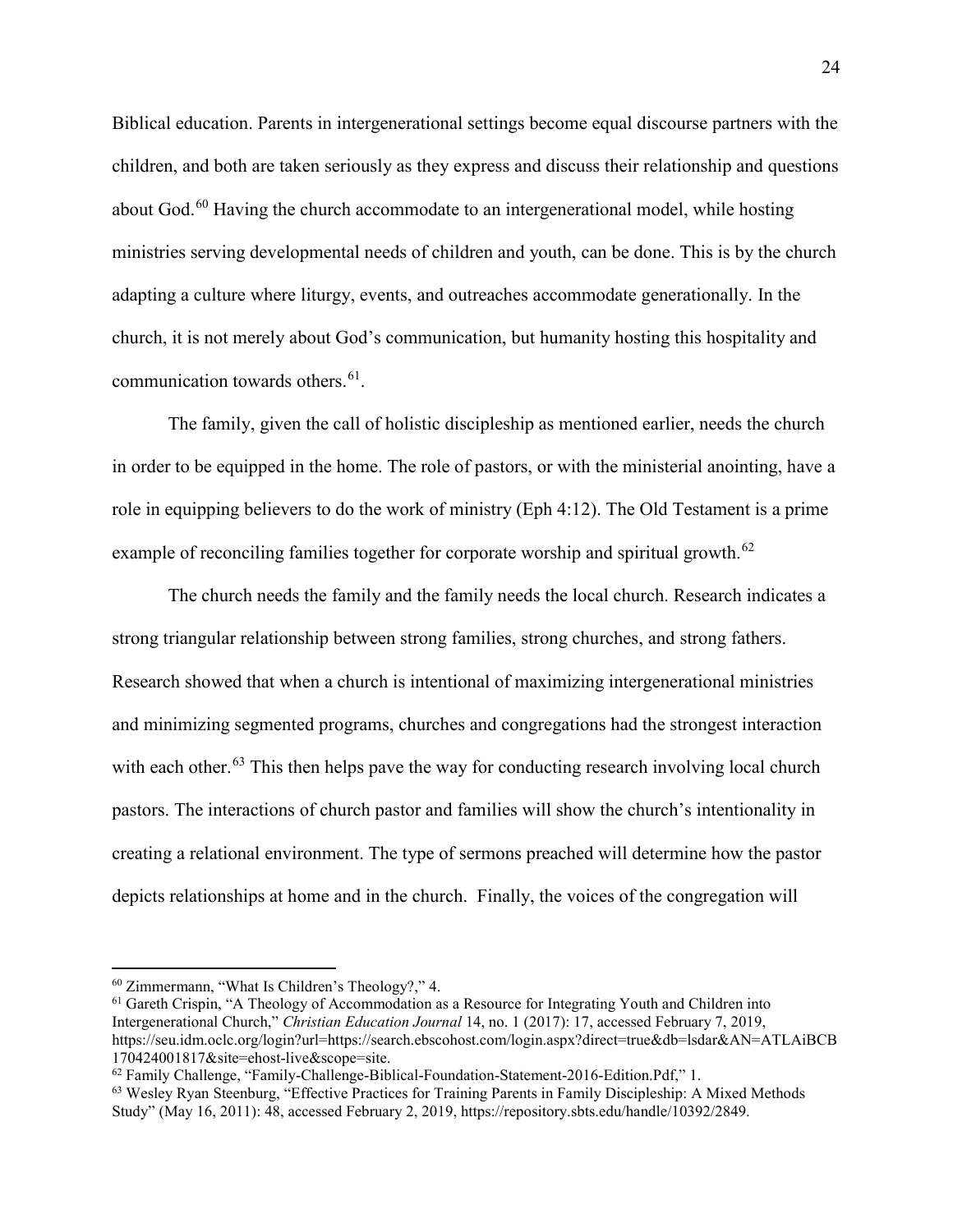show if pastors are communicating the vision effectively. Ministering to families will thrive when the church partners with parents to equip the next generations while also empowering the adults to be the leaders of their children.

#### Conclusion

<span id="page-30-0"></span>Upon reflection of the literature review, there are evident gaps and needs that will help corroborate a practical way of changing a church culture to fuel families. While there are many theological implications supporting the family as a primary "little church," social sciences are not applied to theology as often. The corroboration of social science study and theological understanding will not be contradictory, for God's hand is upon both. When taking both into account, there needs to be further research to see if there are any disconnects between the church's vision and the family's needs. However, it is evident that parents have a role in the faith formation of a family. The church has a duty to host a culture in which families flourish, with generations old and young interacting so that these relationships are not merely secluded from family to family; rather a family flourishes so that it may be a hand in the church, further fulfilling the church's mission.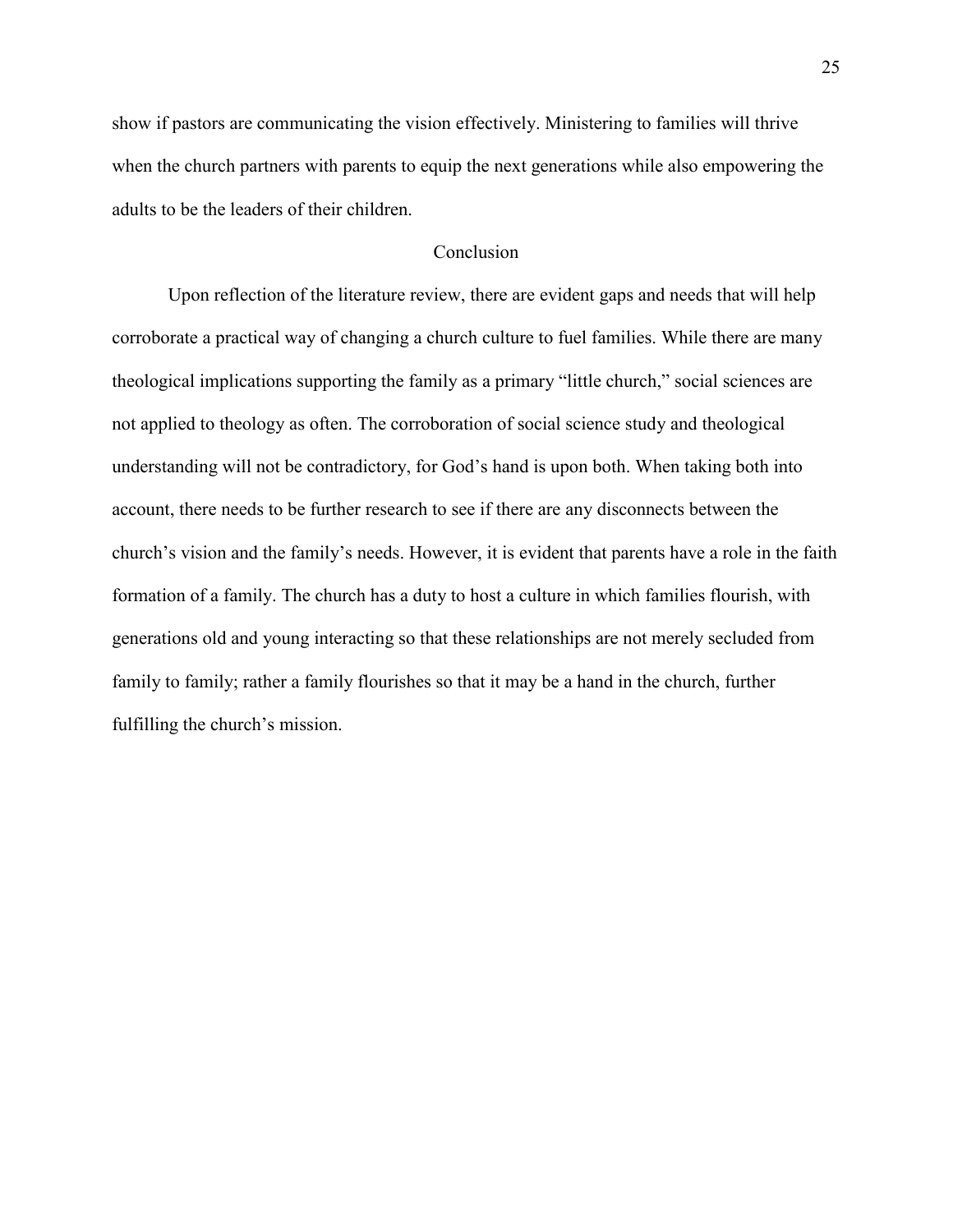#### **Methodology**

<span id="page-31-0"></span>The methodology for this thesis consisted of conducting an online survey through Google Forms for children's pastors and parents of their respective church. These churches were in various geographic regions across the United Stated. Each survey had a specific aim, thereby differentiating the questions.

Children's pastors were given an online questionnaire, that examined their theological and practical understanding of effective practices to equip families, specifically parents, in their congregation. These questions aimed to understand their theological framework for family ministry and their application of that Biblical call.

The second survey was directed towards parents in that pastor's church. This examined their reception of the efforts made by the children's pastor to equip the for at-home discipleship. Different churches were contacted, asking for participation from both pastors and parents.

This was conducted to compare a children's pastor of family ministry with the perception of parents in his/her church. Data would help determine if pastoral expectations met the parent's needs for family discipleship outside of the home, configuring the needs of families with children. This also helped grasp tangible ways children's pastors and their churches are equipping parent and families today. With the inclusion of parental input, it allowed for perspectives on the practice of family ministry in today's churches to determine how there can be a direction of progress towards success in reaching families to lead the spiritual formation in the home. It will also gain reasonings for the necessity of a family ministry in the church. The aim is to show that families need the church and the church needs families.

The children's pastors were contacted through email. They will be referenced by their church's regional location. Each survey contained a link specific to a regional church's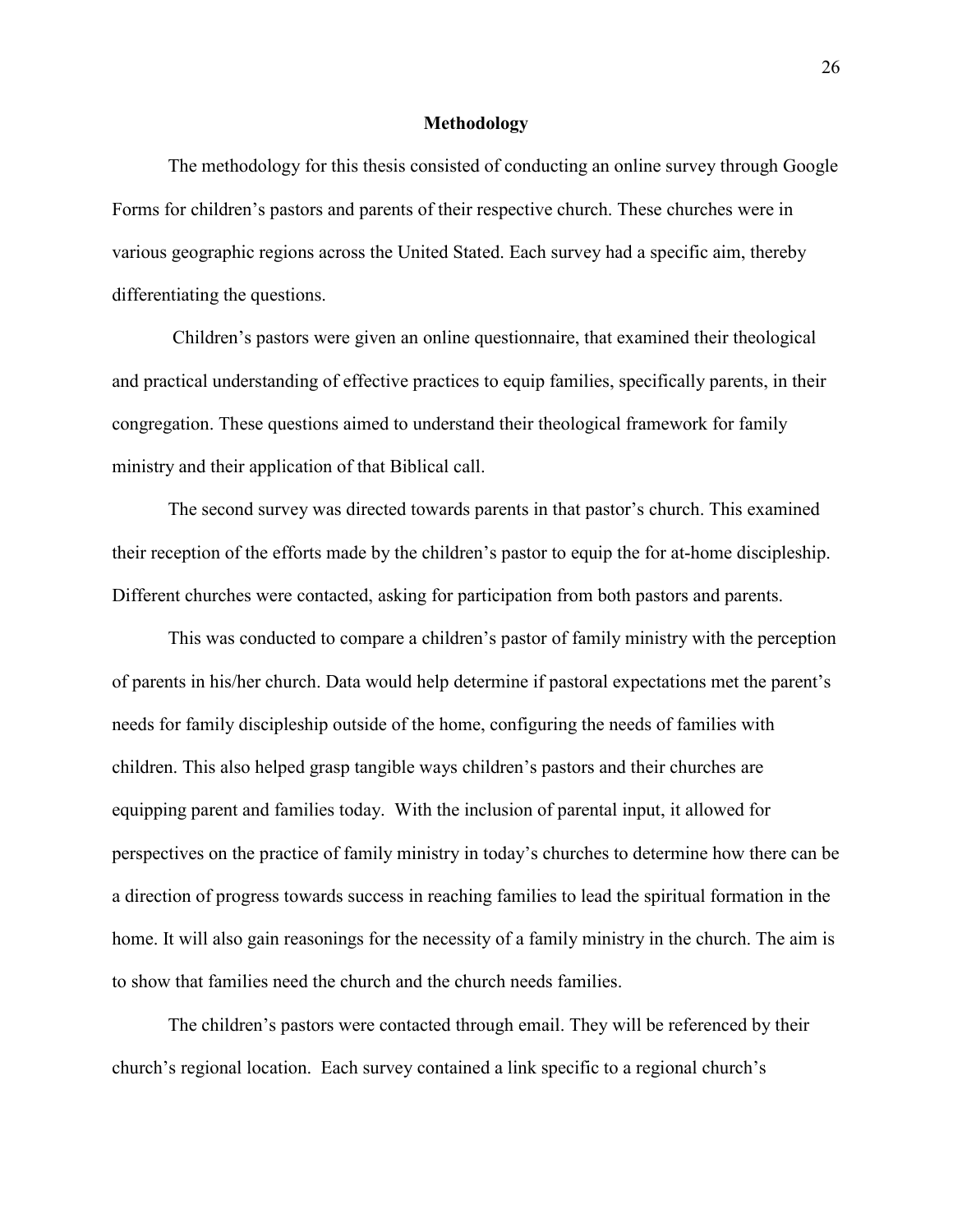children's pastor and parents of that same church. The children's pastor was invited to participate in the pastoral survey and encouraged to invite parents in their church to participate in the parental survey. Attached was an email that could be forwarded to parents that had an invitation for them to click the link attached and participate in the survey.

The specific questions asked to parents and children's pastors are attached [see Appendix A] for reference. The questions were based on information gathered from the need for family discipleship and theological implications on parental influence, referenced in the Literature Review. They were created to get answers to the research questions introduced in this thesis, with the hopes of understanding where churches stand in partnering with families to extend the reach of discipleship. Questions from the parent and pastoral surveys were similar, hoping to see if there were any disconnects between church and family. Responses are coded and analyzed in the next chapter, with clarity on the perspectives stated.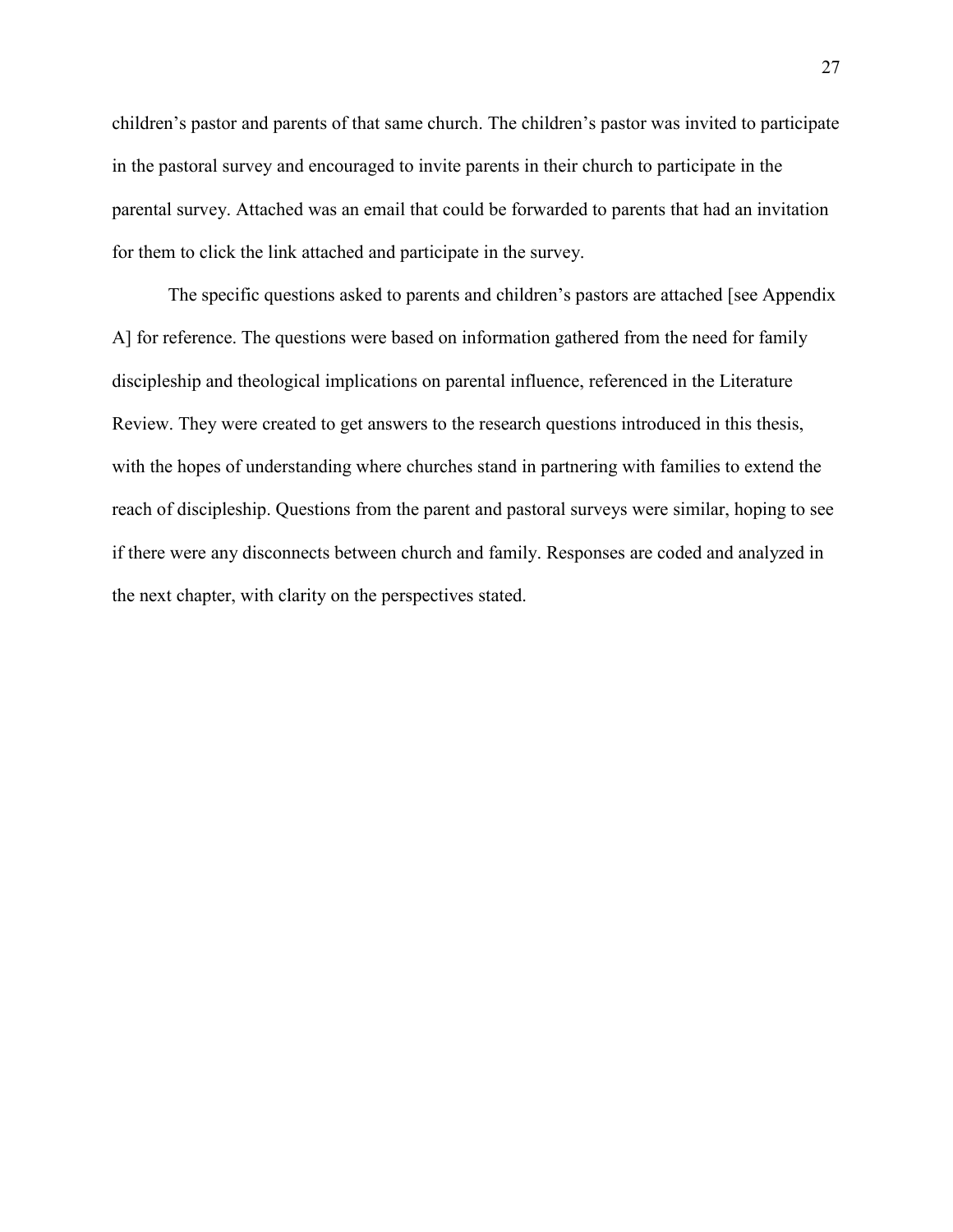#### **Data Analysis**

#### Church Backgrounds

<span id="page-33-1"></span><span id="page-33-0"></span>Five pastors from four churches responded to the survey. There was intentionality in reaching out to pastors and churches from various geographic regions, including the Midwest, east, and southeast region of the United States. Each church was then coded into a letter, with the pastor corresponding to that same letter. Four churches were affiliated with the Assemblies of God denomination, with one associated with the Church of the Nazarene. The brief overview of the churches contacted are as such:

| <b>Name</b>   | Location           | <b>Affiliation</b> | <b>Parental Input</b> |
|---------------|--------------------|--------------------|-----------------------|
| A1            | Tampa Bay Region,  | Assemblies of God  | $\theta$              |
|               | main campus        |                    |                       |
| A2            | Tampa Bay Region,  | Assemblies of God  | $\overline{2}$        |
|               | plant campus       |                    |                       |
| B             | Tampa Bay          | Church of the      | $\overline{0}$        |
|               |                    | Nazarene           |                       |
| $\mathcal{C}$ | Chicagoland Region | Assemblies of God  | 10                    |
| D             | Central Minnesota  | Assemblies of God  | $\theta$              |

While the intention was for comparable insights between a children's pastor's perceptions and a parent's reception was the intention, there was limited participation by parents to fulfill the goal. Parents in churches that took part in this survey were contacted both through an email invitation and through the request to the children's pastors in their invitation to participate. Follow up was given to churches that had limited to no responses from families. Multiple factors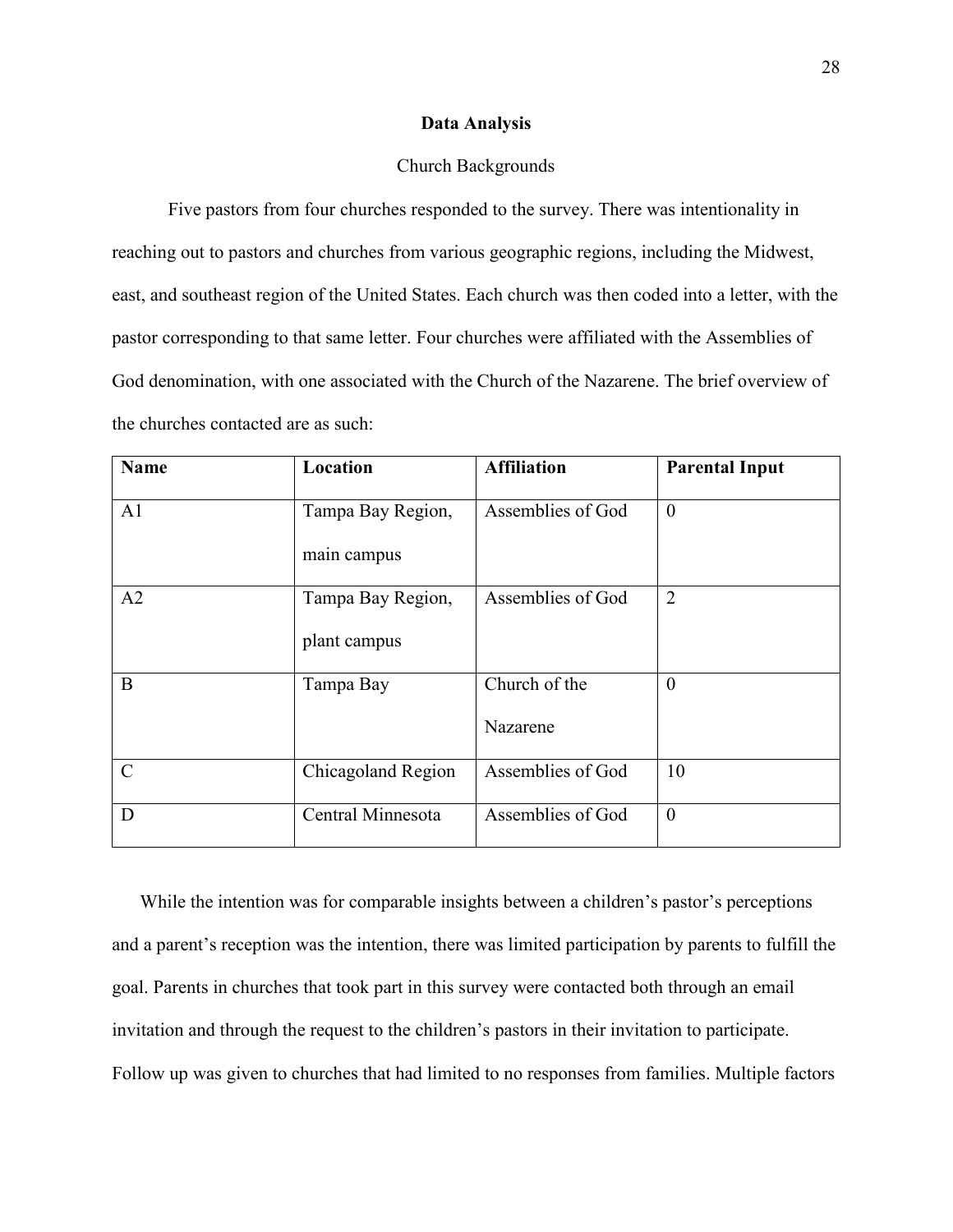could be considered for lack of responses, such as timing of survey (November- December of 2019), inefficient communication, or through the decision to not take part. Each parental insight gave significant understanding to not only the pastor's efforts in equipping families, but also presented relevant perceptions on reception to the church partnership with families.

#### Children's Pastors: General Overview

<span id="page-34-0"></span>Children's pastors were contacted through email, inviting them to take part in a survey about their role in ministering to families in their church. Five pastors agreed to take part in the survey, which consisted of mostly open-ended questions that focused on church cooperation, personal values for family, and practical approaches to reaching parents as a spiritual leader. Of the six pastors, only one pastor was a woman. While other female children's pastors were invited through an email invitation, one agreed to take part. For future studies, there should be a greater effort to ensure voices from both male and female pastors to ensure representation. However, in this study gender was not a consideration to the efficacy of family ministry to families, for the anointing of God is through the call. The table below shows their experience in full-time ministry and the length of their employment at the church they currently serve:

| <b>Name</b>       | Years in full-time ministry | <b>Years at current Church</b> |
|-------------------|-----------------------------|--------------------------------|
| Pastor A1 (Man)   | 16                          |                                |
| Pastor A2 (Woman) |                             |                                |
| Pastor B (Man)    | 2.5                         | 2.5                            |
| Pastor C (Man)    | 17                          | 13                             |
| Pastor D (Man)    | 9.5                         |                                |

This table shows diversity in experience, ranging from one pastor finishing her first year of ministry to another being in ministry for seventeen years. Church A has the opportunity to juxtapose two pastors in the same church, for they differentiate in ministerial vocation by 15 years, but are close in length of employment at the church they both work at. This can provide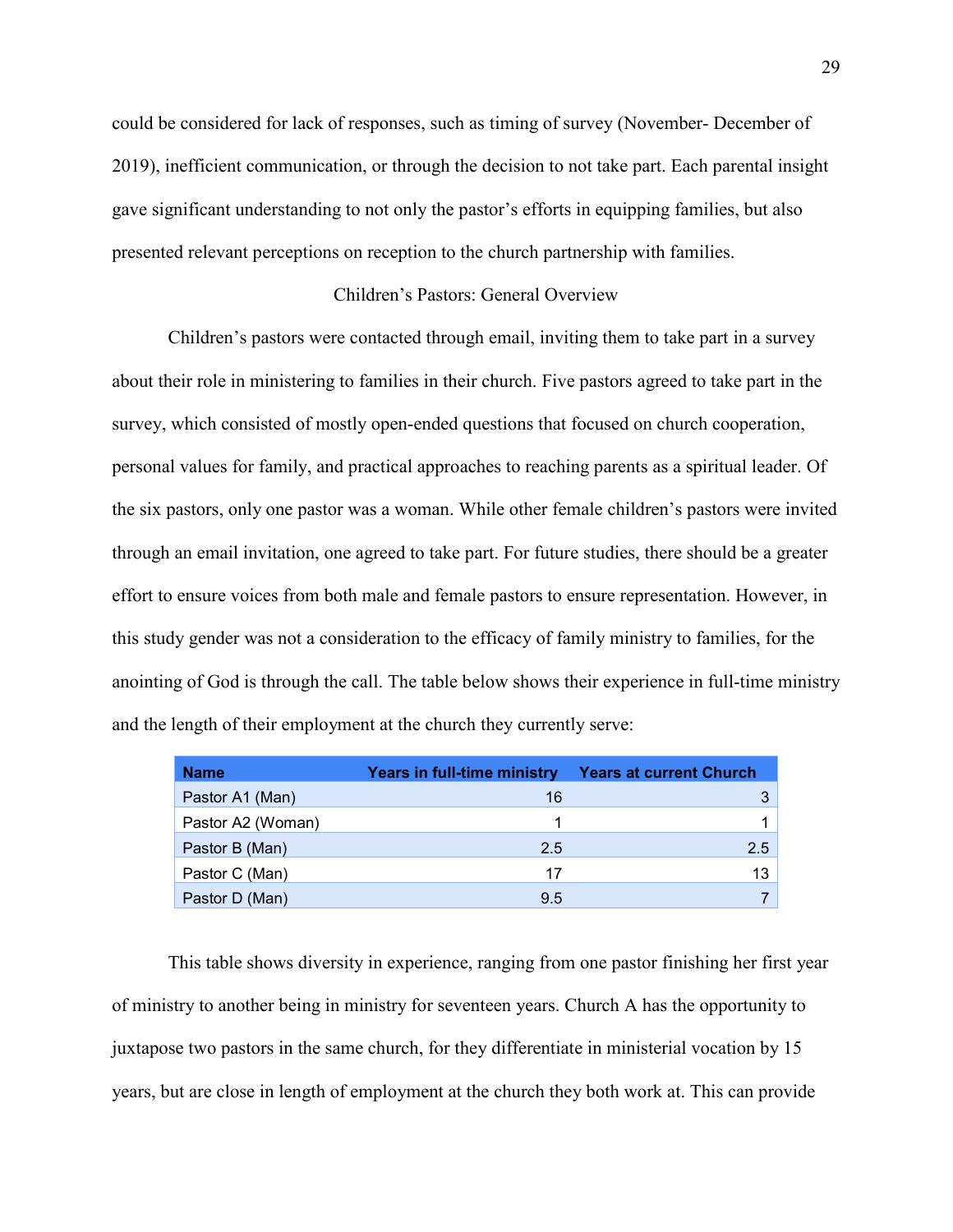insight into their perceptions on the church's efforts for holistic family discipleship. Pastor C has served thirteen years, which covers the span of a child going from kindergarten through high school. This experience shows not only the vocational longevity, but the generational diversity pastors have encountered. Pastor C has been able to see a generation of children birth through senior year of high school pass through in his church, which is a 12-year cycle.

Vocational training was asked to see if the pastors had received any formal training that would help equip them spiritually, theologically, and practically. Four pastors received training that involved ministerial aspects that would equip them to reach families. The education received among the pastors varied. Pastor B was the only pastor with a bachelor's degree in a discipline outside of a ministerial vocation. Pastor C possessed ministerial certification offered by the Assemblies of God through continual training courses. The others attained a bachelor's in a discipline related to ministerial education to children, youth, and/or or families, which means they have educational experience relevant for the field that they are currently working in.

#### <span id="page-35-0"></span>**Perceptions on Family Discipleship**

Two pastors (C and D) in the survey are parents. They all have personally walked their children through the salvation prayer, showing a capability in modeling a parent's willingness to lead a kids to Christ once they make that decision. They are also confident that they are equipped to teach kids biblical truths and leadership on a daily basis, which is encouraging to see their confidence in spiritual leadership inside the home. All of the parents are fathers, so the reinforcement of Jones' triangulation of a strong father, home, and church are evident in their children receiving salvation and the confidence in rearing children biblically.

Pastors were asked to define their Biblical foundation for family ministry. Following that, they were then asked how they equip parents to disciple children. These two questions were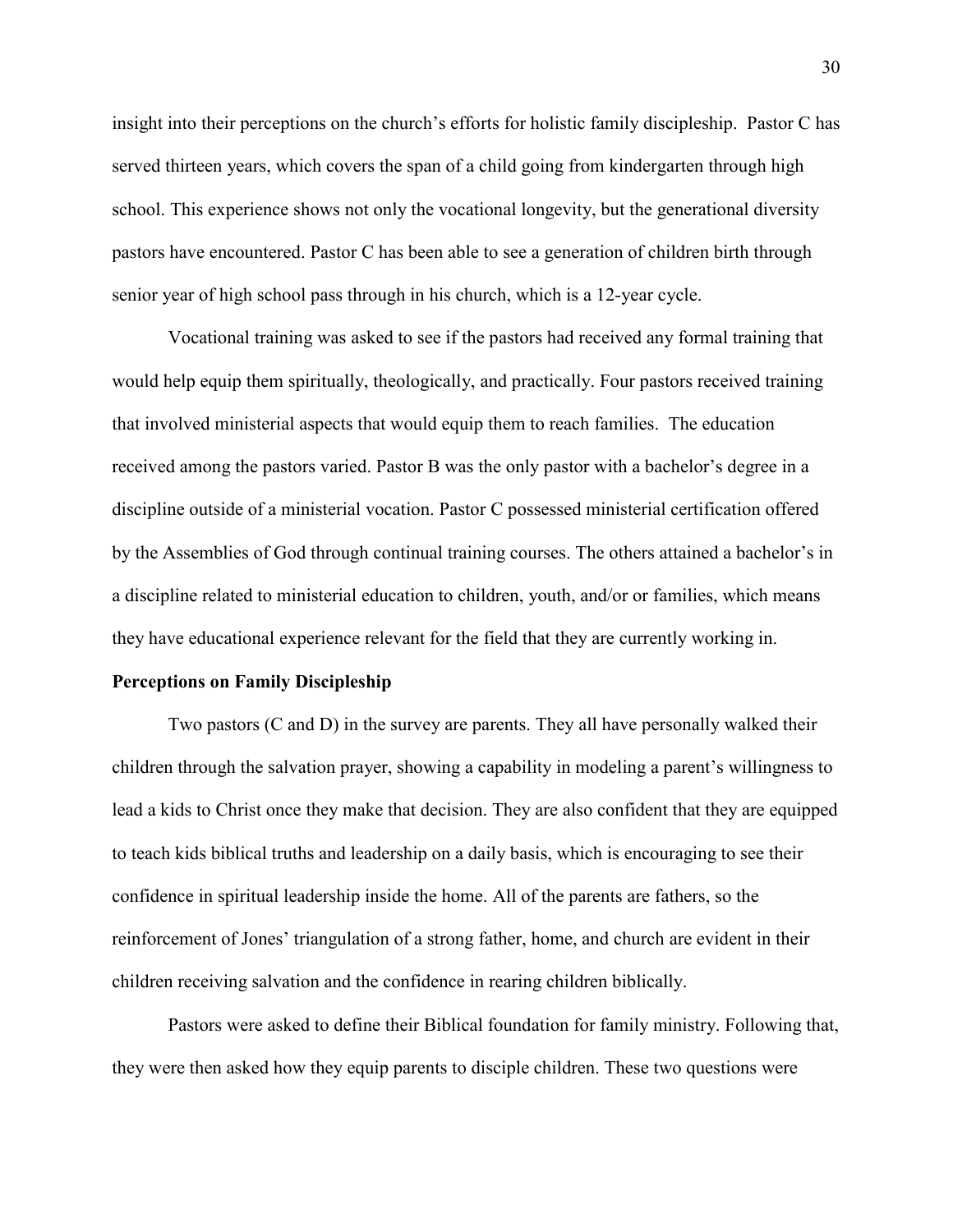consecutive to see if there is disparity in value and application. The table below shows their Biblical understanding on families that is paired with their ways to equip families. These answers given are merely rephrased for clarity in grammar and sentence structure.

| Pastor         | <b>Biblical Foundation</b>                                                                                                                                                                                                                                     | <b>Equipping the Parents</b>                                                                                                                                                                                                                                  |
|----------------|----------------------------------------------------------------------------------------------------------------------------------------------------------------------------------------------------------------------------------------------------------------|---------------------------------------------------------------------------------------------------------------------------------------------------------------------------------------------------------------------------------------------------------------|
| A <sub>1</sub> | As a result of God's grace<br>through Jesus, we are<br>equipped to share the Gospel<br>and make disciples. This<br>means passing on the faith to<br>the next generation in the<br>homes and through the<br>church.                                             | Resources for families to pass<br>the faith in the home, vision<br>casting, parent classes and<br>involvement with kids<br>ministry.                                                                                                                          |
| A2             | God walked with Adam in the<br>Garden of Eden. Children<br>should be encouraged to walk<br>with God daily. From that point<br>on, the Bible shows support of<br>families walking with God from<br>Deuteronomy and on throughout<br>families seen in Scripture. | Family devotionals, briefings<br>on weekly teachings with<br>focus on the next week's<br>teaching (so parents can be<br>the first voice in the topic),<br>small group classes<br>specifically aimed towards<br>parents leading devotions.                     |
| B              | Luke 15:4 Shows Jesus'<br>intentionality in going after<br>the one. Families are to<br>mirror that example.                                                                                                                                                    | Children's pastor walks<br>parents individually through<br>their child's activities and<br>interactions. Suggestions are<br>given to encourage the child<br>to go deeper in faith.                                                                            |
| $\mathcal{C}$  | Mark 12:30-Love the Lord<br>your God with all of your<br>heart, soul, mind, and<br>strength.                                                                                                                                                                   | The children's pastor<br>encourages regular<br>conversations around the<br>values of loving God with<br>heart, soul, mind, and<br>strength. Baby dedications<br>give parents a chance to<br>create values for their family<br>raising the child in the faith. |
| D              | Deuteronomy 6:6-9 shows<br>parents are primarily<br>responsible for the spiritual<br>development of their families,<br>which should take place<br>daily.                                                                                                       | Parenting small groups and<br>classes are a resource to equip<br>their daily parenting.<br>Conversations with parents<br>help give them supplements<br>to the lessons learned in Kids'                                                                        |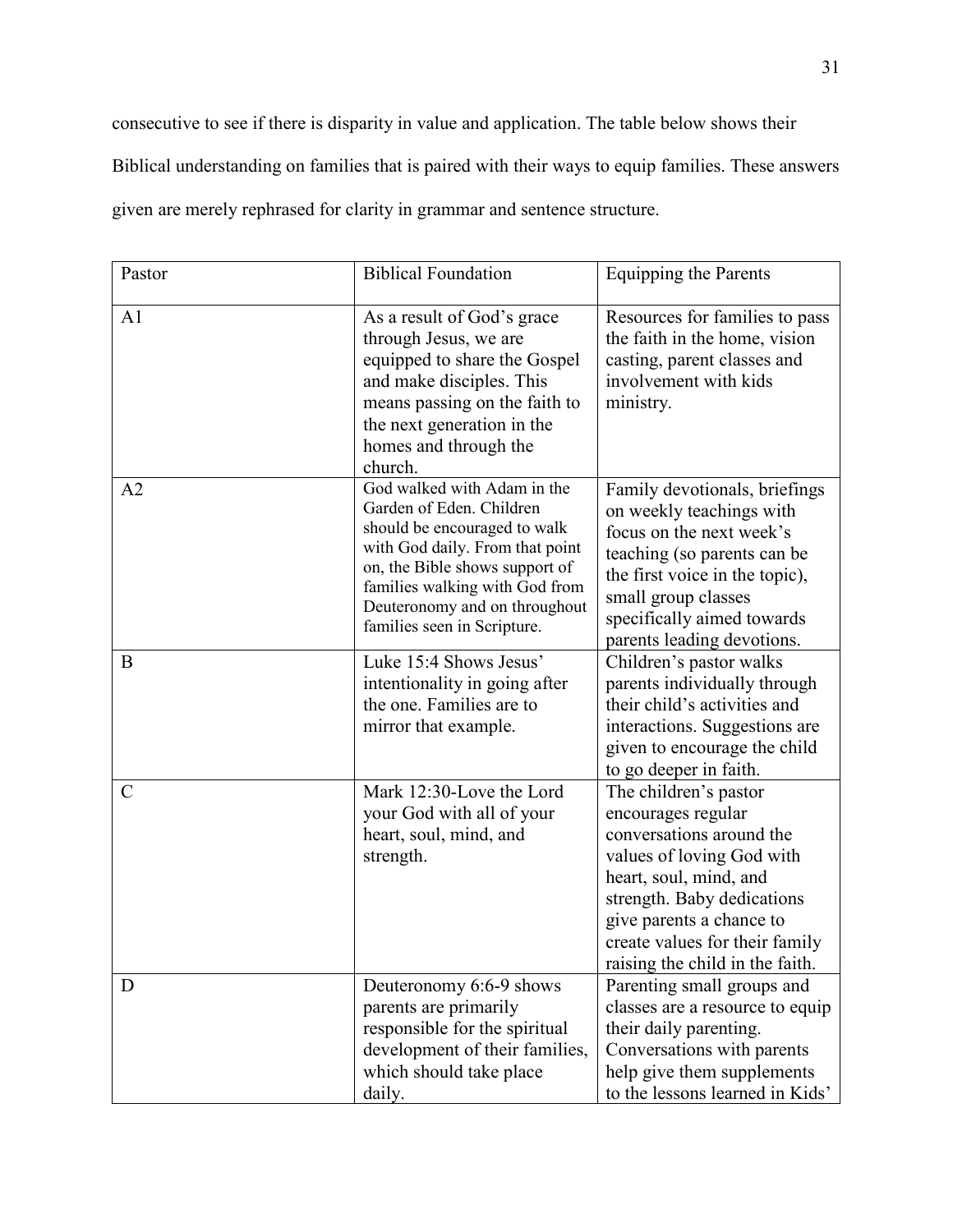|  | ministry, including a chance    |
|--|---------------------------------|
|  | for parents to be the first     |
|  | voice in covering Biblical      |
|  | content before it is brought up |
|  | in church that following        |
|  | week.                           |

These answers will be used to understand the children's pastor's aims in ministering to families and how church leadership partners in their vision to reach parents in their ministries. Each church will be examined through the lens of a children's pastor. With this, it will be shown what pastors and churches are doing to partner with children and families for faith formation outside of the home.

### Church A1

Church A is a church in the Tampa region. Pastor A1 has worked at Church A1, the main campus, for 3 years. While three years was spent at Church A1, this pastor has served in full time ministry for 16 years, showing longevity and passion for the call into full-time vocational ministry. Pastor A1 does not have any children, but the 16 years' experience in ministry is an indicator of relevance and expertise in perceiving practical ways of reaching children and families. His input shows how churches can equip families through a time of churchwide transition towards family ministry.

As the chart had indicated, this Pastor's biblical foundation for family ministry shares the importance of sharing the Gospel intergenerationally, making disciples and maturing in the faith. Not only is discipleship important, but Pastor A1 notes that the faith is diligently passed on to the next generation through the church and through spiritual formation in homes. Faith passed on generationally is a crucial aspect that is touched in Deuteronomy 6. He shows this being practically resourced to parents through classes, ministry service, and encouragement. This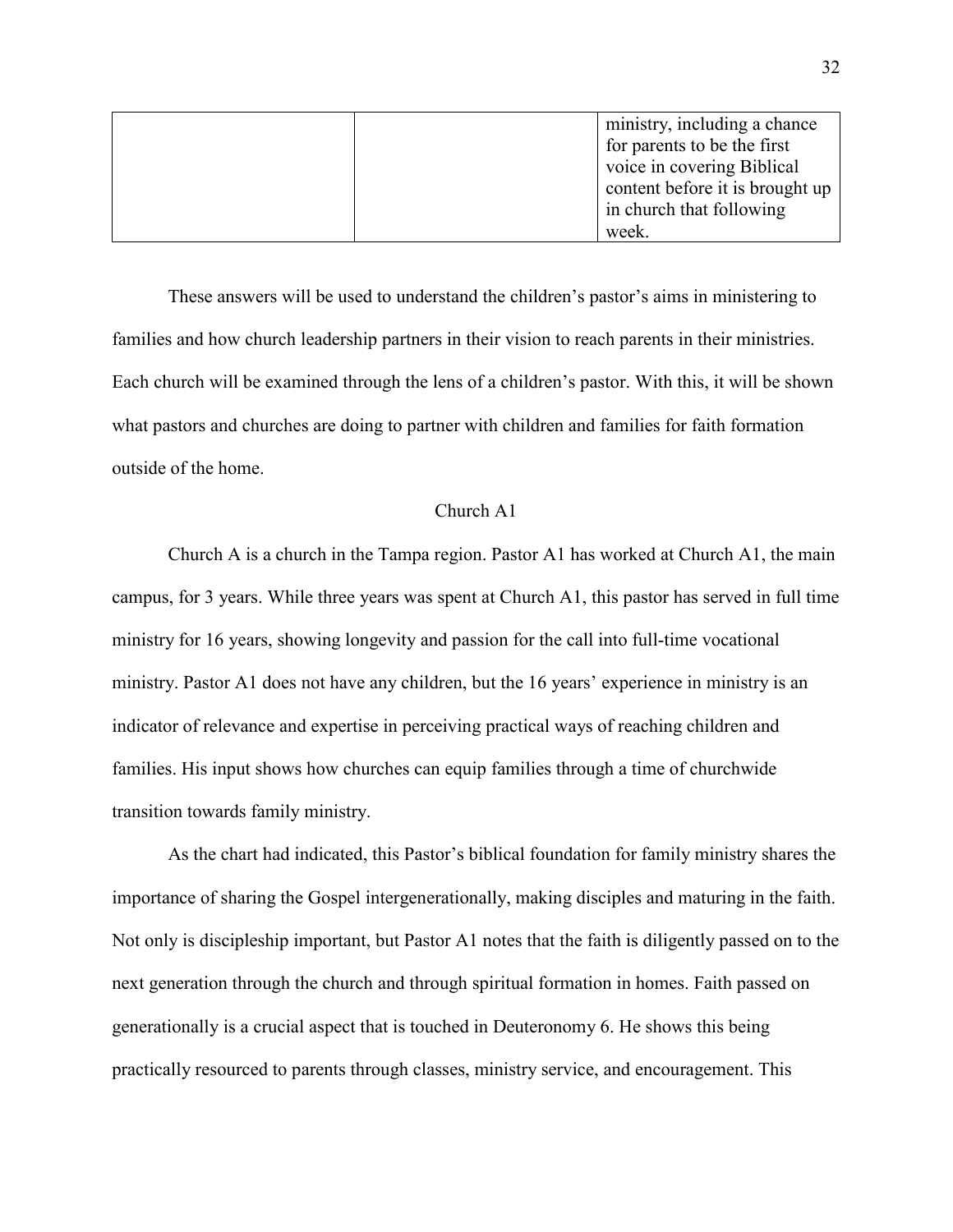approach is pedagogical in approach, for it seems that this type of communication is expressed across the whole of parents rather than one-on-one vision casting. What is notably different in A1's effort to equip parents is encouraging parental involvement in the children's ministry as volunteers. This not only engages parents to serve where their children are worshipping and receiving, but it also equips them as ministers of the Gospel that goes into the home and out in the world. Pastor A1 and B's foundation catalyze families from moving beyond the domestic realm into the Church and to the world as ministers of the Gospel.

Pastor A1's Biblical foundation for family ministry is evident throughout the survey, for he shows the need for generations to interact and seeks discipleship resources for parents. The needs pointed out by Pastor A1 for families in Church A are connections that aid the challenges in parent and opportunities for parents to connect with other parents for mutual encouragement. He notes that parents not only need connections, but seek advice in Bible recommendations for their kids, and next steps in their child's spiritual formation such as water baptism. For parents ambitious in their role as their children's spiritual influence, Pastor A1 provides resources. These include parent classes recommendations on books, and podcasts that can help in at-home discipleship. With this, not only is Pastor A1 providing his voice and insight into family discipleship, he is also providing supplements that may reach parents in different ways, appealing to their learning styles and ways of thinking.

Pastor A1's role in family ministry, though the analyses of data given, is a connector between spiritual formation in the home and the encouragement and resource giving opportunities presented in the church. As a church, Church A has sponsored a streaming service that contains Christian content like Bible studies, biblical shows, and practical discipleship tools that families can download onto their devices and watch together. Amidst the resources that are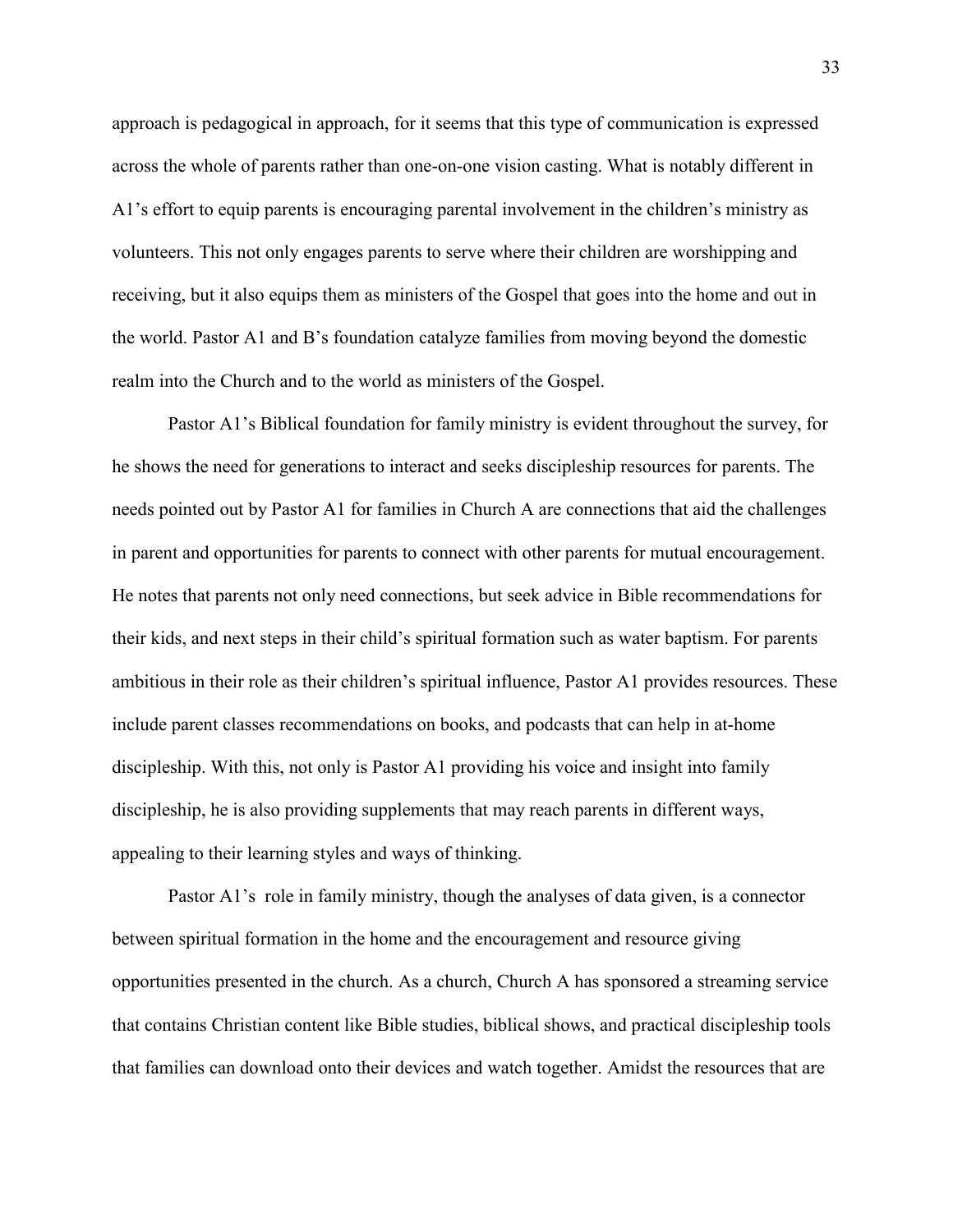available, the main avenue that brings family discipleship is through devotionals given at the end of a children's ministry service. For his location, parents in Church A1 are receiving weekly devotional resources that give parents and leaders of the home a primary voice in their children's lives.

In carrying this out of the children's ministry and into the whole of Church A, this is a process that they are transitioning into. Weekly on Sunday nights, families come together in a time of worship before children break out into their service. Church A's leadership is acknowledging the need for emphasizing family ministry Sunday mornings that carry out into the home. As a churchwide effort, Church A promotes holistic discipleship in the home through vision casting of the importance of spiritual formation at home and linking parents with resources towards that endeavor. Pastor A1 acknowledges the fact that not all programs are aligned to a vision of family ministry, there is a time of strategizing and alignment taking place to grow in connecting the ministries. While there is still alignment happening, the church is hosting an atmosphere for family interaction through family events, service opportunities for international service and fellowship to take place. This is noting a change in church thought and practice as programs are lessening its individuality and becoming unified within all its programs and all its generations.

While the vision casting is a unified effort of the church in the direction favoring families, there can be some areas of growth and opposition faced when casting vision to families. When discussing roadblocks to partnering with families, a key problem he found was in communication. Communication is difficult in a culture where families are busy and do not attend church regularly. Pastor A1 exemplified this a common occurrence with parents who are not regular church attenders and those who do not feel like they have the time available. While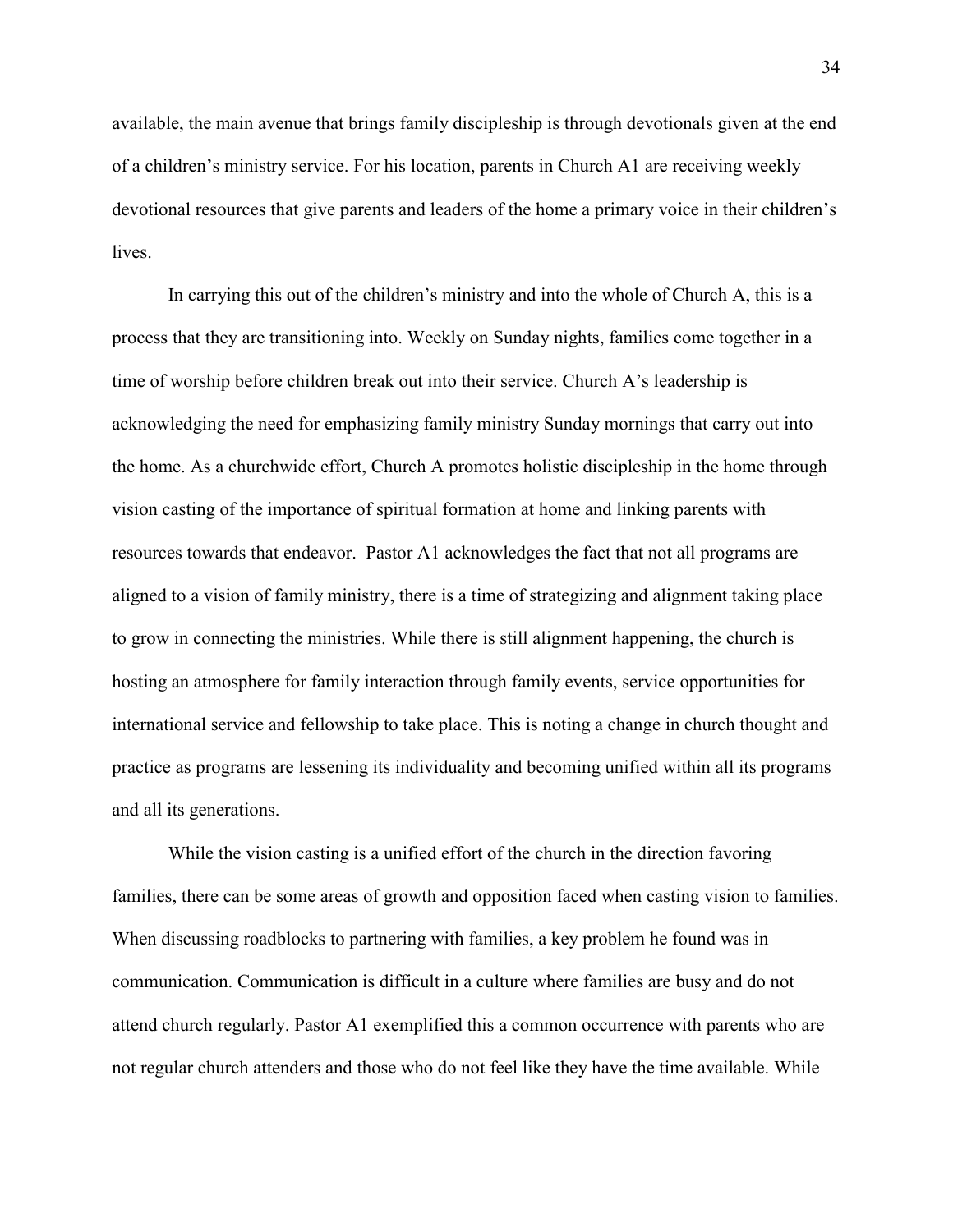lack of attendance in the church is one contributor for hindering ministry to happen in the home, there was also the note that parents are a part of a busy culture. This shows the need for not only discovering ways for parents to disciple their family the home, but raises a need for the church to heighten the influence a parent may have. With spiritual formation, fueling a family may start with simple communication of the importance of parents' spiritual influence. This can also be encouraged through mentored relationships, which was noted in the literature review to encourage parents to become engaged with their congregation. His aim for family discipleship is to see parents and grandparents raising their kids to know Jesus through every stage of life and partnering with the local church in passing on the legacy of faith.

Pastor A1 partners with parents as a connector between the Church and the home. When asked, he stated that the Church needs families because the Church is people, not a building. In the church, a community of believers encourage each other, build each other up, and strive towards discipleship. Church A is realigning their vision that not only gives parents and children the fuel for faith formation in the home but extends to intergenerational relations through small groups and hosting an atmosphere of interactions and encouragements. With his Biblical foundation and Church A's acknowledgement of the power in fueling families, it can be seen that this church is finding the path towards intergenerational relations and lessening programmatic silos through establishing a unified vision and creating space for that vision to unpack in all its ministries within.

#### Church A2

Church A2's children's pastor is a woman who has finished her first year as a children's pastor full-time. She pastors the children and families in Church A2, the plant campus of Church A. This is her first full-time vocational ministry position, but she has served at this church for the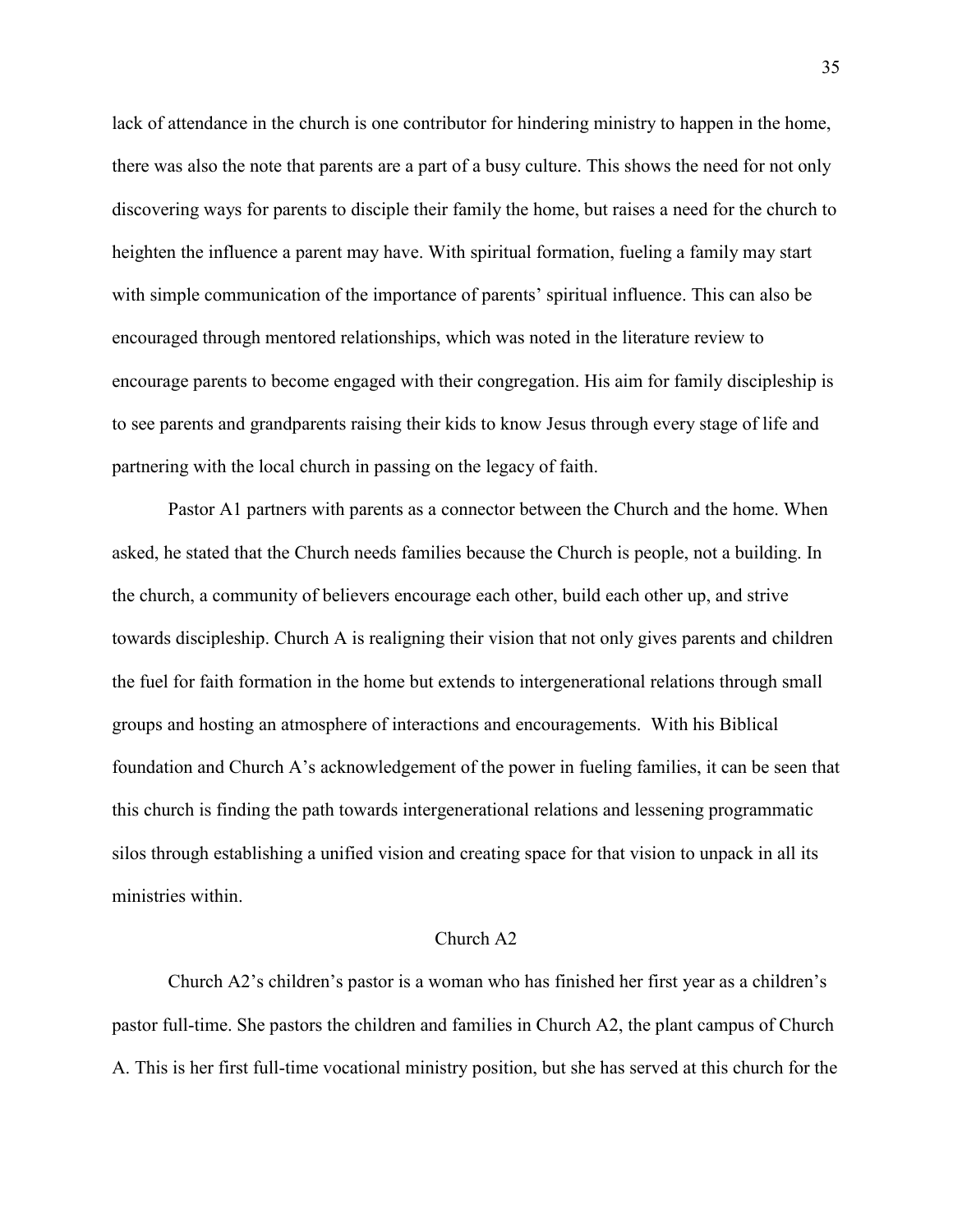past five years and worked part-time for Church A2 for a year. This gives insight to longevity in relationship with the children's ministry as a volunteer, with potential that transitioned her to leadership at this church. She does not have children, but has an undergraduate degree that specializes in children, youth, and family ministry. This shows knowledge and passion in the field that she ministers in.

Pastor A2 has a Biblical foundation that is found through the narrative of the Bible. She displays the account of God walking with Adam in the Garden of Eden, which is meant to encourage children and family to walk with God each and every day. Pastor A2 used Deuteronomy as a model for developing the notion of families relationally walking with God. This foundation aligns to the importance of a personal relationship with God through the imperative "hear," described in the literature review. For family discipleship, she envisions parents and guardians partnering together and with the church to pour into the next generation and learn from them while they are impressing onto them. In family discipleship, she wants all ages walking with God together, with the home a main avenue for worship, learning, and fellowship. This statement reflects the essence of Deuteronomy 6, which is not only for the families, but for intergenerational relationships. From this answer and the way, they are equipping this vision, it seems to be a yearning for children's pastors to see parents rise in influence and partner with them in family ministry.

This Biblical foundation is applied by giving parents space to lead in the home through devotionals. This is not only meant for parents to lead their children in walking with God; it is a resource for parents themselves to ruminate on their children's teaching, giving opportunities for a parent's walk with God to grow. One opportunity that will help a parent's leadership fuel spiritual formation is through a class that Church A will launch that focuses on leading children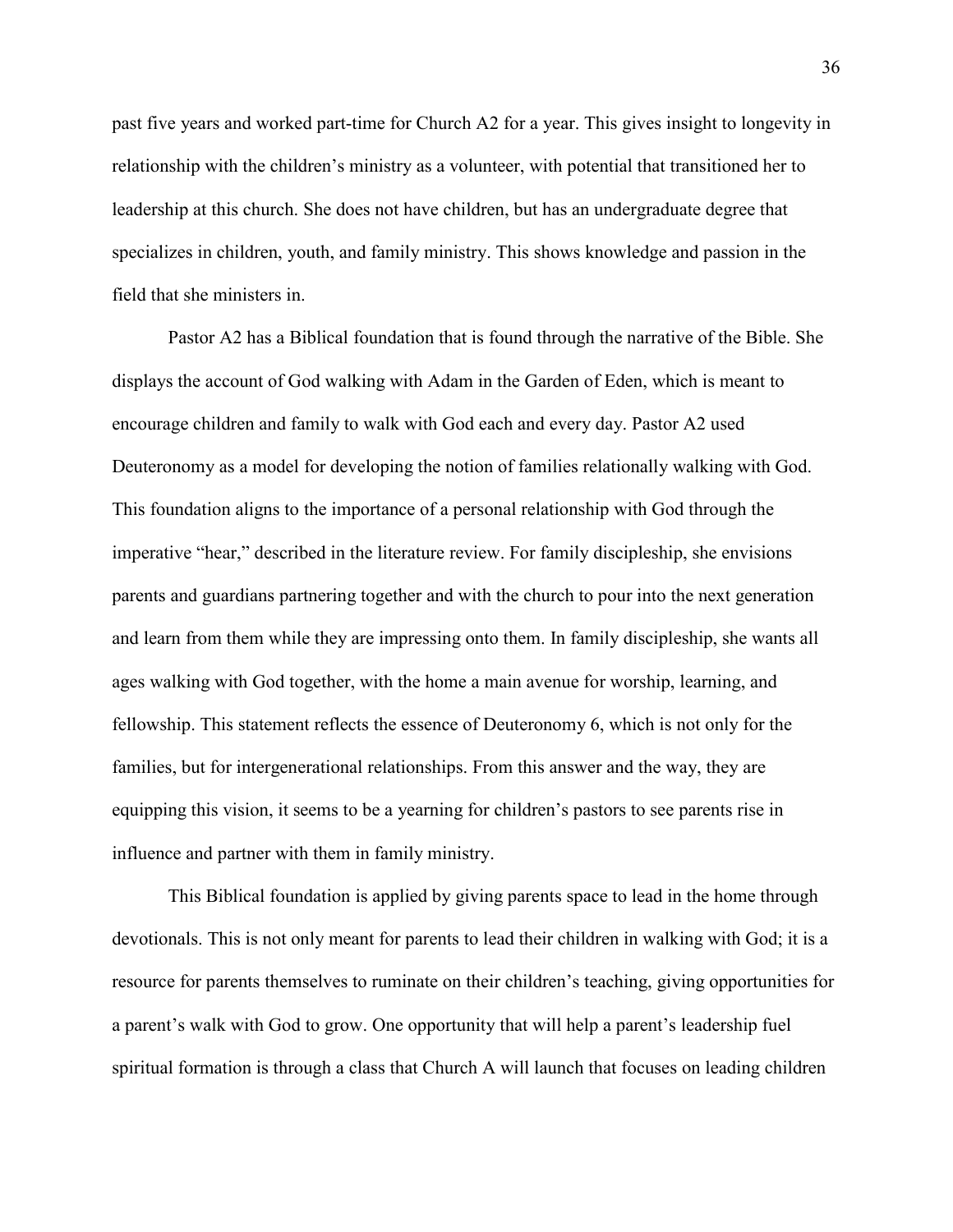in family devotions. Through classes and weekly briefings, Pastor A2 shows how her Biblical foundation of family shapes parents into becoming a model of Godly followers as they continue to walk with God themselves. In this approach, there is an ongoing process of the parent being fueled by the church so that it may fuel the home under their influence.

Like her colleague at Church A's main campus, Pastor A2 notes the realignment taking place that favors family ministry She states the recognition of leadership in the emphasis of family ministry, so this has been a phase of dreaming and strategizing. One of the projects that is taking place to equip parents is creating pamphlets that promote discussion on topics such as baptism or salvation as a guide. Another is to continue using devotionals as the main avenue for discipleship in Church A2 just as Church A1 is doing with supplements like RightNow Media.

For Church A2 in specific, they host an atmosphere for families to interact in the cafe area where families can eat breakfast together and mingle with other parents. As it is a plant campus, Sunday night family worship time takes place only at Church A1. On special occasions, families come together at A2 for worship, fellowship, and discipleship. With Church A's launch of parenting class, there is a potential growth for families and intergenerational relationships to form within the church. As mentioned under Church A1, Church A is ensuring that programs in the church are aiming towards ministering to the family in the homes, bridging the church and home and changing the culture for spiritual formation in the family.

When carrying out the implementation of ministry to families, there are hinderances that prevent the vision. To her observations, families have multiple elements outside of children; there are parents, older siblings, grandparents, and other caregivers who are a part of a family's spiritual formation. Every person makes up a family, and that includes those that are single, adults who are not parents, siblings, and children. Understanding this recognizes the application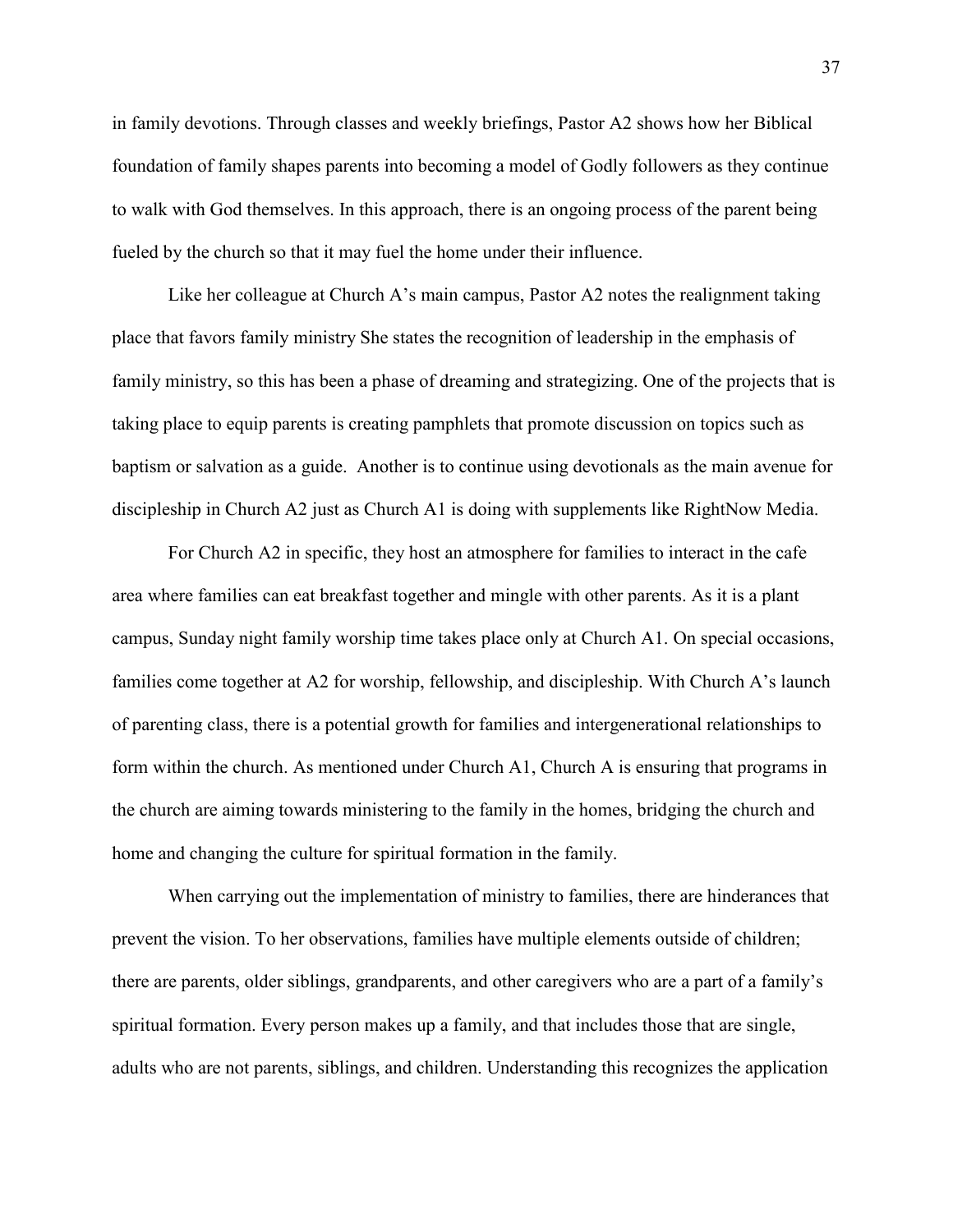of family ministry onto the whole church, as it is intergenerational. Systems theory can show what individuals are included in the homeostatic nature of a home, so family ministry can apply to those within the same emotional triangles or a part of a domestic realm. The church's partnership with families includes of understanding the families they reach and their way of communication.

Without such understandings, this causes pushbacks from other ministry programs because people who do not understand the vision of family ministry will think that children's pastors are trying to "nudge their ministry" into everyone else's. As a hinderance to family ministry recognized by Pastor A2, this could be a tension faced by ministries where parents are not the main demographic of the programs. However, she noted that it needs to be communicated that families are not only applicable to children and parents, but to the household of God. The essence of family ministry can be faulty into letting the connotation only include children and parents, which then makes it less appealing to a church prioritizing this concept wholly. Pastor A2 bridged this programmatic concept by encouraging Church A's aim in all ministries having a part in contributing to an element related to family ministry present in its purpose.

When asked, she felt herself to be a primary spiritual influence for many of the kids in her ministry. This is because of parent's hesitation towards saying the wrong thing or lack of an answer to a tough question their child asks. When asked if she felt herself to be the primary spiritual teach for many of the kids in her ministry, she agreed due to the parent's fear of the competency for spiritual leadership in the home. She notes this happening among parents who set expectations too high for themselves as spiritual leaders and fear messing up their children's spiritual formation. Out of that is her recognition for families to be resourced and taught practical ways of discipling kids. Another need that rises out of this is for ministries outside of children's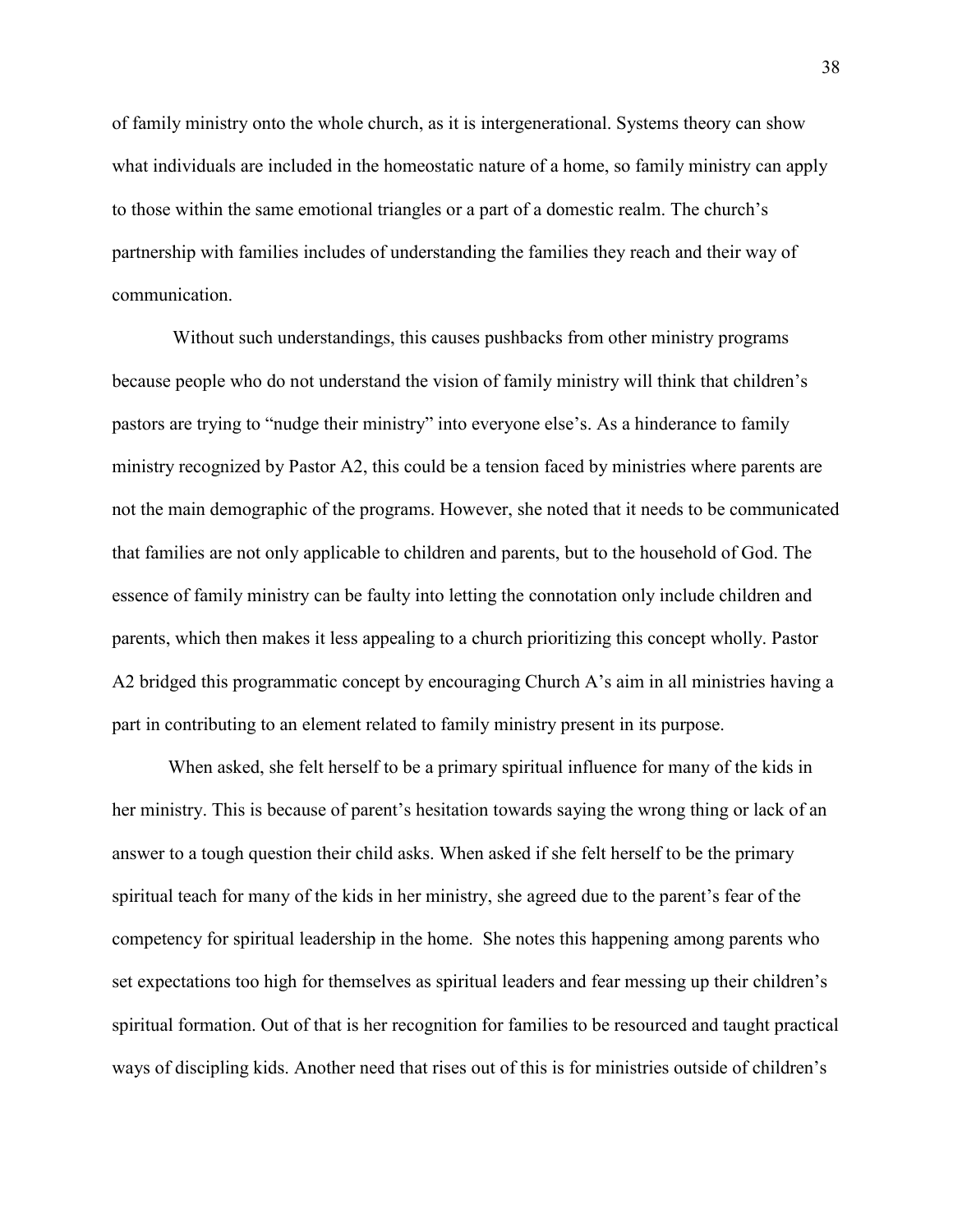ministry to recognize the importance of spiritual formation in the home, where the main teachings of God should come from.

All in all, it is seen through Pastor A2's input that church alignment towards all programs partnering with parent and families is crucial in both intergenerational relations and fueling spiritual discipleship in the home with parents and caregivers as spiritual leaders. She believes that the Church needs families because God made his Church to function in family units. To elaborate that, she wrote, "The Church is a family made up of smaller family units. If the young and old are not learning from each other, we miss out on what God is doing and what God has done." As Church A progresses towards aligning its purpose to equip families, Pastor A2 is providing resources that are similar to Pastor A1's and seek to equip confidence in parents to understand their role as a primary voice in the home.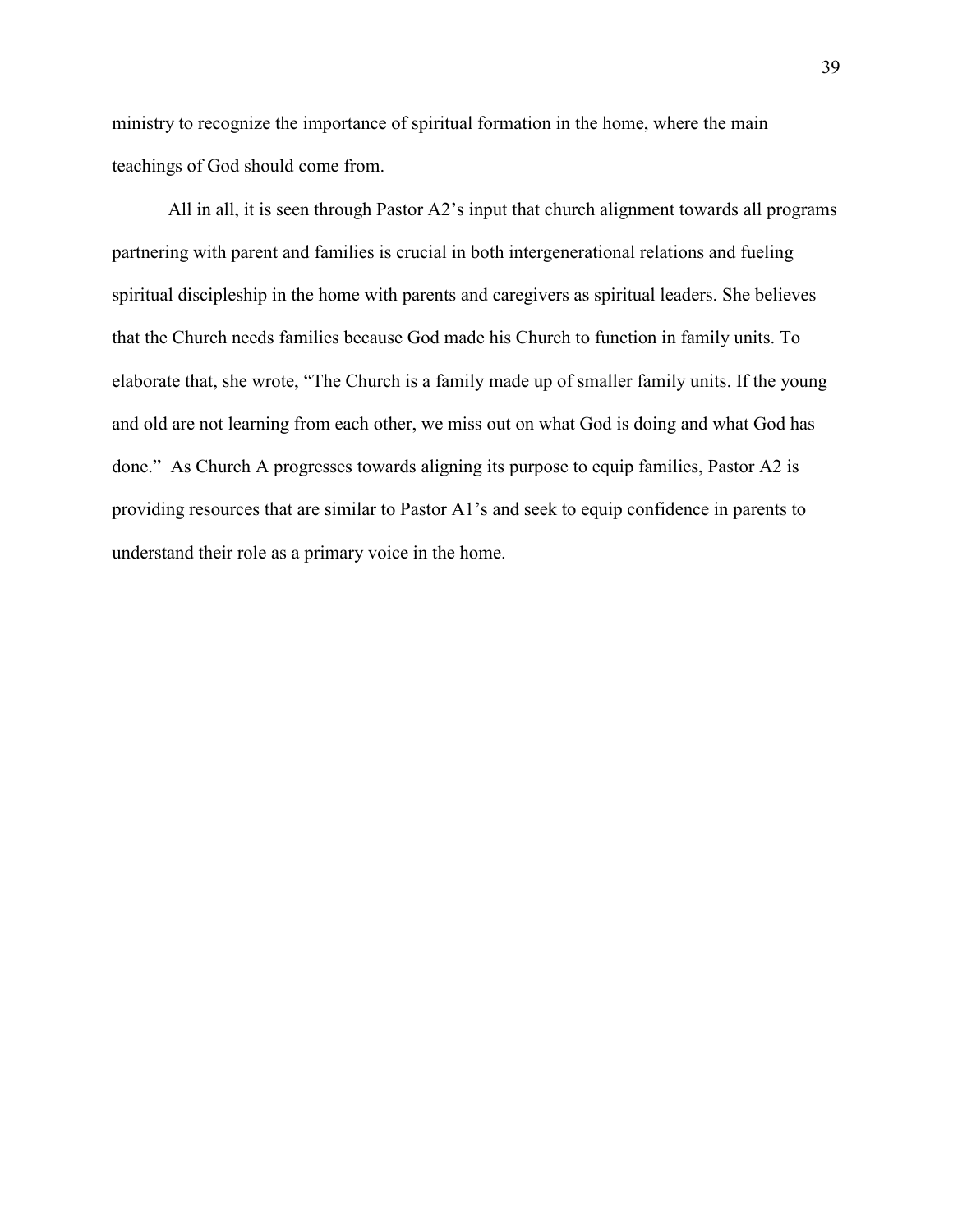#### Church A2 Parental Input

Two parents took parent in the survey to represent voices from Church A2. One was a father and the other was a mother. Both were married, volunteers in children's ministry, and were saved before their children were born. With a longevity of salvation and commitment to the church in serving the next generation, these parents seemed to have the capability to serve their children as spiritual influences outside of the church.

One parent has walked through their child in the salvation prayer and one has not, but their child was the one to tell them of his/her choice to accept Jesus as Lord and Savior. Both felt well equipped and confident in leading their home spiritually. When asked for their children's biggest influence on spiritual formation, both recognized themselves and their spouse, which exemplifies their commitment to leading their homes in spiritual formation. In addition, they attributed their faith to shaping the spiritual atmosphere in the home by leadership in family devotions and discussing the Biblical narrative's testimony in their lives. This shows healthy communication with their children over spiritual matters, which is showing two families engaged in spiritual discipleship, meeting an aim that Pastor A2 wanted families to achieve.

As a spiritual leader in the home, both parents agreed that they have been told that they are primarily responsible for the spiritual care of their child. One parent displays Pastor A2 equipping their leadership through homework with scripture memory and offering challenges that they can work on with their children. The other parent feels equipped to leader their home spiritually by being given Bible verses to help children memorize and with discussion prompts in the weekly devotionals. Their input shows the efficacy of at-home devotionals that serve as the primary avenue for home discipleship in Church A.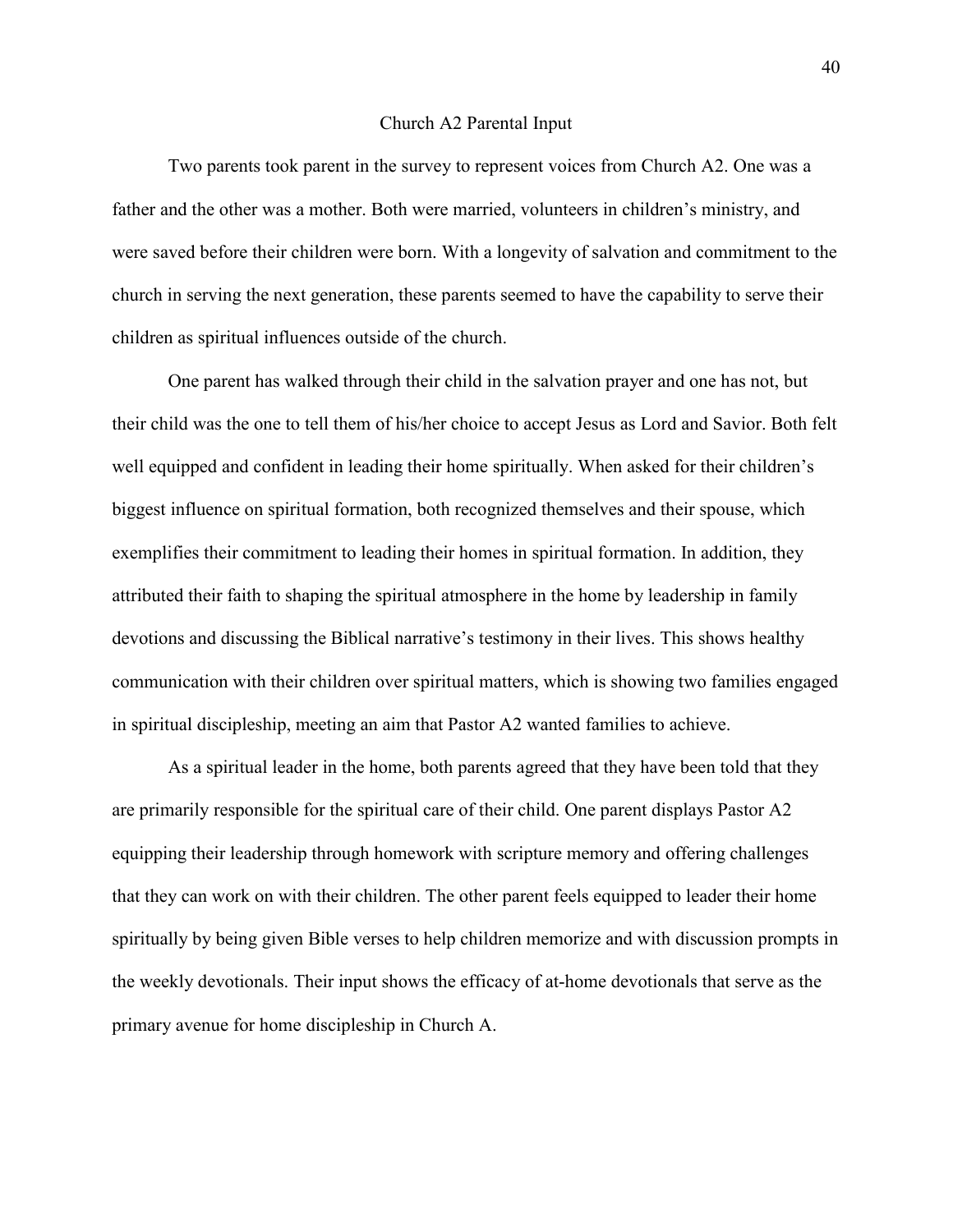When asked what areas they were needed to be resourced as the primary spiritual influence, one said that there were no other areas they needed to be equipped. Their lack of needs may either show a confidence in family discipleship through the resources already given or shows that this parent may not know areas of growth in discipleship at home. However, when asked about hinderances in promoting a culture of family worship at home, this parent acknowledged that busy schedules bring distractions to discipleship and worship at home. This was a hinderance noted by Pastor A1, which is something that Church A is hoping to realign vision in so that families may prioritize at-home discipleship. This parent, when asked about topics they are comfortable asking their children's pastor for advice in, trust Pastor A2 with providing advice for practical ways to equip their family and answering questions regarding theology and knowing their biblical role as a parent. They agree that their church hosts an atmosphere where they can interact and build relationships with other families, which shows Church A's effort for fellowship taking place. This parent ended the survey saying they need the Church for community, which is an aim of Church A to provide churchwide.

The other parent wants resources that gives him diligence in reading the Bible and seeing the necessity for a strong prayer life. Parental classes that launch soon in Church A could be an avenue for this parent to grow in Biblical literacy and in spiritual formation as he continues to lead his family. This same parent also stated that they do not have any hinderances from promoting a culture of family worship at home. In his home, he states that his wife and family openly talk about their walk with God, with Bible studies and prayer taken place as a family unit together. He feels comfortable with theology related questions and practical ways to equip kids spiritually. While he did not mark the options indicating advice in child rearing questions and his role as a parent, being in fellowship with other families and referencing to the take home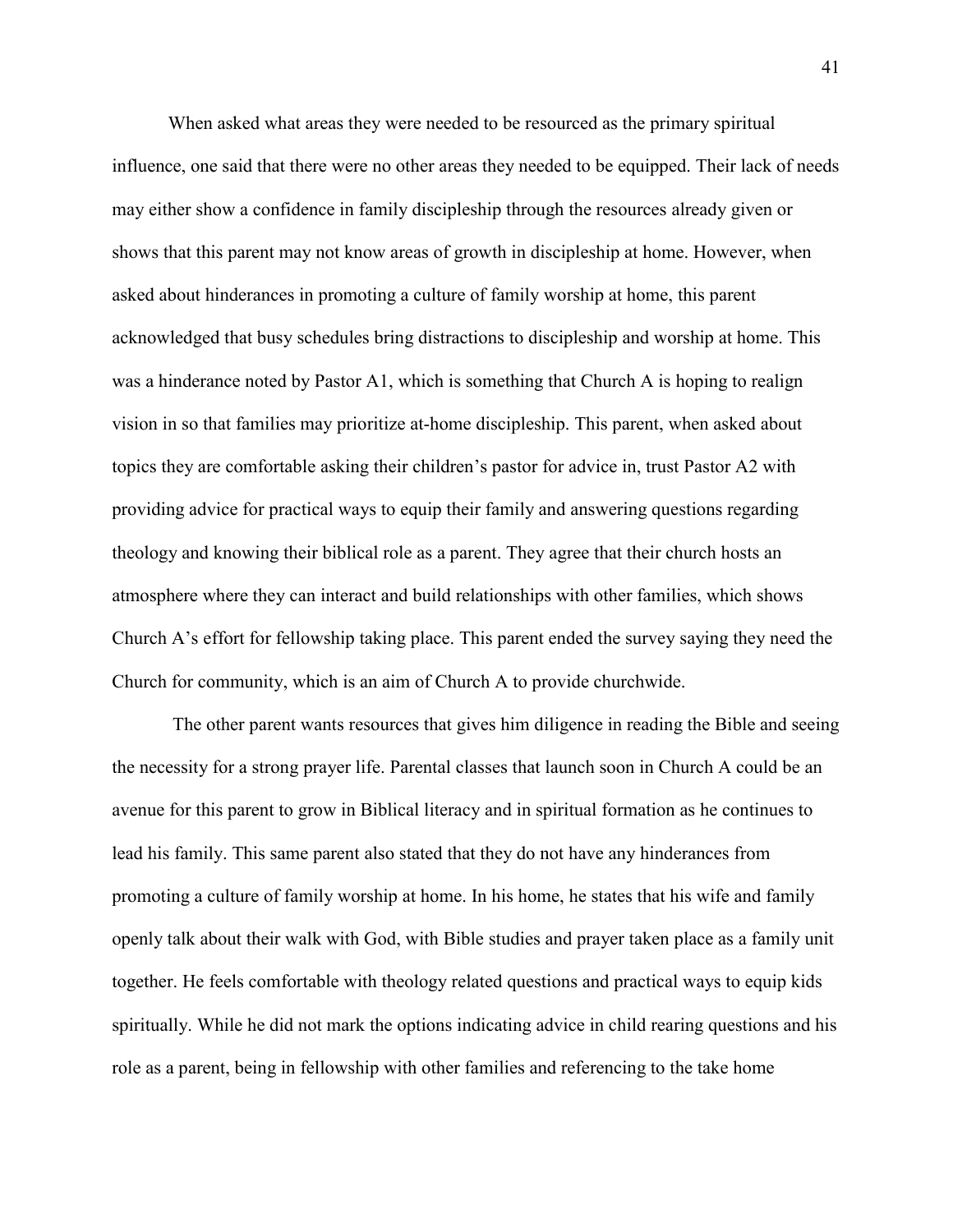devotionals is a resource that can equip his parental influence when examining contributors to spiritual formation of children.

With input from two parents, it shows that Church A's partnership with families come through the intentional discipleship efforts found in the take home devotionals through the children's ministry. Both parents have displayed Pastor A2 to be a resource in equipping faith formation in the home. This is because resources given are meant for all of the family at home, which gives each individual in the family unit a chance to reflect and interact with the Bible. As Church A realigns its purposes with ministry, it can promote intergenerational relations through small group classes, space for ministries to interact, and in encouraging parents of many walks to be a part of the children's ministry.

#### Church B

Church B is located in the Tampa Bay area, with Pastor B serving for two years as the children's pastor. His vocational training is not in a field of ministry, but based in responses given, it is shown that his church has brought emphasis on family ministry, which directs the heart of his children's ministry.

For his foundation in family ministry, he references Luke 15:4 with the mindset of intentionally going after the one. Like Pastor A1's biblical backup for family ministry, Pastor B's foundation for family ministry did not explicitly show the role of parents or family households in discipleship. However, it recalls the mission of the church, which is a mission that can be fueled through families. This is the heart of family ministry, for families fuel the church and the church fuels families with the intention of reaching the one. Pastor A1 and B's foundation catalyze families from moving beyond the domestic realm into the Church and to the world as ministers of the Gospel.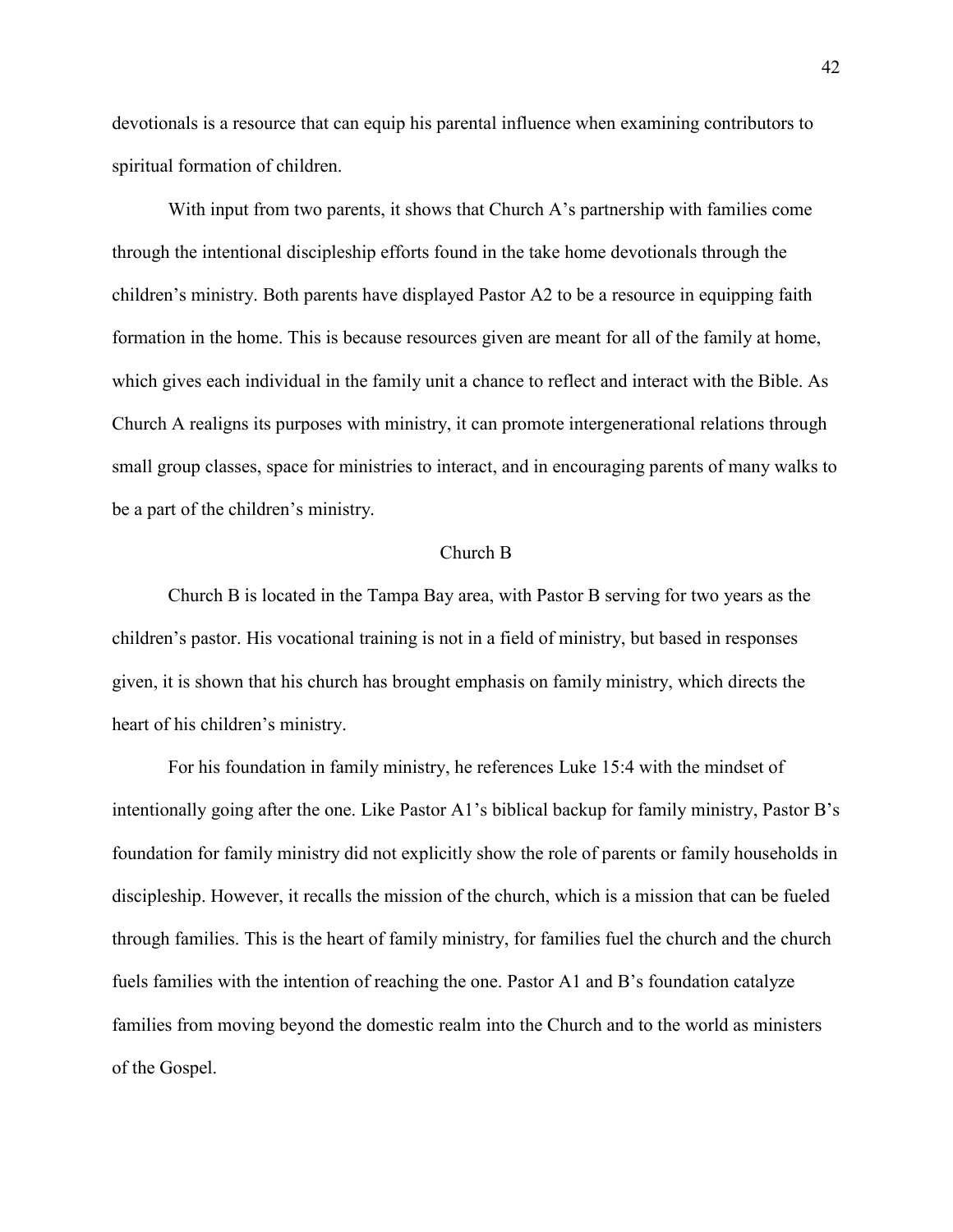In partnering with parents to disciple his children, Pastor B walks parents one-on-one with their child's progress in church and how volunteers and leadership partner with the family. With that is not necessarily teaching moments, but suggestions on discipling their children at home. He believes that all programs are connected to a vision pertaining to family ministry, for he states that they church holistically agrees in partnering with the next generation to be world changers. To equip parents in the spiritual leadership in their home, there are monthly review sheets that parents can refer to that recap what their children are learning about. Weekly, children are given challenge cards that spark interaction with parents and require a partnership in completing challenges that promote holistic discipleship. Family devotions accompany these challenges that are presented as handouts and media teachings online. In addition to weekly resources, for children who want to take the next step and get baptized, there are baptism packets parents can use to lead their child in that process.

With the resources listed, it is seen that Pastor B brings tangible methods for parents to follow so that they may walk in spiritual formation with their child. Not only are these resources a recap of a child's experience on a Sunday morning, they challenge the child and family to look to fellowship for a common goal. This s a practical way of getting parents of all walks a takeaway to bring church happenings to home. When asked if he felt himself to be the primary spiritual teacher for many of the kids in his ministry, he was the only one out of the six pastors to disagree. He acknowledged his influence, but recognized the partnership between his volunteers and parents, whose relationship brought influence on children. In that answer, it seems that in Church B, children are seeing partnerships happen between volunteers and parents, seeing a collaboration of church and family in that context. Pastor B provides insight that may lead into further unpacking ways to use volunteers to bridge families and church. Like social sciences in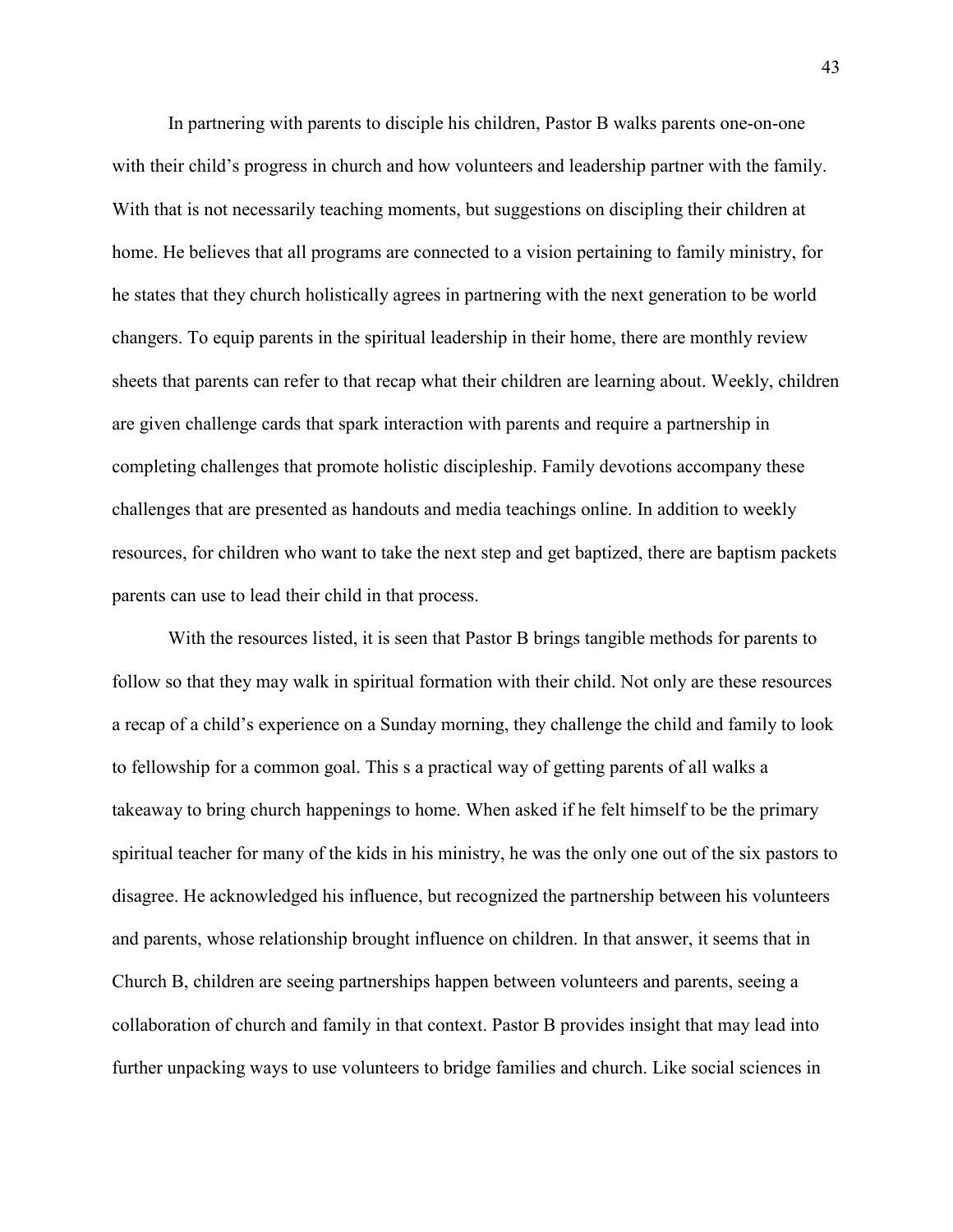the literature review suggested, communal engagement that parents found brought their sense of belonging and longevity in church attendance.

In continuing to find needs of families in Church B, he recognized a need for emphasis on families with individuals who have special needs. For families in his church, Pastor B wants to provide a place that is well equipped for the family to worship together while serving the needs of individuals in that family. In recognizing that need and seeking a solution, it is a reflection on his intention of going after the one. This is seen because he seeks to find a place that does not isolate to need of an individual but provides a solution that maintains the unity of a family for worship. Though Pastor B has resources provided through the avenue of children's ministry, Church B continues the promotion of holistic discipleship by reaching families through their space and events.

As part of their agreement to host an atmosphere for families to flourish, there are spaces designated in the church to promote intergenerational interactions like cafes and sitting areas that attract multiple families in a communal setting. Not only are there settings that have the space for families to interact, the church also has an aim in encouraging families to join small groups. In small groups, this promotes church community in an intimate setting with people from different walks of faith. On Sunday mornings, families do not come together for a time of worship unless there were special occasions. However, the mention of small groups gives parents to find a small group that either equips them as spiritual leaders or fuels the family wholly. This gives the family options in choosing what is the path that brings spiritual formation in their home.

With what is set in place now, there are problems that occur in Church B that hinders the efficacy of executing spiritual formation in the home. Pastor B recognizes the problem of miscommunication that is happening with getting parents on board for family ministry. Pastor B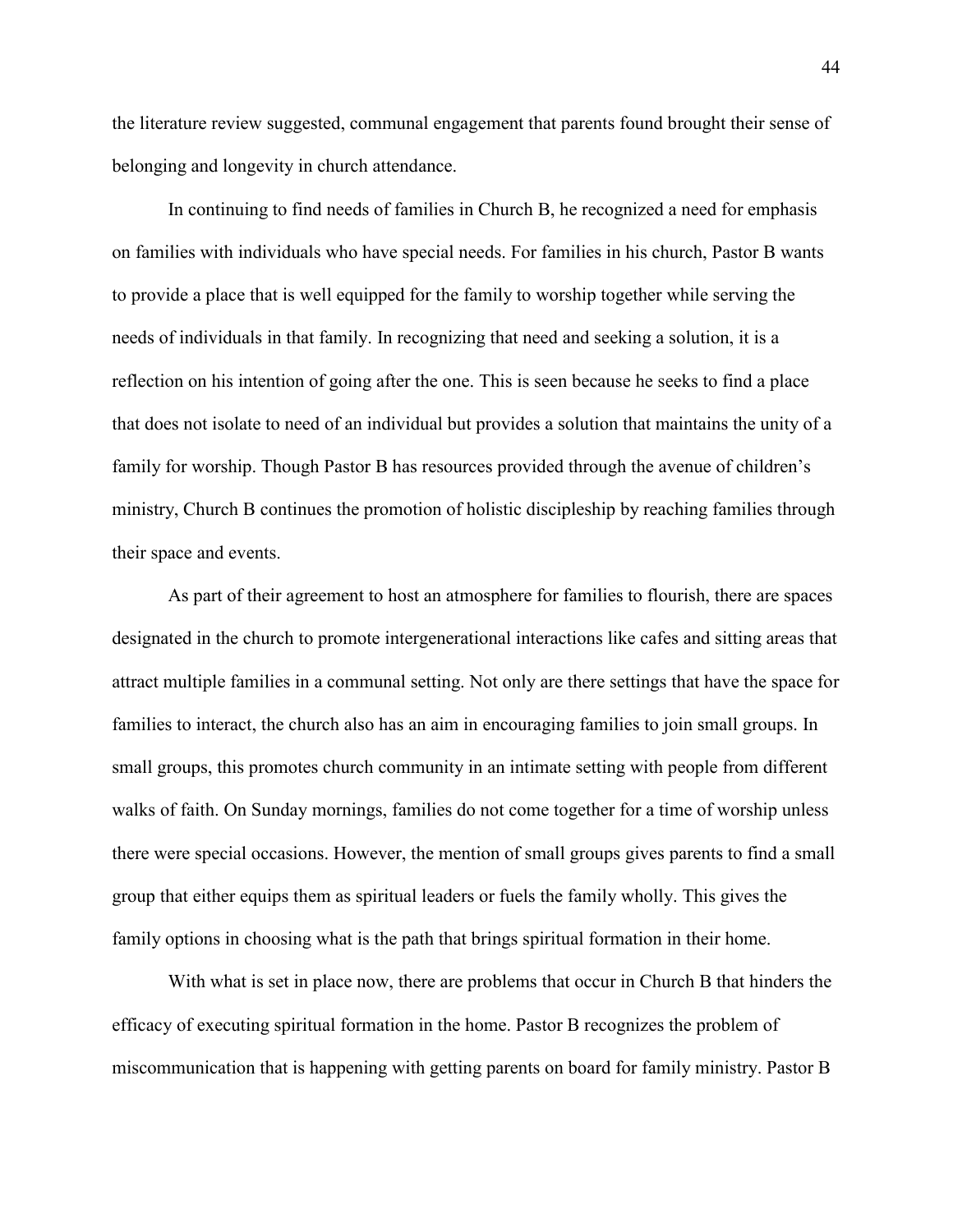expressed a problem in parental ignorance of symptomatic behaviors of children, which can in turn be a misunderstanding of emotional processes in the home that cause a lack of balance. Without the homeostasis, the ground for spiritual formation is more difficult to achieve. With communication to parents on their role as a spiritual influence, it should be clarified so that they see the role of a children's pastor as a resource to families to thrive outside of church, thus implementing household discipleship. Communication in the church regarding the understanding of families in the domestic realm matters for familial relations inside the church.

Church B is unified in their emphasis on family ministry, with Pastor B not indicating any programmatic silos, for families are seen as a unit wholly. While the children's pastor has individual partnership with parents, the church supports families in providing avenues for encouragement, teaching, and fueling family discipleship. This church partners with families by being hospitable to them, crating events, small groups, and spaces that get the family together in devotions, interactions, and becoming a part of the church community. They are establishing families to become the church through devotionals, small groups for fellowship, and challenging children and parents in spiritual formation through weekly challenges. Church B is also trying to make their church a family through relationships of volunteers and parents influencing children and hosting events that are family focused. Their avenues of equipping parents come through the children's ministry, for Pastor B's role is displayed through practically giving parents ways to bring the faith to the home and influence their children through such resources. Through Pastor B's insight, there is a call to go after individuals in families to equip them to be a part of holistic family discipleship.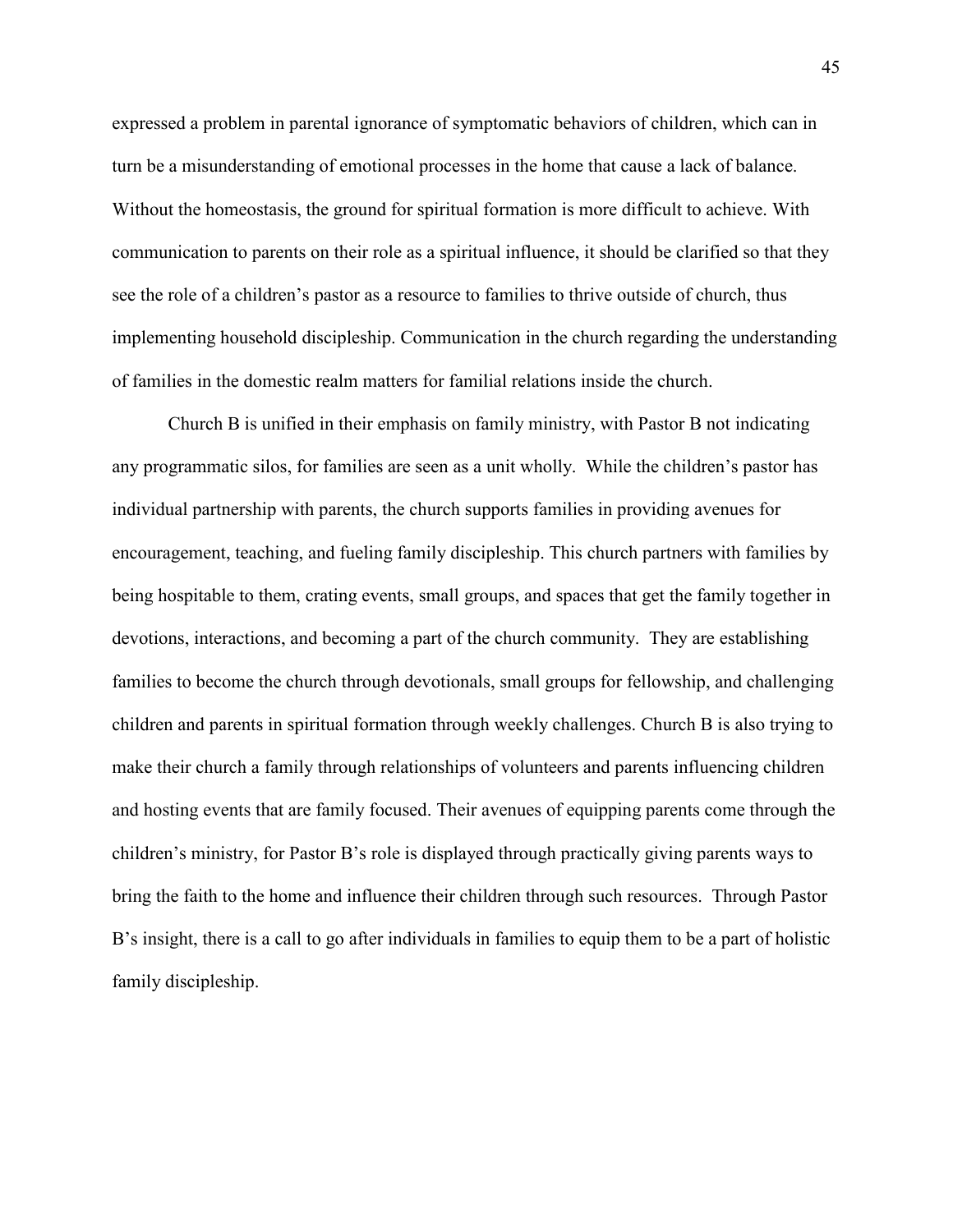#### Church C

Pastor C has been a children's pastor at Church C for thirteen years. He has been in full time ministry for seventeen years, with Berean Certification in ministry. He has three children, all who had walked through the salvation prayer. Pastors C references Mark 12:30, known as the Greatest Commandment as his Biblical backup for family ministry. This is interesting, as it is the same concept that is in the imperative of Deuteronomy 6, which points loving God holistically. Pastor C shows that the greatest commandment holds centrality in establishing a relationship with God and others, for these all stem from the values of loving God with heart, soul, mind, and strength. This pastor uses this holistic value of loving God and others to equip parents as spiritual influence by applying his foundation comes in encouraging parents to talk about the values found in Mark 12:30. With that, he views family ministry to be a practical and relevant way for parents to be encouraged and equipped in the spiritual formation of families by practicing holistic love.

His aim in family discipleship is to teach every individual in the family how to properly seek out and honor God in order to have a collective conversation as a family or home unit. His understanding of teaching every individual in the family about honoring God and conversing about it brings differentiation, which brings a healthy balance according to systems theory. In emotional relationships, gaining a sense of self, especially in the faith realm, and discussing it with others in that relational atmosphere is a healthy way to influence and be inspired spiritually and emotionally. In elaborating this concept, he shows the conversation applying to a wider understanding of family to be more than relatives. For some family units, he sees single parents operating in a unit; for others it can be young adults whose roommates make up a family unit.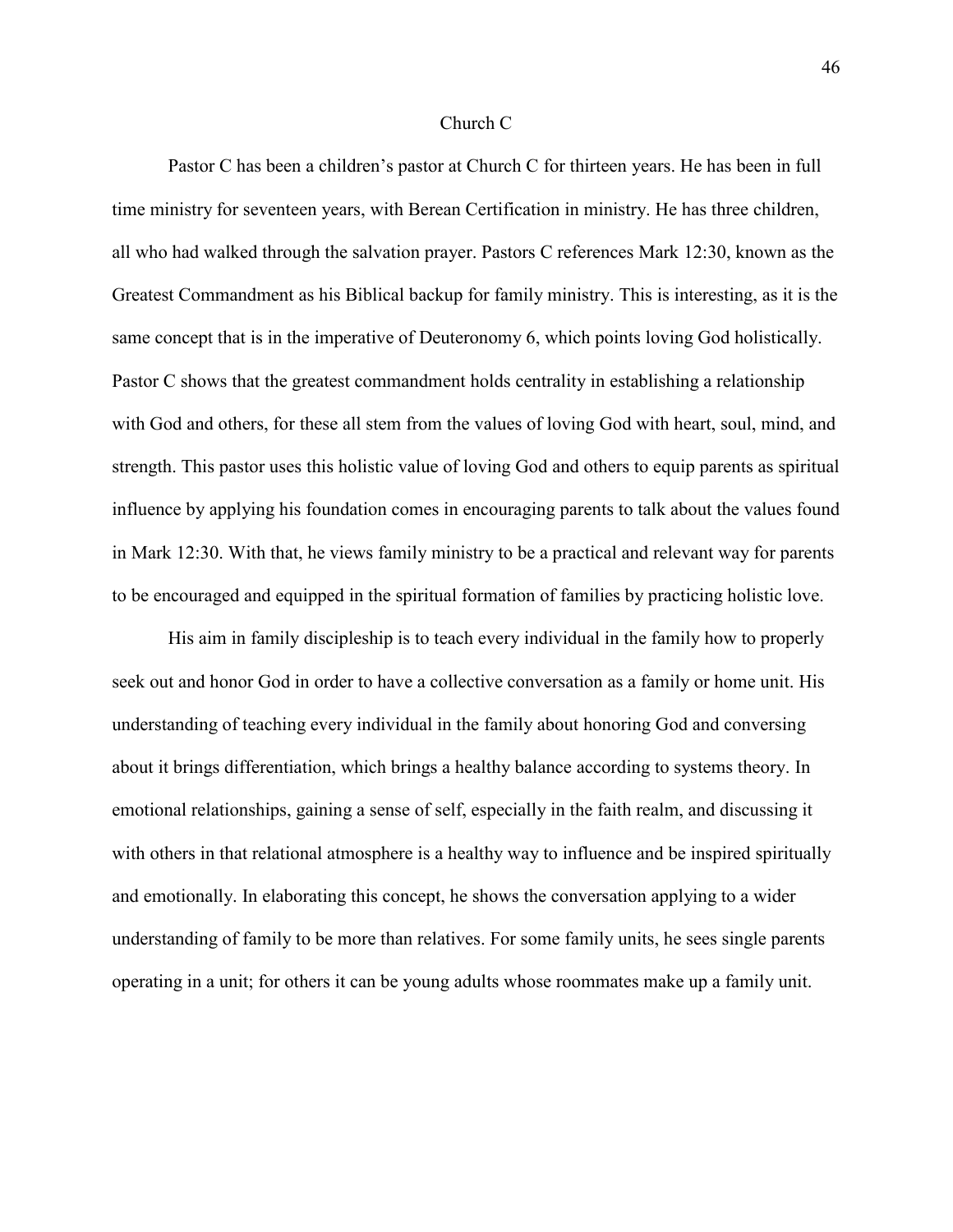To give parents resources for parents to lead in the home, Pastor C has writings in progress for parents that revolve around the values of Mark 12:30. Another media he is using to reach parents, volunteers, and even children are through a series of podcasts that he is launching this coming year that will cover various topics. Asides from that, he states that there are sadly not any other resources provided that equip families in leading families in spiritual formation.

With the incoming writings and podcasts, it can fill the needs of families that he sees displayed. In Church C, he recognizes the need for family counseling due to divorce, Biblical guidance through topics like sexual identity, and self-worth, and walking families through emotional issues such as anger and isolation. With some families communicating such needs, he indicates that homes without spiritual pursuit or discipleship give him the impression that many of the kids in Church C's children's ministry look to him as a primary spiritual teacher. His common way to equip parents are to reach out to those seeking common advice regarding emotional processes, behavioral happenings, and spiritual steps like baptism.

Though he is in the progress of bringing resources from the church into the home, Church C does not contain a cohesive vision among its programs that pertain to family ministry. Pastor C explains the reason behind disconnect in ministry programs being the incohesive vision for the church wholly. This is an example of a programmatic structured church, where multiple ministries are available for serving various demographics of those attending the church. To build community, small groups are an avenue that Church C has to host a space for families to interact with each other. There are also communal spaces such as an in-church coffee and sandwich shop that provides a communal space for families to interact before and after church services. A tension that hinders implementation of family ministry holistically comes down to the alignment of all programs in the church. Pastor C recognizes the lack of support for implementing cohesive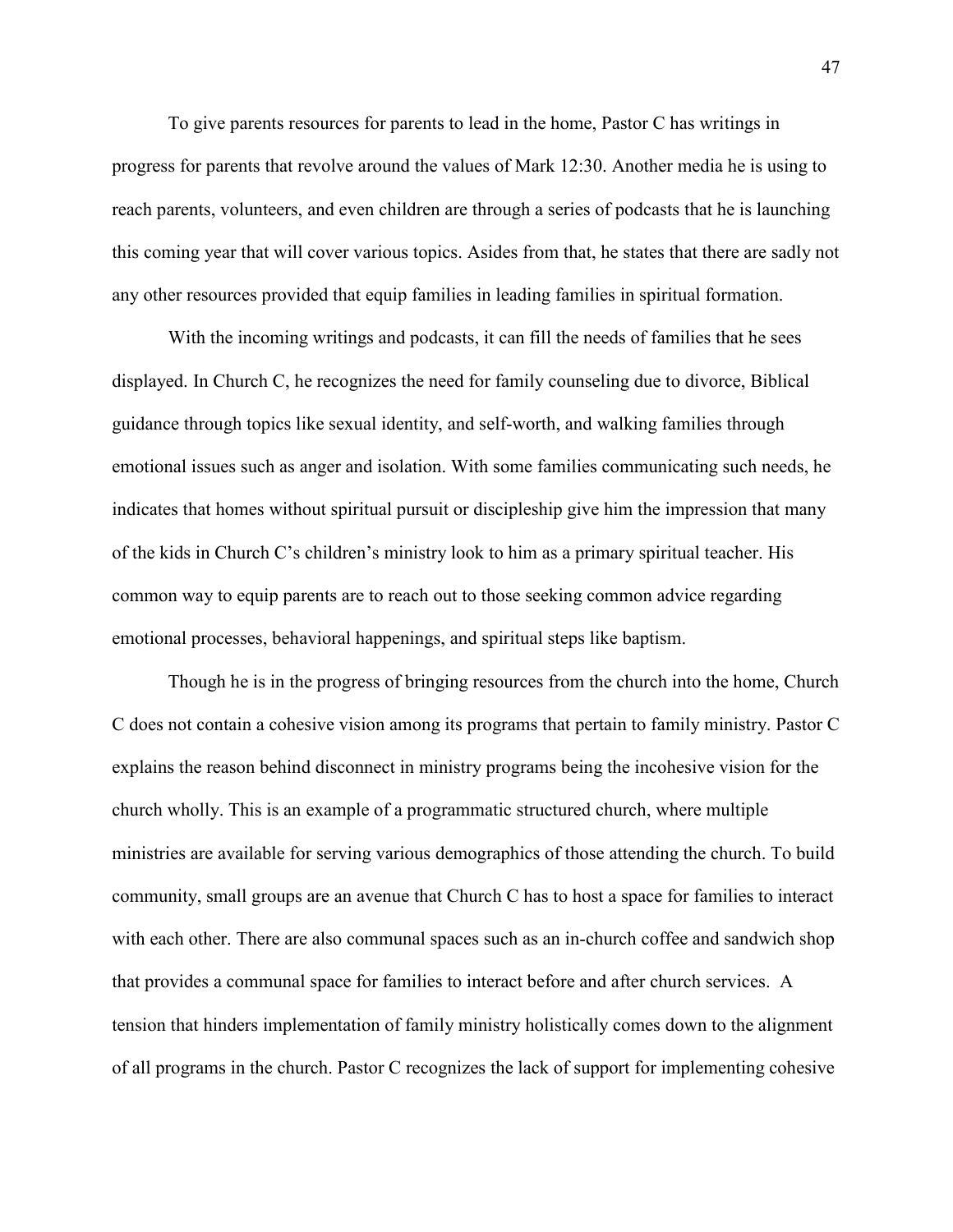visions such as family ministry because many work for the benefit and needs of their respective ministry. However, there are special occasions that involve all ministry programs to take part in something related to family discipleship. These programs can be a key towards understanding the importance of holistic family discipleship, seeing the fruit of events that bring familial interactions and fellowship.

Church C as aims in its events towards family fellowship and hosts a space for them to engage in small groups, get encouraged as parents, and learn how Mark 12:30 catalyzes the call to faith formation from the individual to the family. In this stream, the family then applies this Biblical foundation to the church, where holistic loving is given and received through the families of Church C. with parental input, it can be seen that there are ways not noted by pastor C in which parents received as resources to partner with the church in spiritual formation in the home. When asked why the Church needs families, Pastor C emphasized the functioning of society falling into family groupings. With that, the Church has to be the place to model healthy relationships. With family fellowship at home, they bring wholeness and lead the way for communal grouping that the church aims to achieve on a greater scale.

# Parental Input: Church C

With the emailed invitation for parents to take part in a survey, 10 parents from Church C agreed to take part in this survey, which was a greater response rate than the other churches. While their opinions do not reflect the general perception of Church C's children's ministry, it does provide insight on their reception of their partnership with the church.

The makeup of the parents who responded to the survey helped bring a variety of voices from both mothers and fathers who were in different stages of child rearing. These parents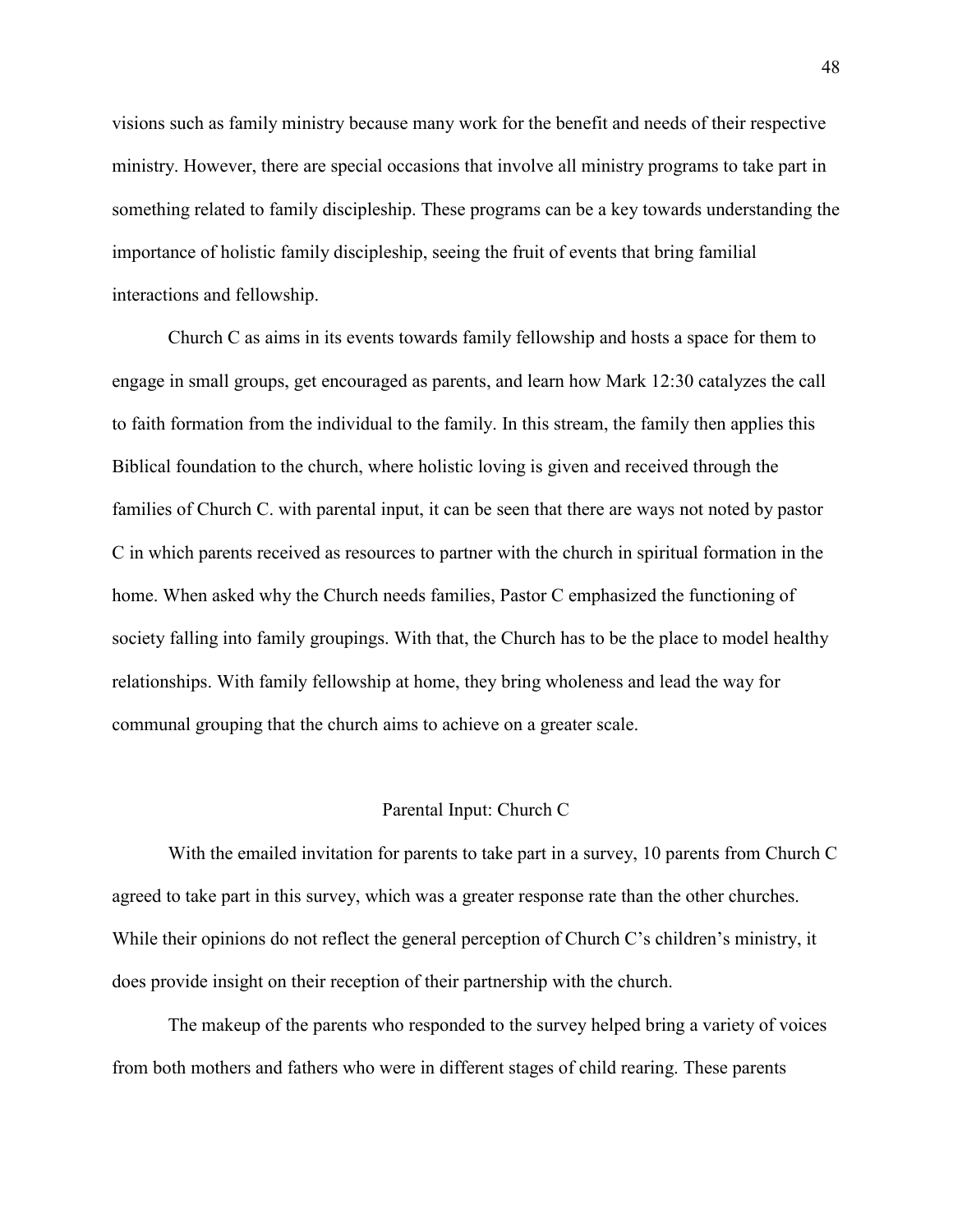represented twenty-two kids in Church C's children's ministry. Seven of the ten were mothers, and the rest were fathers. No caregivers, grandparents, or guardians took part in this survey. Eight out of ten of these parents are married.

Parents in this survey were all Christian and volunteers at Church C with only two parents serving in a capacity outside of children's ministry. Nine out of the ten were saved before their children were born. One was saved after their child was born, but before their child received salvation. This reflects a demographic of saved parents who not only serve the church, but are invested in their children's spiritual formation based on their intention to serve the church and through their salvation taking place before their child was born. They also showed their role as a spiritual leader through their understanding of their child's salvation. Eight parents personally walked their child through the salvation prayer, which indicates their capability to disciple and evangelize to their children. Two have not, but they indicate that they know that their child received the salvation prayer, which still shows the communication of spiritual walks happening in the home.

When asked how who had the biggest influence on their children's walk with Jesus, eight out of ten parents said that they were their children's biggest influence. This is encouraging, for parents at Church C seem to practice a culture of spiritual formation in the home through their leadership exemplifying their faith. Those that did not answer themselves as spiritual influence signified that either their Sunday teachers, their Christian school, or their church is their child's biggest influence. This showed ow Church C's intention in serving the next generation impressed parents and saw their aims in influencing their families through their children. When asked about perception on being the primary spiritual influence of kids in his ministry,

Pastor C felt that he was for children who were from unique homes of those with parents not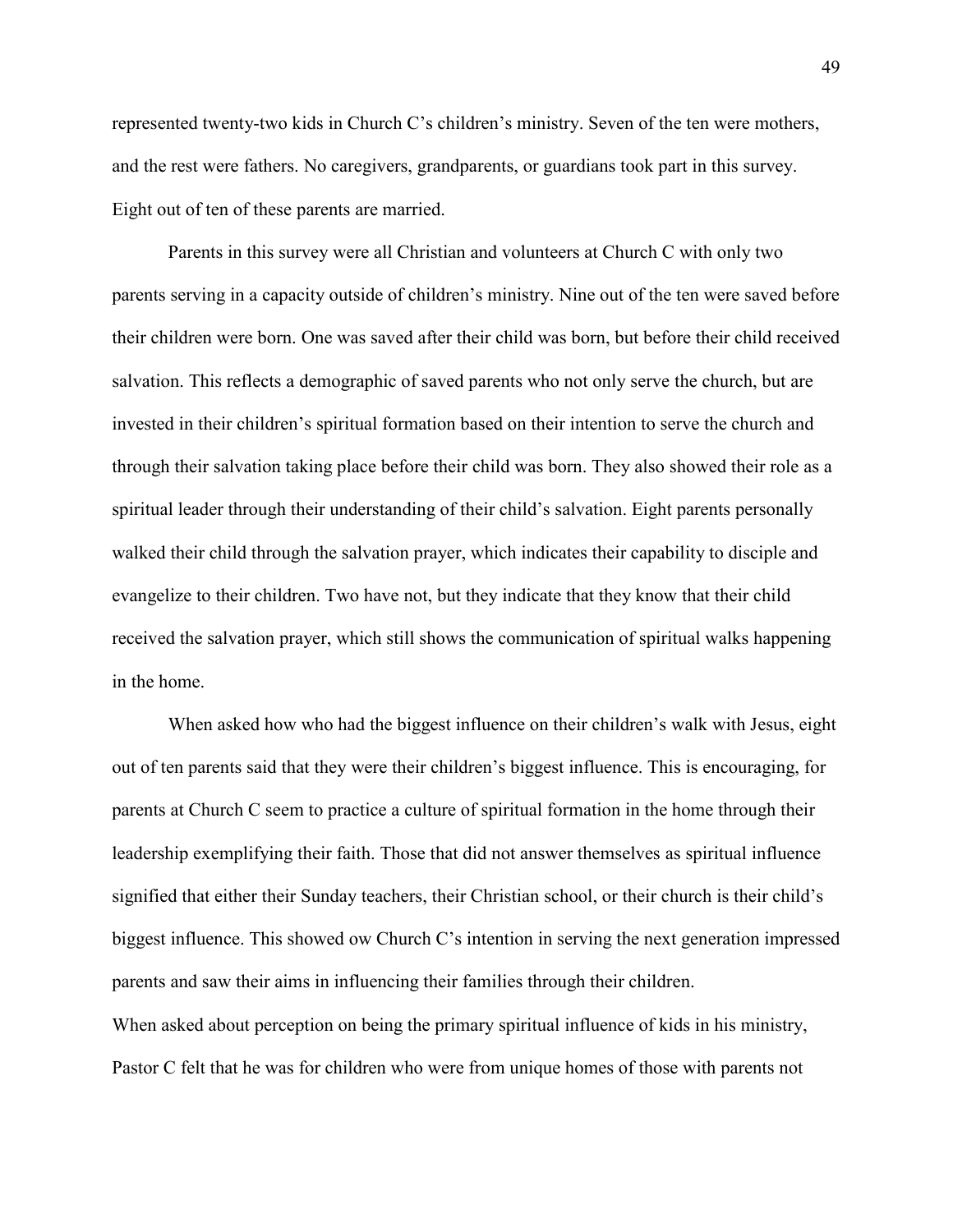having a spiritual pursuit nor looking to discipleship. It seems that at Church C, parents who are involved in children's ministry are modeling at-home discipleship and have a spiritual pursuit in these situations. This can be a growth point to find how to reach parents who have not been matured in the faith nor are as involved in the church.

To understand the parent's relationship with the children's pastor, it brings good insight into the relational aspect of Pastor C's connection to parents directly, especially as the majority of these parents volunteer in children's ministry. While large scale churches like Church C may not give some children's pastors a closer relationship with parents, it was asked to determine if parents saw a relationship with a secondary voice in their children's spiritual lives. The table records their responses.





Only one parent did not agree to having a strong personal relationship with their children's pastor. Half were on a neutral stance, which may be due to the size of the church or greater relationships built with the staff who are also hands on in the children's ministry. Pastor C has been in this church for thirteen years and the graph displays a credibility in being relational with parents, shown by a lack of those denying a relationship with him.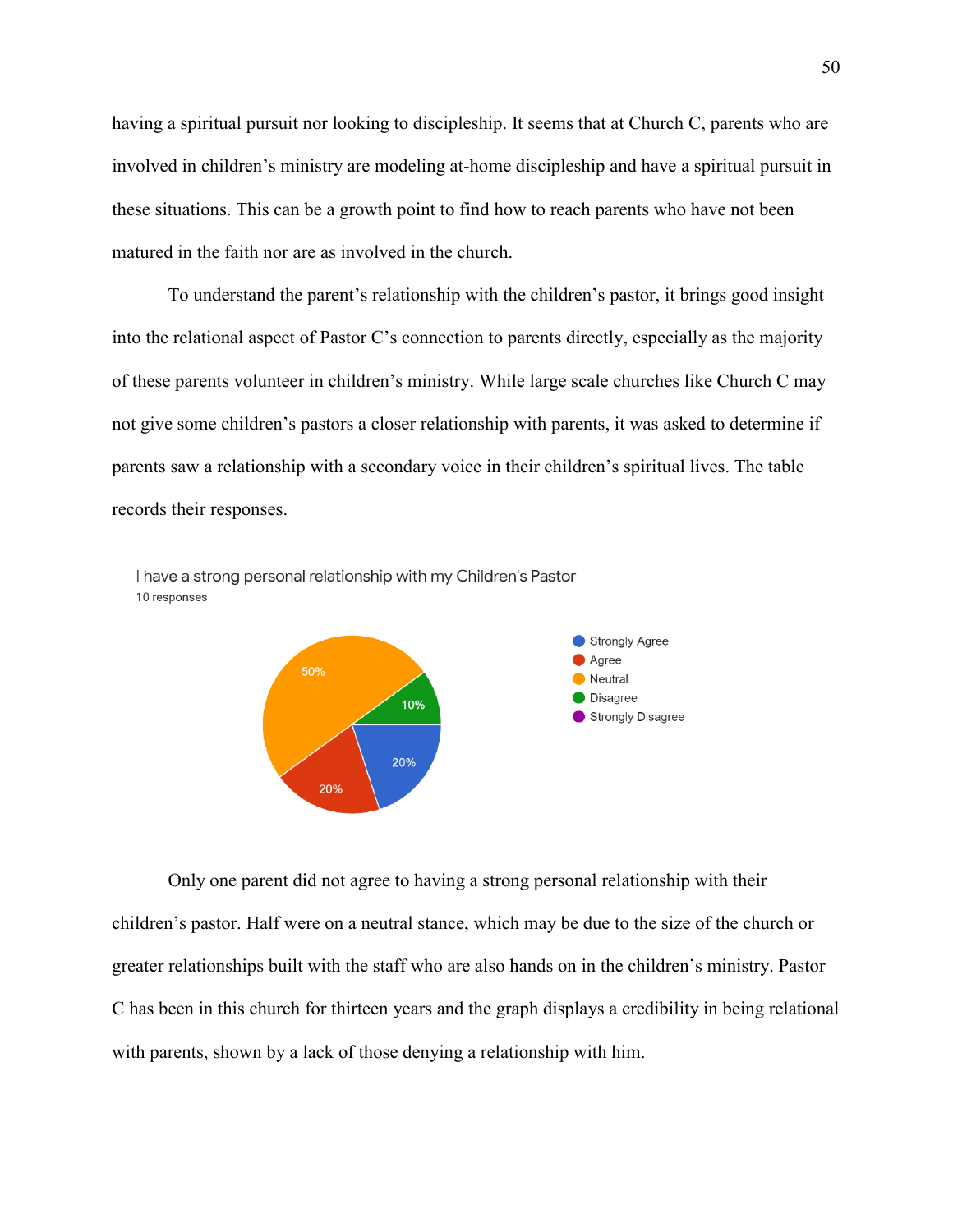In regard to understanding their role as a spiritual influence, below is a chart that indicates their responses.

I have been told I am primarily responsible for the spiritual care of my child 10 responses



This indicated that parents, a majority whom are serving in children's ministry, had mixed responses on communication of their role as a spiritual influence. While it may not necessarily be communicated directly, it seems that half of the parents felt that they have been told. The rest that know their role as spiritual influence was because of their Biblical understanding or assumption. This question can be relevant for Church C to seek ways to communicate their anointed position onto parents, fueling the call for spiritual formation and partnering with parents.

In developing their perception on resources given by the children's pastor, they were asked how their children's pastor has equipped them as primary spiritual leaders. Below are the answers, rephrased for clarity:

- Parent 1: His influence has been very indirect, what we have obtained have been through sermons given to the children that I see as I serve in the kid's ministry. Being in kid's ministry has given me some knowledge that helped me grow in my spiritual life and leadership.
- Parent 2: N/A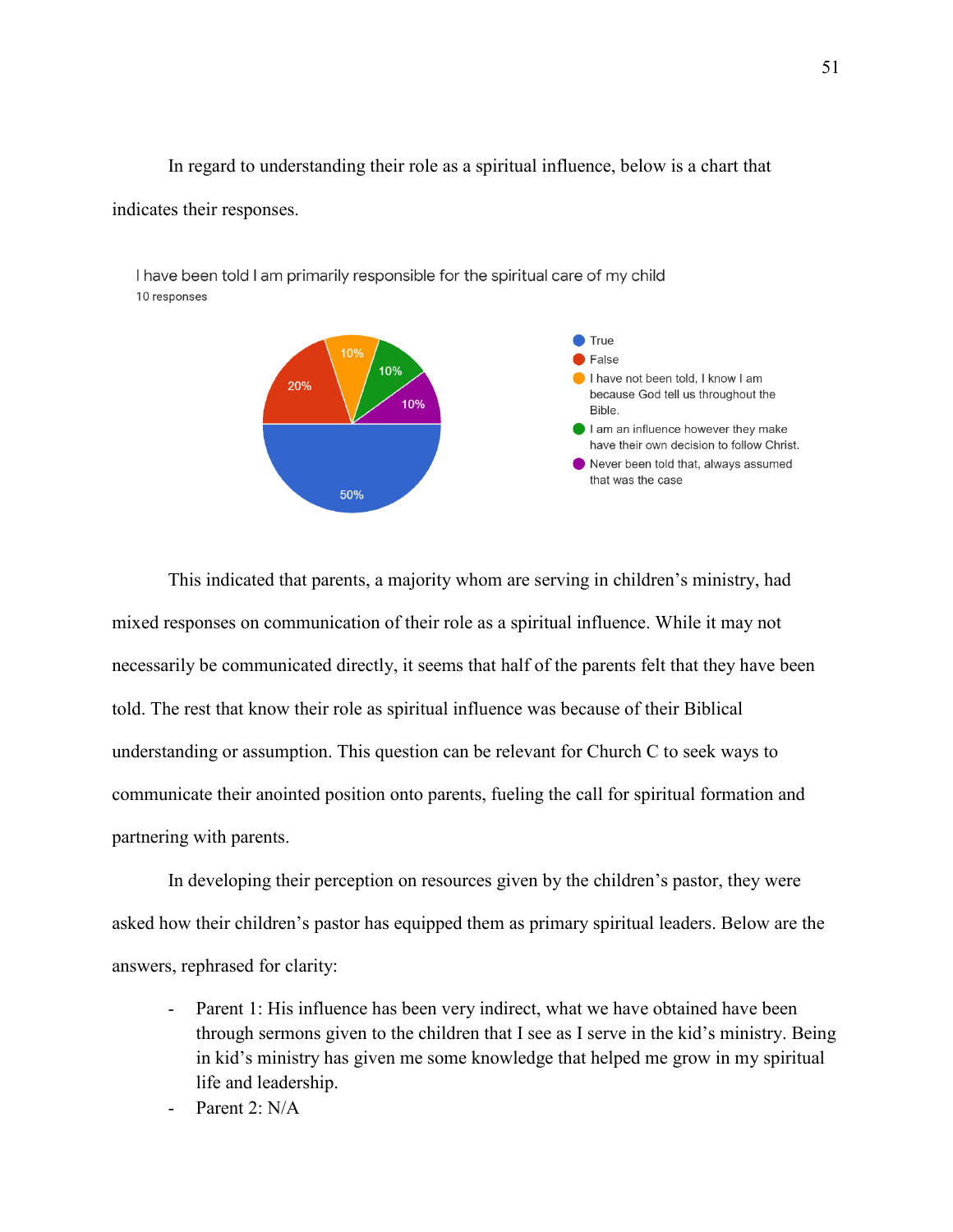- Parent 3: I have not received any information from their pastor.
- Parent 4: He has taught us how to discipline our time with God
- Parent 5: N/A
- Parent 6: The pastors are amazing, and they have given so many teaching tools.
- Parent 7: There are fundamentals that we have been given to lead our home.
- Parent 8: The Children's pastor teaches my children Scriptures.
- Parent 9: He is an encourager and compassionate for us.
- Parent 10: Not sure that I have been.

Through their input, it can be shown that Pastor C has resources available to parents, such as words of encouragement and tools for family discipleship, but it may not be tangible for other parents to grasp. This could be solved through clarified communication and by understanding greater needs of the parents. Parent 1 noted that he has an indirect influence, so vision casting may communicate through the staff or volunteers so that the essence of his hope for families is carried out in the ministry he oversees. With other voices communicating that vision, parents are indirectly resourced through staff partnering with them directly. In discovering what resources are needed for parents, they were given space to communicate them.

When asked how the church can better equip parents as spiritual leaders, parents gave lots of answers that fell under theology, Biblical understanding, and learning how to speak to their children on different topics. The answers that fell under theology were showing a desire to understand spiritual discipleship, praying as a family, and engaging in topics that children were learning on Sunday mornings. One parent wanted to know what was taught at church to understand spiritual truths and encourage their children as a spiritual champion. Looking at different methods of equipping parents, providing resources and communication to parents on their anointed position as a spiritual leader can give them confidence that their prayer life and salience of faith (as described in the literature review) is a theological model that gives kids a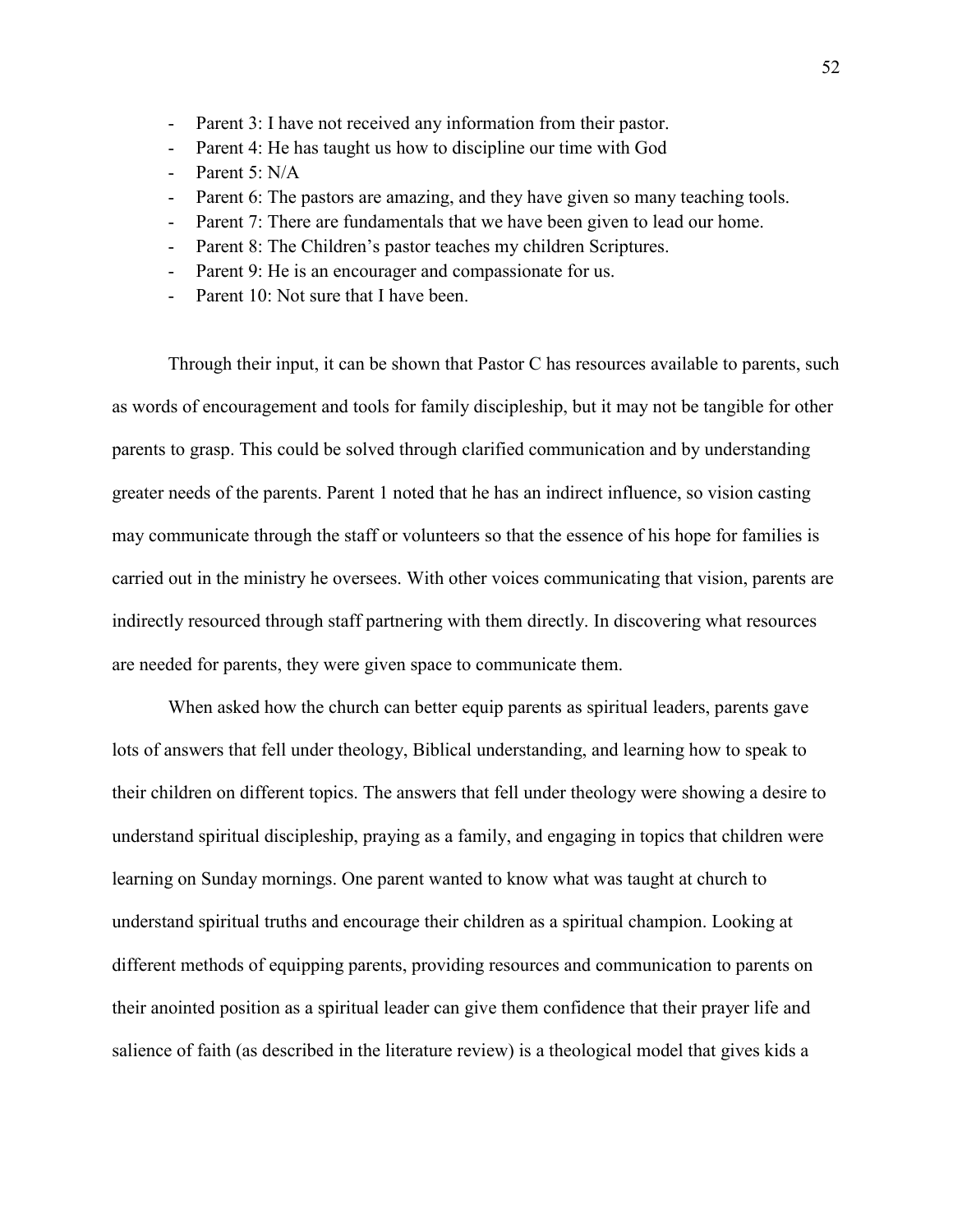foundation to build faith upon. Theology for parents could be communicated through tangible ways of praying and understanding the acts of domestic discipleship.

With the answers that fell under wanting Biblical understanding, it involved both understanding the Word of God and applying it in the home. This was shown through a parent wanting to exemplify Jesus' leadership in the home. Two parents wanted to be equipped in having a Bible study at home and applying the Word of God. This could be through handouts that have devotional cues, which was a way that Pastor A2 equips their parents. This gives parents a start in knowing what was taught in Scripture while also giving them the platform to teach their kids.

Parents wanted topical information that would equip them as spiritual influences. This is a need evidently recognized by Pastor C as he has noted his preparation in podcasts over relevant topics that reach parents. One parent wanted services and resources on different topics related to child-rearing in different stages of their child's life. Another wanted to understand how to speak to their child based on their age and where they are at spiritually. The church holistically can partner in services by reaching parents where they are at and having intergenerational relations of parents in different stages interact and fellowship so that they may be mutually encouraged in the faith.

While parents listed areas they needed to be equipped in, these all do not necessarily fall onto the sole responsibility of a children's pastor. Theology, Biblical truth, and topical advice can be applied in the church throughout different programs, services, and leadership that partners with parents in championing for their success as spiritual leaders of the home. Church C has been seen to host family discipleship according to parents. They find interactive sermons with the family responding together, car ride and coloring page recaps, and Wednesday and Sunday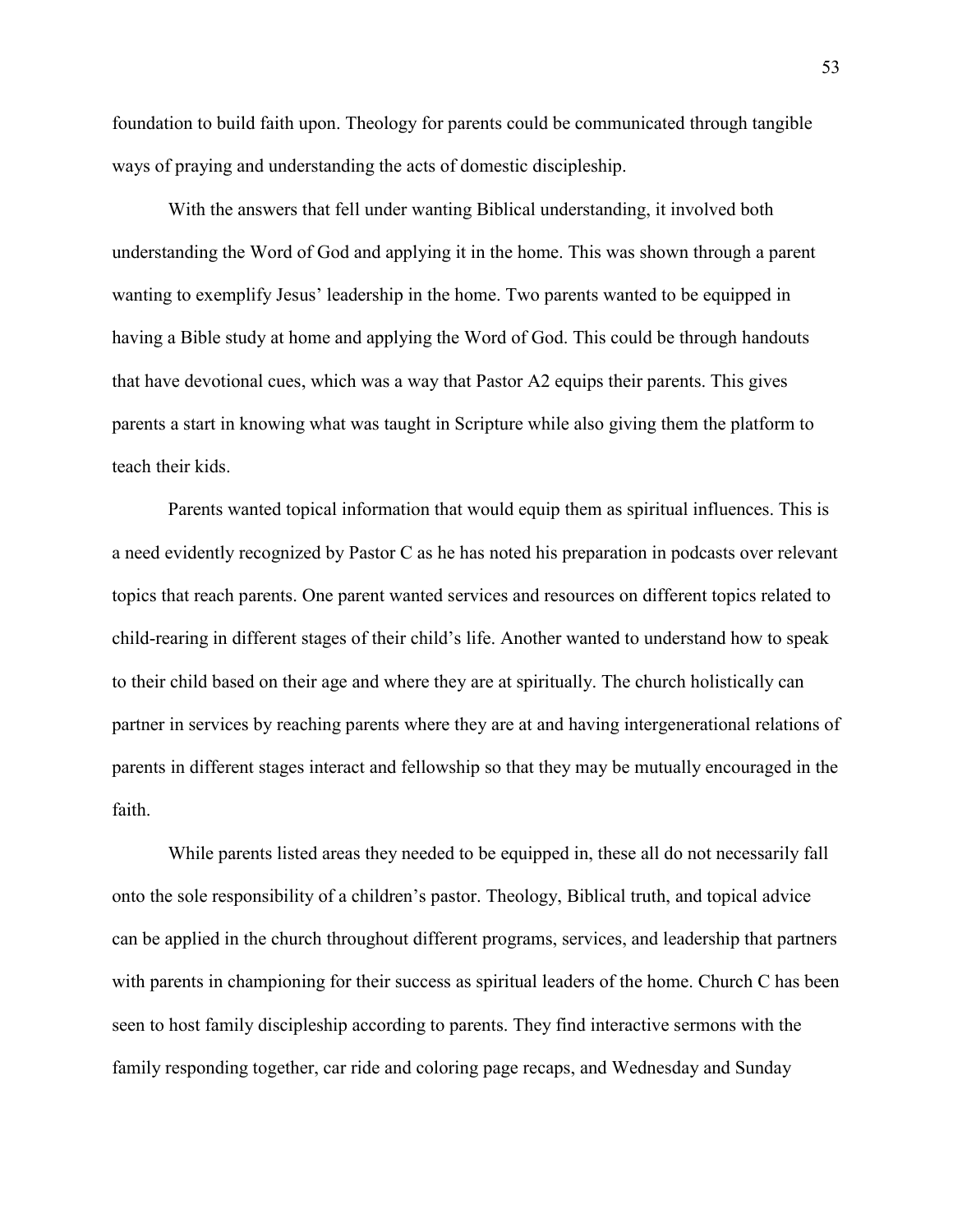services to contribute to their family discipleship in the home. One parent noted that the family devotionals around Christmas brought the church to their home. Nine out of ten parents then proceeded to agree that their church hosts an atmosphere for parents to interact and build relationships with other families.

Two parents did not feel that Church C has hosted a place for family discipleship. One answered saying that they do not feel resourced in bringing the church to their home. Another elaborated, stating there was a lack of participation as a family for spiritual formation. A lot of the times this parent feels that events that bring spiritual formation is geared towards individuals, lacking space for families to come together as one and seek God's direction for their homes. This could be a result of programmatic silos, where individuals in the family look to their ministry for fueling their faith and a lack of cohesive fellowship among generations are noted. However, there are also happenings in the home that hinders parents from promoting a culture of family worship. Six parents acknowledged a lack of time commitment and busy schedules contributing to lacking faith formation in the home. One parent wasn't sure where to start with the family or how to communicate a culture of family worship with their kids. The rest of the parents acknowledged that they are intentional on making their own efforts to lead their children spiritually.

When asked why they need the Church, it was almost unanimous that families needed the church for community and guidance. One parent wrote,

"We strongly believe that we as individuals are the church, we gather together with other brothers and sisters to live in community, help each other to grow deeper in the Word of God, to put our talents and resources to the service of the body, and together reach more souls for Christ. We had been called to leave in community, love each other and serve God."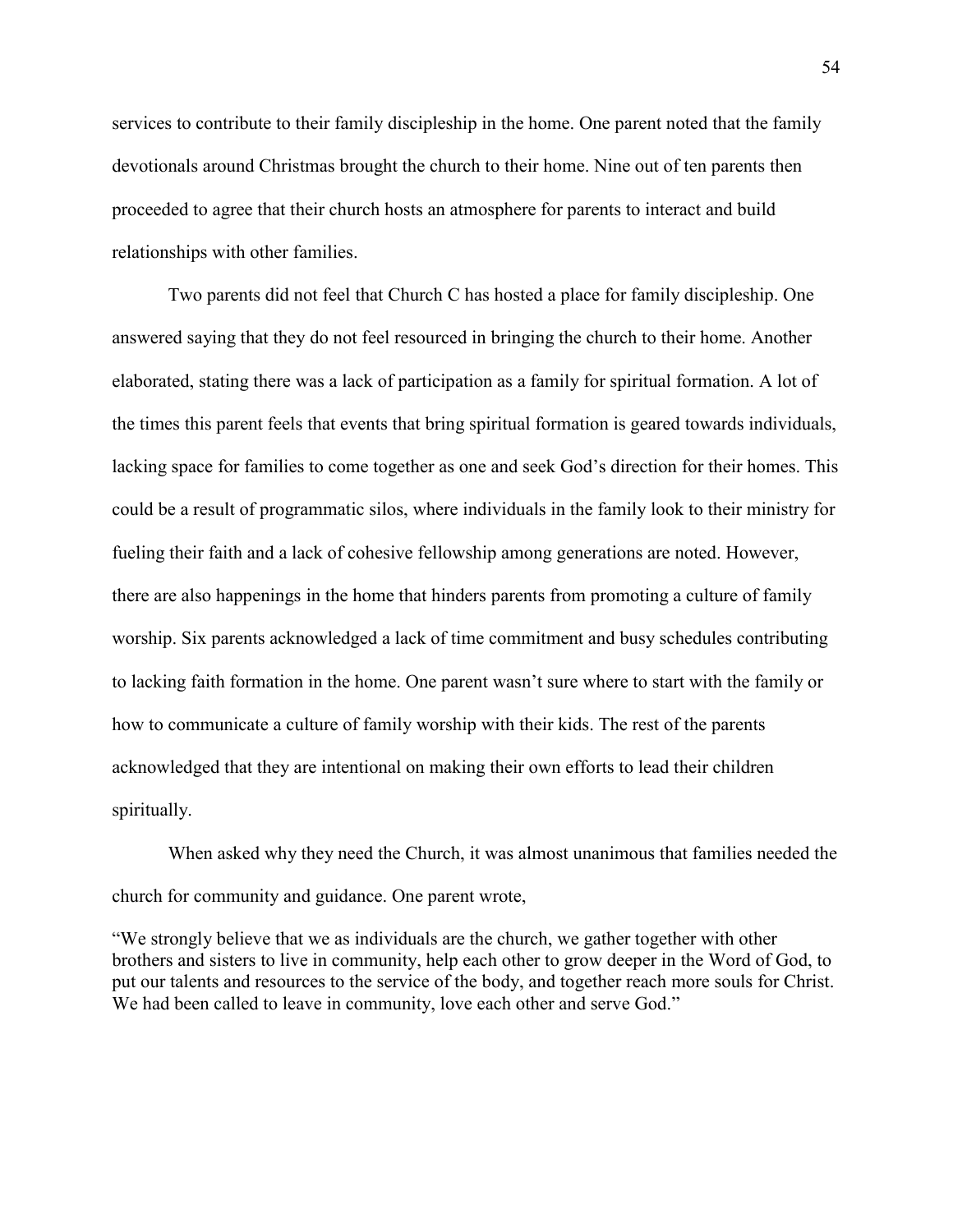Upon that reflection, it is aligned with the mutual need that parents displayed in this survey. Church is needed by families for mutual encouragement, support, and growth. They note these needs, but it is also key missions of the Church. In partnering with families in spiritual formation of children and family, community must be established with a holistic vision and a mirror of the intergenerational and familial model that is displayed in Deuteronomy 6. Families need the church for partnership in the home, so that both individuals and home units wholly have the resources to grow and share the Gospel. Church C has parents wanting community and encouragement over their role as spiritual influences in their home.

### Church D

Pastor D has spent the majority of his experience in full-time ministry at Church D, stating his tenure of seven years and his experience in full-time ministry for ten years. Pastor D used Deuteronomy (specifically, chapter 6) to establish parents as primary influence over the spiritual discipleship that happens in the home. This reinforces the Biblical anointing that parents have in their purposeful position and reflects on the daily discipleship of children that they must establish upon reflection of the passage. He is a parent of two, both whom he has walked through the salvation prayer. He indicated that he feels equipped to disciple his children daily, indicating that his parental leadership is one that mirrors his Biblical foundation for family ministry.

Deuteronomy 6 can serve as a practical guide for pastors to understand the need for equipping spiritual leadership in parents, for this pastor exemplified such a notion. Pastor D heavily reinforces this Biblical foundation by equipping parents through classes and consistent conversations. This pastor also practically gives parents a way to lead by allowing them to become the first voice in their children's life to cover Biblical truths that will be reinforced in church. To cultivate the sense of duty in parental responsibility for their family's spiritual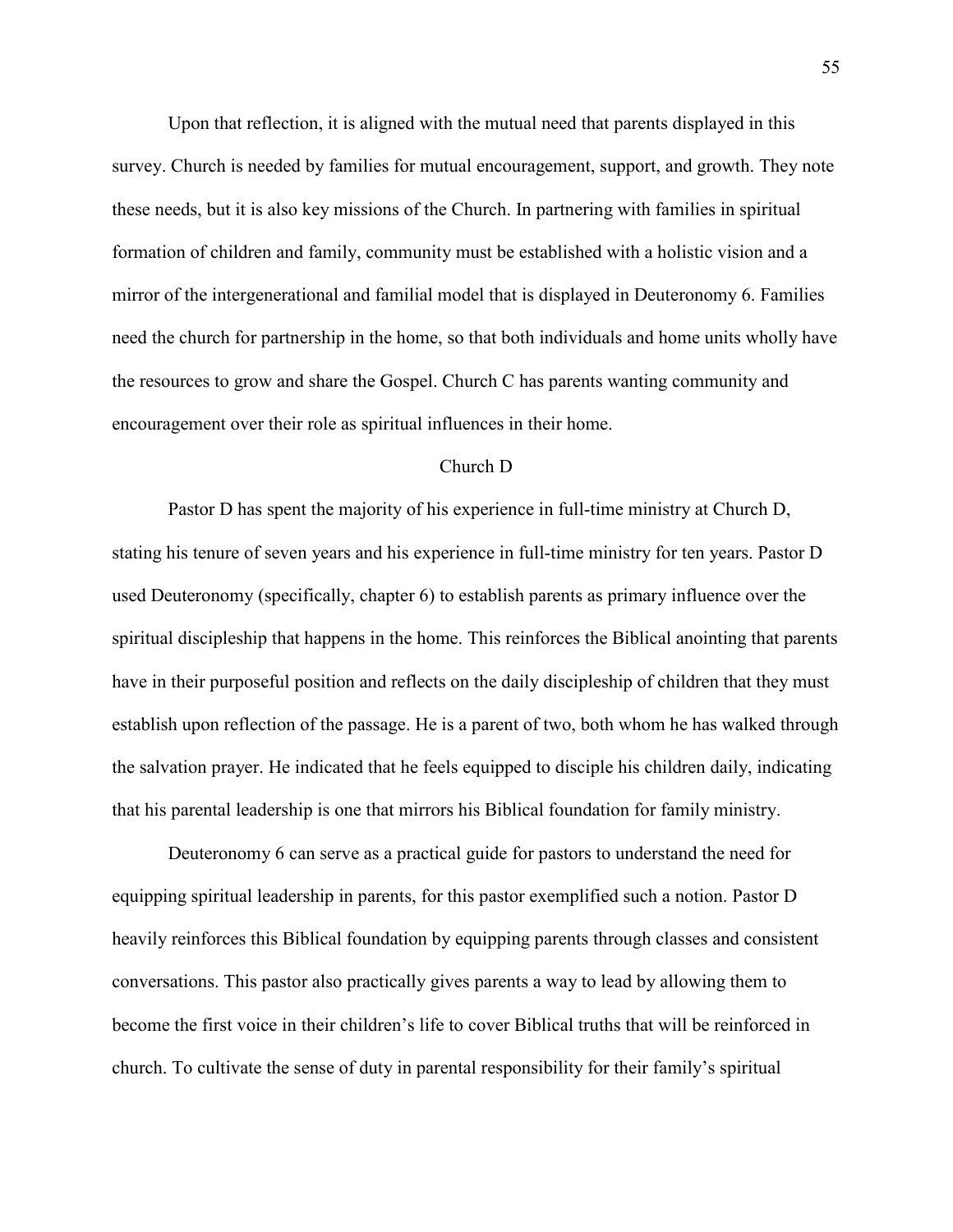development, Church D offers parenting and small group classes to equip parents. To him, family discipleship is parents leveraging everyday events to point to who God is and how He is at work in their lives. In family discipleship, making prayer and God conversations becomes a regular occurrence. This emphasizes the imperative, "hear," that showed a relational understanding of God as depicted in the literature review.

For parents wanting to lead their family spiritually, it seems that Pastor D gives parents resources that go beyond their direct influence, which can expose them to a variety of other voices that speak into a parent's life. It also allows parents to grasp concepts that may be taught differently through the influence of other mediums of communication. There is a church library with readily available resources, but parents do not know what is available unless they ask. A commonality in responses of children's pastor is the lack of parent knowledge of resources they have available. While some seem readily available, placements like a church library might hide the efforts of family ministry the resources of other churchwide topics.

Pastor D believed that the majority of church programs connected to families. Pastor D's senior pastor uses the mantra, "It's easier to build a kid thank to fix an adult," to drive the church budget favoring children and youth ministries. Church D believes that this budget change will carry out a family ministry vision. This is relatable to Church A, where the vision is present and the execution of that vision is in the works. While it is a process with churches A and D to realign vision favoring family ministry, exemplifies churches across regions recognizing the need for youth and children's ministries to drive the family ministry to existence.

In understanding the hindrances that occur, Pastor D noted that there is a lack of developed strategy and preexisting culture takes time to change so that parents understand their responsibility. Pastor D believes that while there is a vision for all programs to contribute to the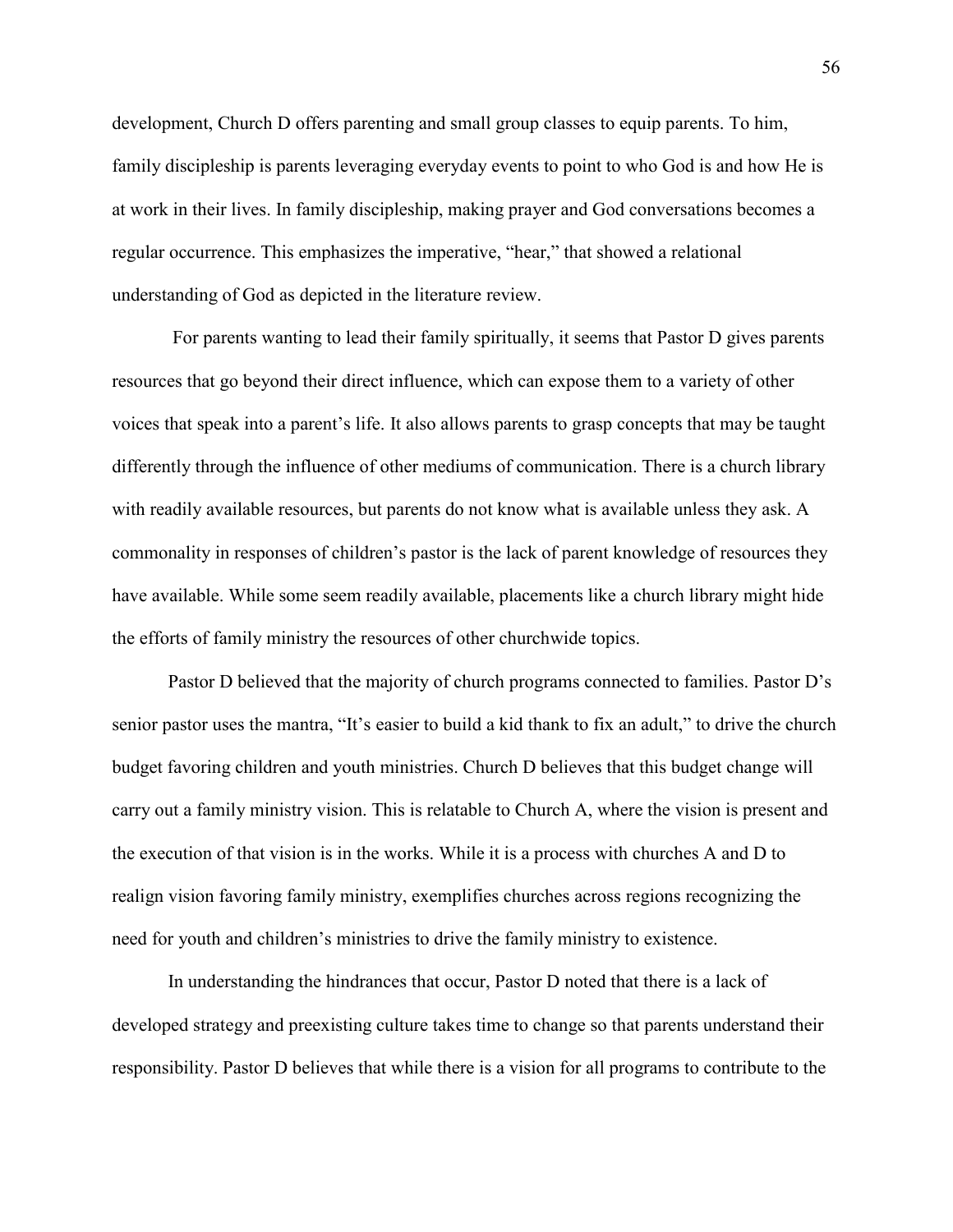family, tangible strategies to accompany the family wholly are not present yet. In this transition, he notes that his Wednesday night audience has families disengaged, which makes him feel like a primary spiritual teacher of many kids that service. On Sunday mornings, he sees families more likely to have parents who understand their role in leading their children's' spiritual growth, but do not always rise to the responsibility. This flowed into his perception that the needs of families are coaches and cheerleaders in the realm of discipling their kids and partnering with the church for support.

Church D uses the children's ministry as the avenue to reach families. There are not many outside resources not related to their kid's ministry that is given to parents and families. As there is a transition towards family ministry, Church D hopes to launch small groups geared towards families. The church itself hosts facilities conducive for families to hangout before and after services. These facilities are also open during the week for families to come and play, opening interactions with church staff and other families. Pastor D's role in family ministry is strategizing ways to coach parents to acknowledging their role as spiritual influence and bringing it home. Pastor D believes that the Church needs families because the church cannot thrive without a familial atmosphere. In becoming less programmatic, aiming to the family as a whole gives space for family units to become equipped as little churches, expanding the Gospel outside a church building. While resources are coming into existence to encourage parents, Church D is in the process of partnering with parents through their offering of space for families and through realigning vision that favors pouring into children, youth, and family.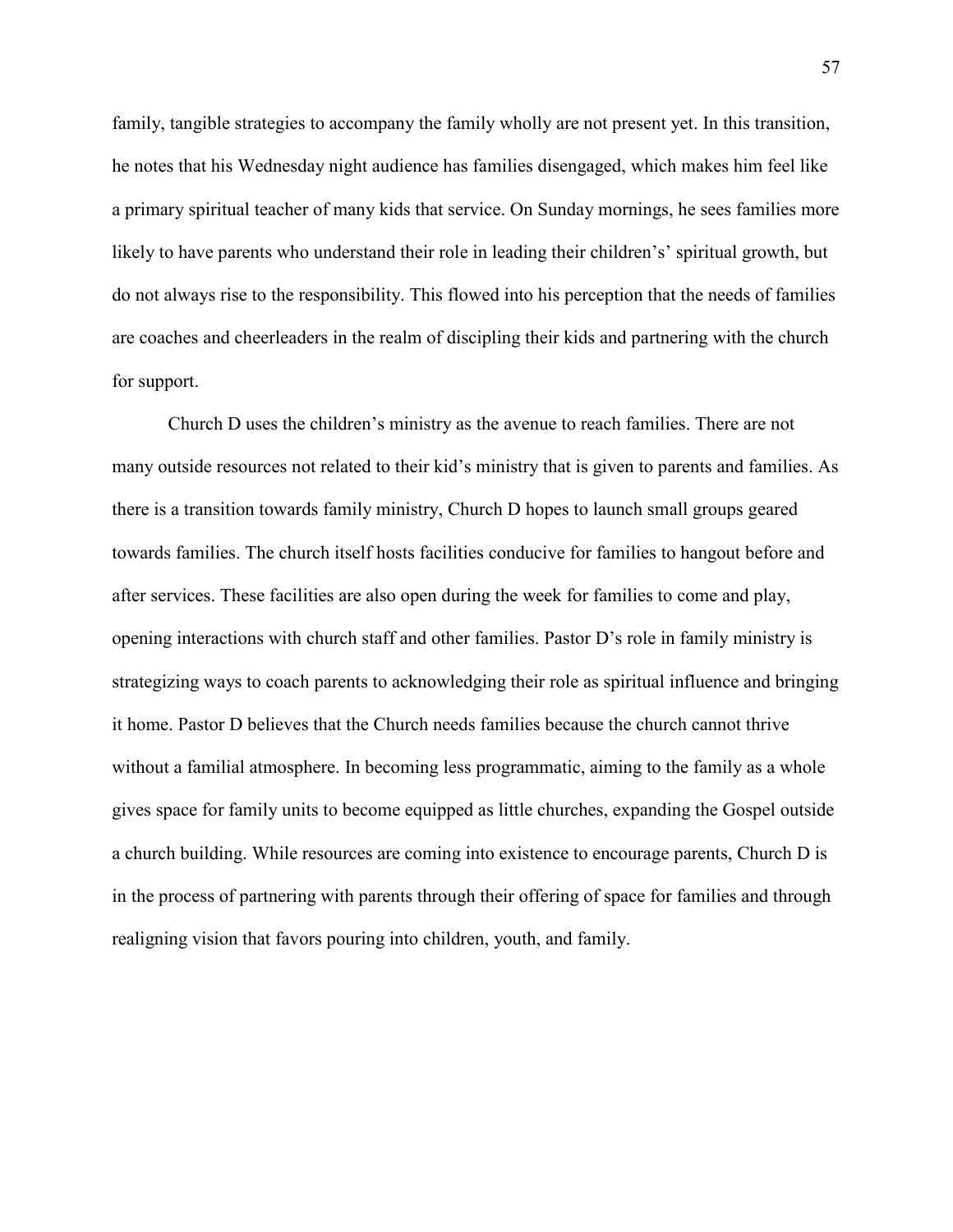# Conclusion of Analysis

There are multiple methods churches are taking to lessen programmatic silos, and partner with parents in the spiritual formation of children and family. One way that corroborates intergenerational relations and fuels families are through small groups. This not only creates a community for other families to learn, but parents are in a community of other families that allow interaction within the church community. This is about communicating the goal of at-home discipleship, which is to go beyond their influence at church and encourage it to continue in the home

Another method allows parental engagement through material that reviews what the child learned at church. This can be through a handout or one-on-one conversations that they may reinforce in the home. The review of the teaching that Sunday through a handout or conversation with parents gives parents a chance to focus on a lesson to reinforce. The preparation for next week's teaching that other pastors may use offers parents a primary voice in their children's lives as they introduce the teaching on their accord. This not only equips parents as leaders, but gives them a duty to imprint what they learned or were given onto their children in multiple facets, depending on the style of the parent. This method is a way of pointing back to Deuteronomy 6, which gives all a reminder to "hear" the Lord through relationship and conversation.

A third way that pastors are equipping parents is through devotions. This is an aim that goes beyond a week-to-week basis as influence rather than information is the output of this method. Here, parents are given the chance to relate with their child and instill values of who God is and can share their relationship with God as a testimony. This is a way for families to interact with God's word and respond as a family. This carries out the need for spiritual formation of families outside of Sunday services and into the domestic realm. Devotions show a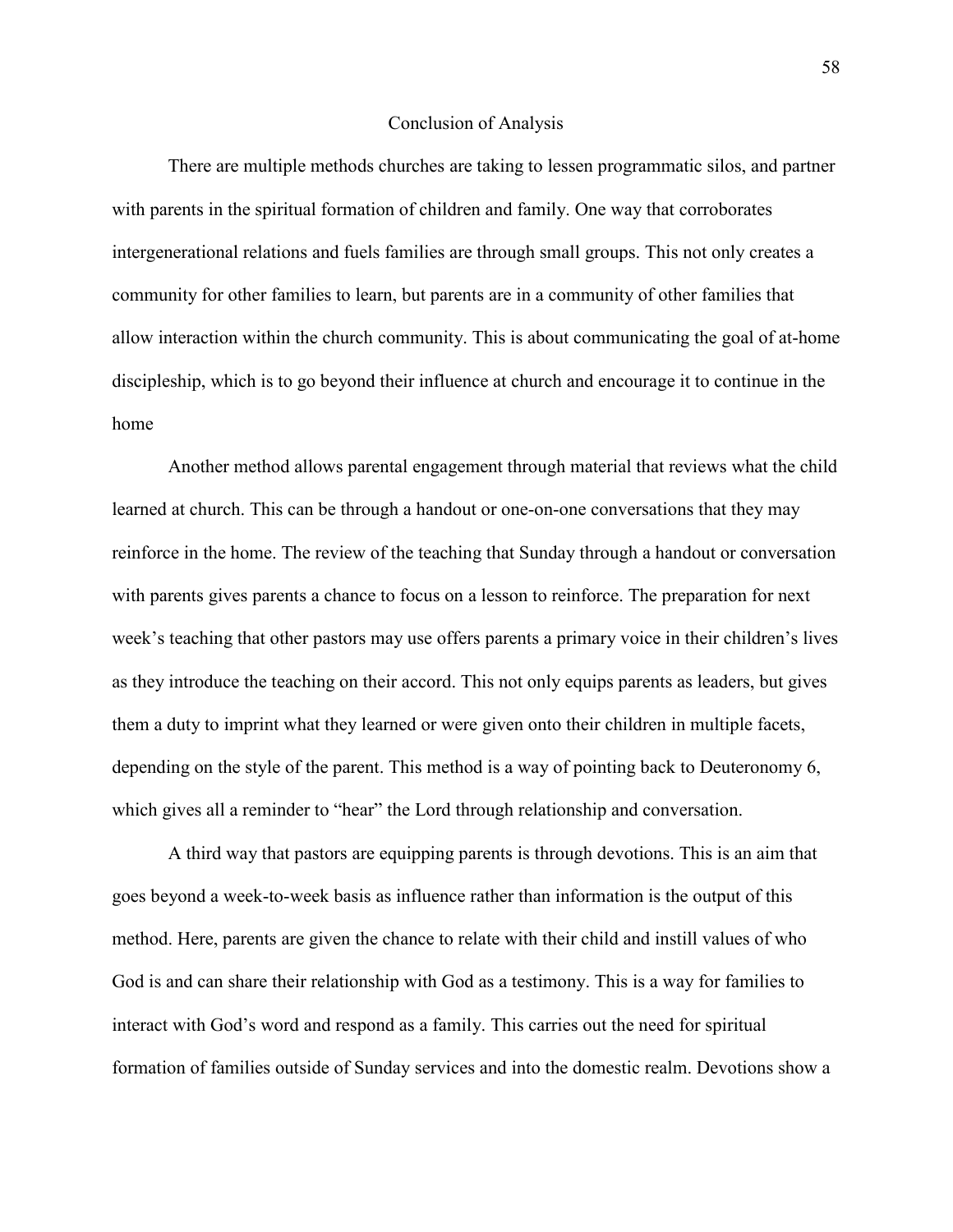church's intention on giving parents a tangible way of leading their home through guided resources. This is an aid that would be most universal for parents both new in the faith and in a continuous growth of their faith.

Giving parents practical ways to lead the home is imperative in not only lessening the programmatic structure of ministry, but it also gives parents a sense of duty in becoming a leader shaping their child's faith. Pastors in this survey gave practical ways that not only align to Deuteronomy 6's enjoin; they grow the parent in their spiritual walk with the Lord so that it may be passed on generationally. Their methods of equipping families are not dependent on a parent's spiritual maturity, for there are classes available and resources that are configured for them. Rather, it seems that a parent's willingness to receive such resources is what creates the holistic nature of families.

The methods of equipping families that pastors provided is for all parents in general. Pastors are aiding parents by giving them resources for specific topics. This gives parents an ability to readily handle common theological and child-rearing topics. Churches are showing growth in family ministry, which looks promising for the direction towards lessening silos and integrating families together in the home and at church. When asked, "What does family discipleship look like to you?" pastors brought a plethora of answers, located in Appendix B. The common theme of all the answers was mentorship from parents outside of a service onto their children. An additional commonality among all pastors is not only the desire to see generations reconciled and families in spiritual formation outside the church, but a vision for consistency of such discipleships. Each pastor articulated either the daily walk with God

59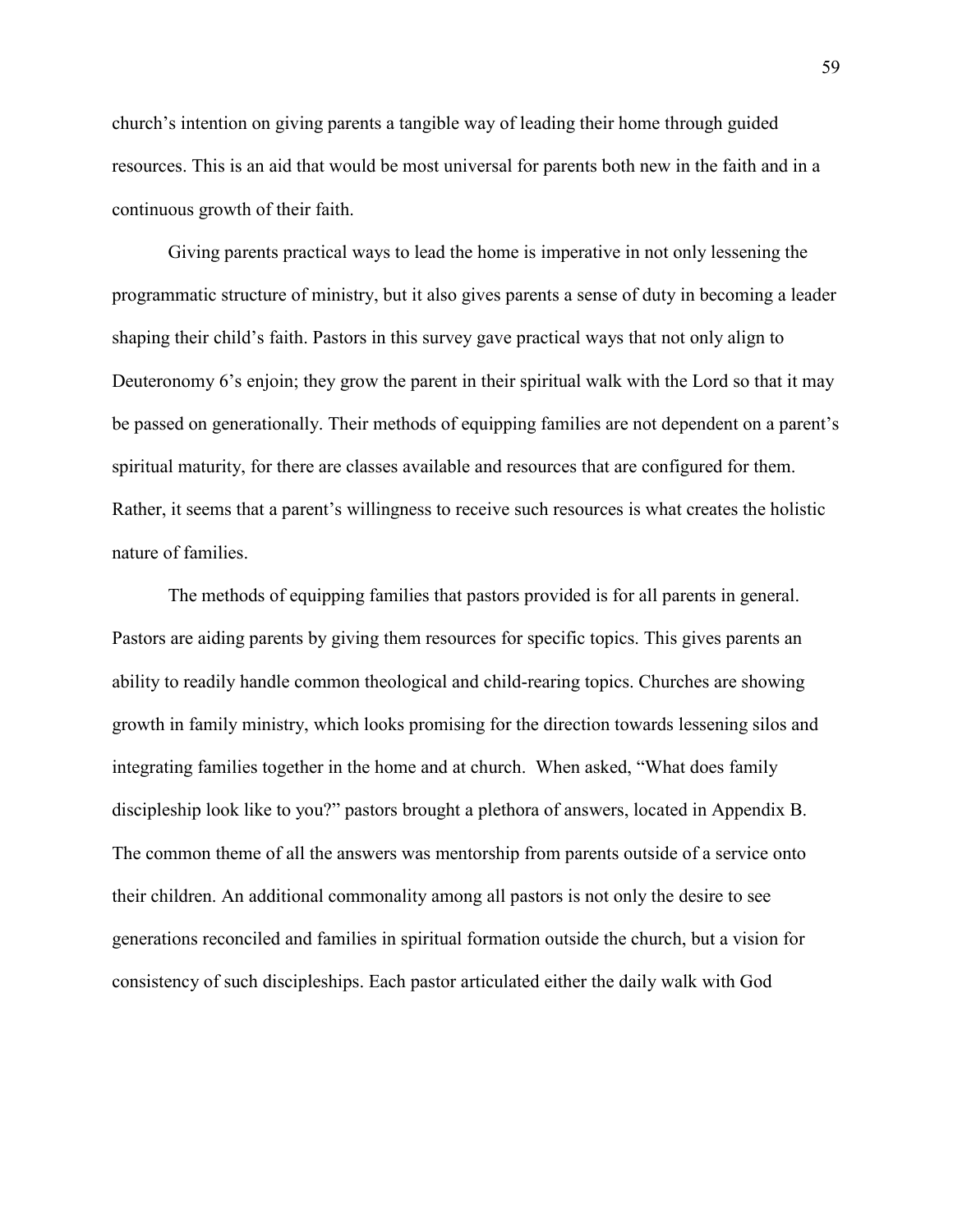individually and as a family or emphasized family discipleship in every stage of a child's life. Spiritual formation is continuous, and while childhood comes in phases, the discipleship of family is ever constant in their home.

Children's pastors make it clear the importance of family discipleship, which goes out beyond the influence of parents and invites grandparents, relatives, and individuals in many family formations to take part in seeking spiritual formation in the home. Though this is strong with the children's pastor and into the way they reach families, the question that then develops concerns the church as a whole's efforts in partnering with families.

For the church to partner with parents in bringing family ministry from the church to the home, these responses shown have noted major needs on the church's part. Partnering with families takes effective communication, working through time constraints, and reaching parents where they are at.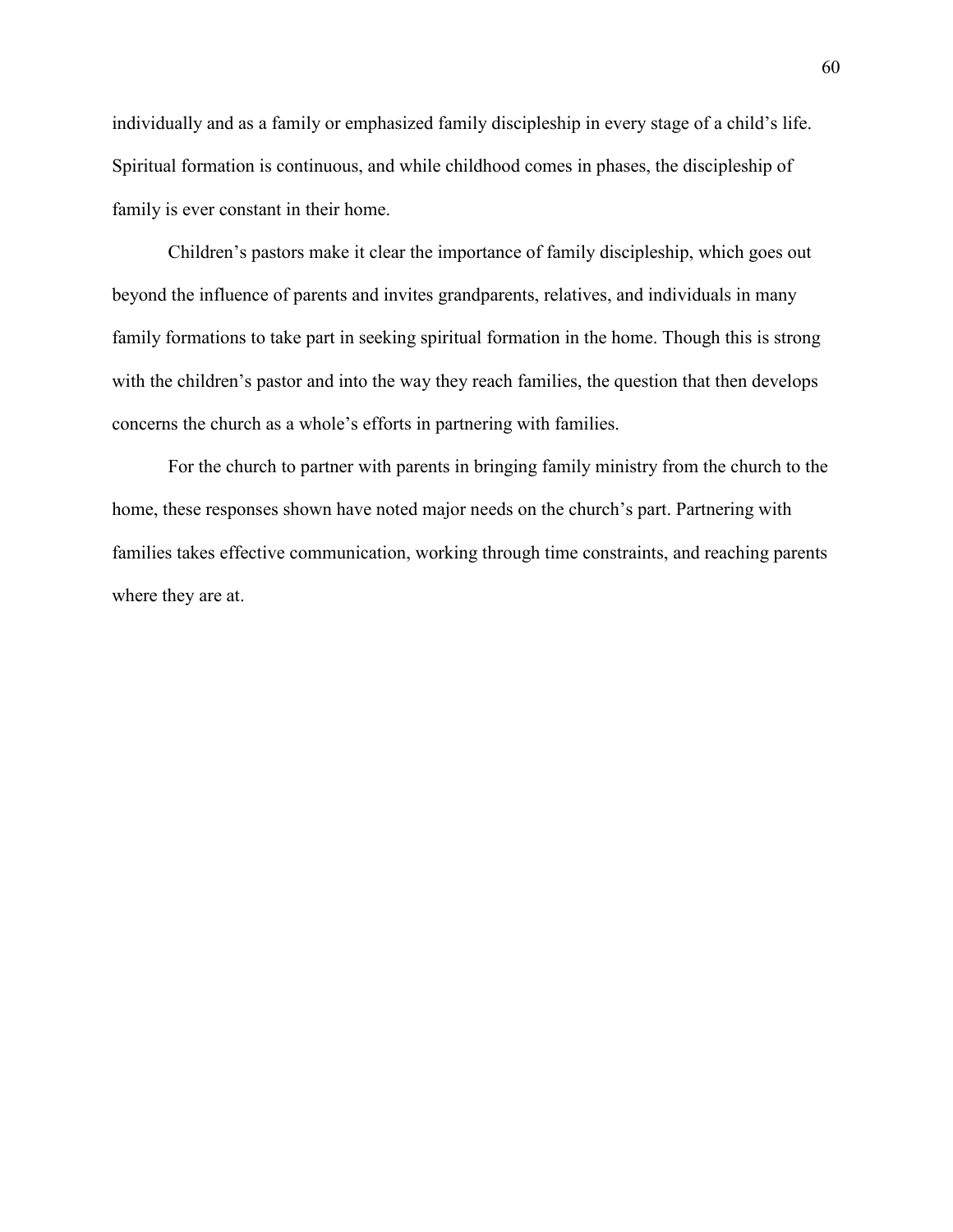#### **Conclusion**

Family ministry seeks to mirror the intergenerational call of personally knowing God and finding spiritual direction with communal influence, so everyone in the congregation has a role in that call to hear and teach the Word. For the church to partner with parents in bringing family ministry from the church to the home, this thesis noted major needs on the church's part to connect with parents and align programs holistically. Partnering with families takes effective communication, working through time constraints, and reaching parents where they are at.

In American households, busyness is almost a norm in the life of both children and family. However, in this tension, supplements such as parental involvement on a Sunday morning as volunteers, or podcasts accessible on morning commutes can show that faith formation is not addition, but integration. Instead of adding another facet to the family life, this should be lessened by seeking ways to integrate activities that engage the family wholly. This bridges Sunday service learnings onto the rest of the week. However, not only is busyness about time management skills, but prioritization. Communication once again becomes a necessity so that children's pastors are not serving a primary role as a spiritual champion for children, but a resource for parents to fuel the faith in their children. This thesis found aims toward alignment to the theological call of a family coming to its needed place, an encouragement for the Church and families.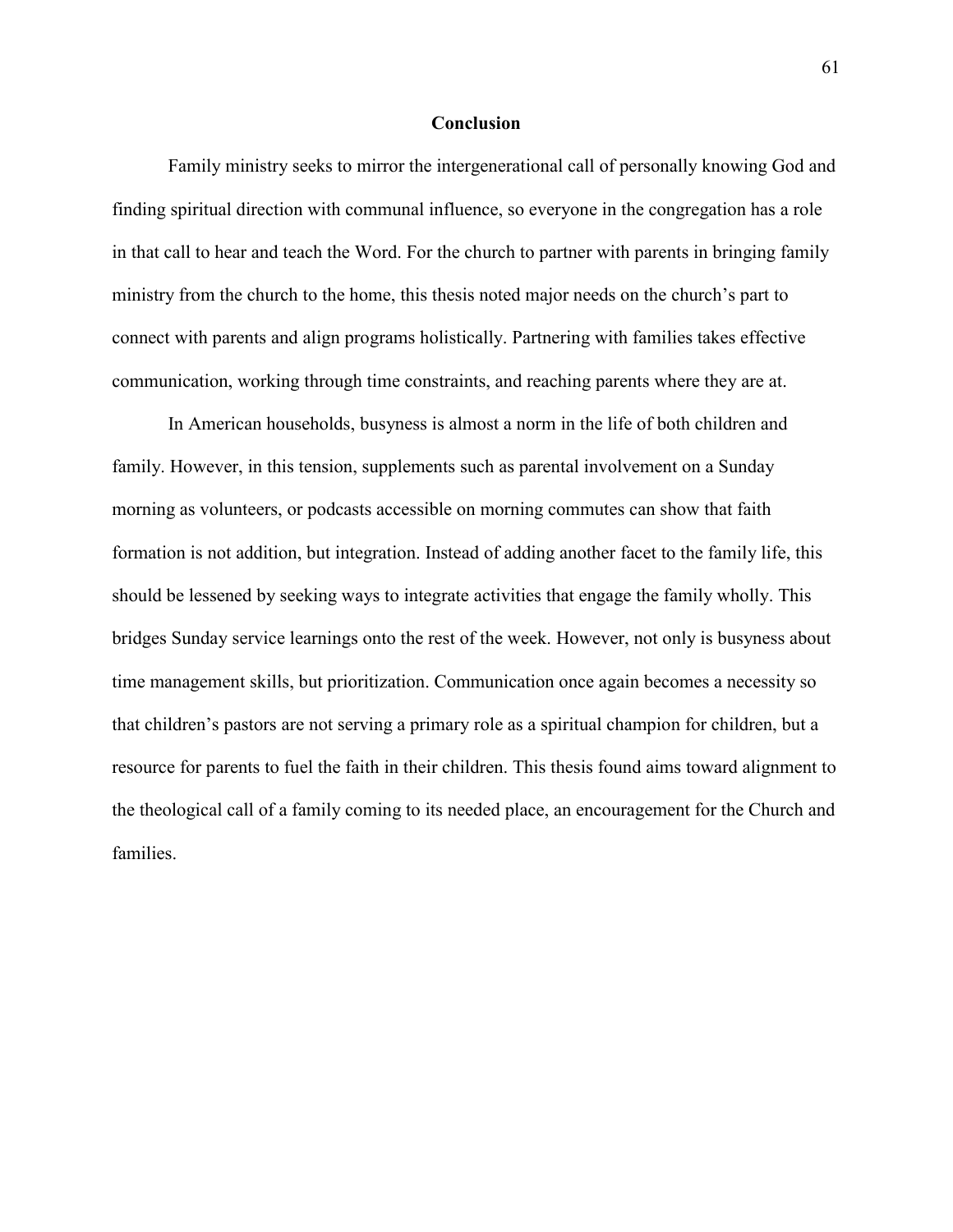# **Works Cited**

- Alcorn, Randy. "A Christ-Centered Marriage Is Christ-Centered Parenting Blog." *Eternal Perspective Ministries*. Last modified November 17, 2010. Accessed March 7, 2020. https://www.epm.org/blog/2010/Nov/17/christ-centered-marriage-christ-centeredparenting.
- Blanchette, Leon, and Robert G III Crosby. "The Measurement and Evaluation of Children's Ministry Praxis." *Christian Education Journal* 13, no. 2 (2016): 247–265. Accessed March 13, 2019. https://seu.idm.oclc.org/login?url=https://search.ebscohost.com/login.aspx?direct=true&d b=lsdar&AN=ATLAiG0V161031000862&site=ehost-live&scope=site.
- Brattston, David W T. "Your Children's Education: Duties in Christian Education, by Parents as Teachers, and Children as Learners." *Journal of Christian Education* 53, no. 3 (December 2010): 19–28.
- Campbell, Ken M., ed. *Marriage and Family in the Biblical World*. Downers Grove, Ill: InterVarsity Press, 2003.
- Chartier, Myron Raymond. "A Theology of Parenting: An Incarnational Model." *American Baptist Quarterly* 3, no. 1 (March 1984): 73–84. Accessed February 26, 2019. https://seu.idm.oclc.org/login?url=https://search.ebscohost.com/login.aspx?direct=true&d b=lsdar&AN=ATLA0000940027&site=ehost-live&scope=site.
- Crispin, Gareth. "A Theology of Accommodation as a Resource for Integrating Youth and Children into Intergenerational Church." *Christian Education Journal* 14, no. 1 (2017): 7–22. Accessed February 7, 2019. https://seu.idm.oclc.org/login?url=https://search.ebscohost.com/login.aspx?direct=true&d b=lsdar&AN=ATLAiBCB170424001817&site=ehost-live&scope=site.
- David, James R. "The Theology of Murray Bowen or the Marital Triangle." *Journal of Psychology & Theology* 7, no. 4 (1979): 259–262. Accessed March 18, 2019. https://seu.idm.oclc.org/login?url=https://search.ebscohost.com/login.aspx?direct=true&d b=lsdar&AN=ATLA0000774409&site=ehost-live&scope=site.
- Dickie, Jane R. "Parent-Child Relationships and Children's Images of God." *Journal for the Scientific Study of Religion* 36, no. 1 (March 1997): 25–43. Accessed February 26, 2019. https://seu.idm.oclc.org/login?url=https://search.ebscohost.com/login.aspx?direct=true&d b=lsdar&AN=ATLA0001021910&site=ehost-live&scope=site.
- Family Challenge. "Family-Challenge-Biblical-Foundation-Statement-2016-Edition.Pdf." Accessed September 12, 2019. https://www.transform-world.net/wpcontent/uploads/2016/08/Family-Challenge-Biblical-Foundation-Statement-2016 edition.pdf.
- Friedman, Edwin H. *Generation to Generation: Family Process in Church and Synagogue*. The Guilford family therapy series. New York: Guilford Press, 2011.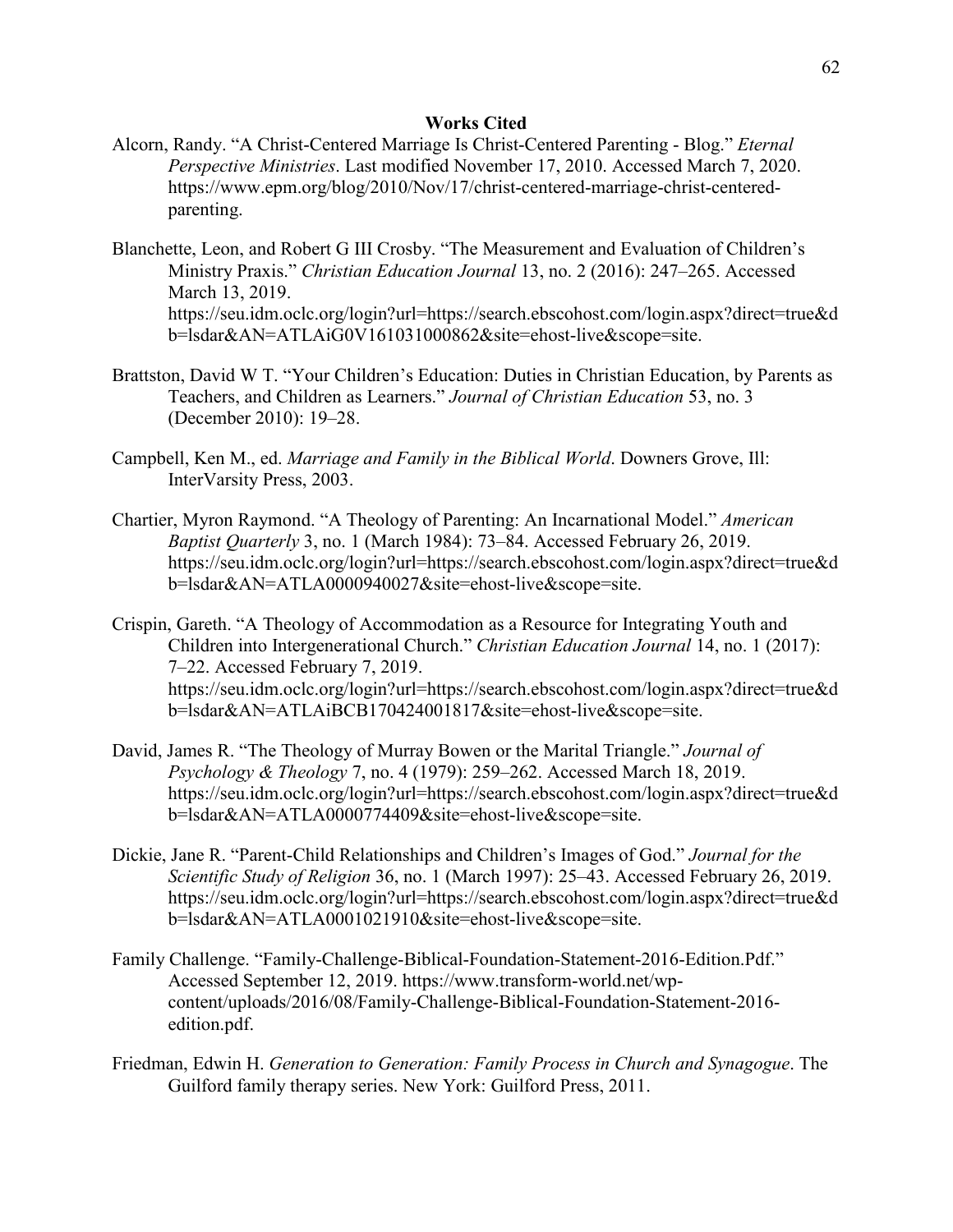- Gurrentz, Benjamin T. "Family Formation and Close Social Ties Within Religious Congregations." *Journal of Marriage & Family* 79, no. 4 (August 2017): 1125–1143. Accessed January 14, 2020. https://seu.idm.oclc.org/login?url=https://search.ebscohost.com/login.aspx?direct=true&d b=sih&AN=123996567&site=ehost-live&scope=site.
- Hamilton, James M Jr. "That the Coming Generation Might Praise the Lord." *The Journal of Family Ministry* 1, no. 1 (2010): 10–17. Accessed April 2, 2019. https://seu.idm.oclc.org/login?url=https://search.ebscohost.com/login.aspx?direct=true&d b=lsdar&AN=ATLA0001886183&site=ehost-live&scope=site.
- Jensen, David H. "Adopted into the Family: Toward a Theology of Parenting." *Journal of Childhood and Religion* 1, no. 2 (2010): 15. http://childhoodandreligion.com/wpcontent/uploads/2015/03/JensenApril2010.pdf.
- Joiner, Reggie. *Think Orange: Imagine the Impact When Church and Family Collide*. 1st ed. Colorado Springs, CO: David C. Cook, 2009.
- Jones, Timothy Paul. "Equipping the Generations: Developing Family Ministry Curriculum for Your Church." *The Journal of Family Ministry* 2, no. 1 (2011): 64–73. Accessed March 4, 2019. https://seu.idm.oclc.org/login?url=https://search.ebscohost.com/login.aspx?direct=true&d b=lsdar&AN=ATLA0001897959&site=ehost-live&scope=site.
- Mountain, Vivienne. "Four Links between Child Theology and Children's Spirituality." *International Journal of Children's Spirituality* 16, no. 3 (August 1, 2011): 261–269. Accessed February 2, 2019. https://doi.org/10.1080/1364436X.2011.617729.
- Nelson, Carl Ellis. "Spiritual Formation: A Family Matter." *Journal of Family Ministry* 20, no. 3 (2006): 13–27. Accessed February 14, 2019. https://seu.idm.oclc.org/login?url=https://search.ebscohost.com/login.aspx?direct=true&d b=lsdar&AN=ATLA0001553390&site=ehost-live&scope=site.
- Ploch, Donald R., and Donald W. Hastings. "Effects of Parental Church Attendance, Current Family Status, and Religious Salience on Church Attendance." *Review of Religious Research* 39, no. 4 (1998): 309–320. Accessed March 6, 2019. https://www.jstor.org/stable/3512441.
- Prevette, Bill, Keith J White, C Rosalee Velloso Ewell, and D J Konz. "Theology, Mission and Child: Global Perspectives" (n.d.): 277.
- Roberto, John, and Katie Pfiffner. "Best Practices in Children's Faith Formation." *Lifelong Faith* (2007): 82. http://www.faithformationlearningexchange.net/uploads/5/2/4/6/5246709/best\_practices\_ - children faith formation.pdf.
- Shaw, Perry W H. "Parenting That Reflects the Character of God." *Christian Education Journal* 13, no. 1 (2016): 43–58. Accessed February 7, 2019.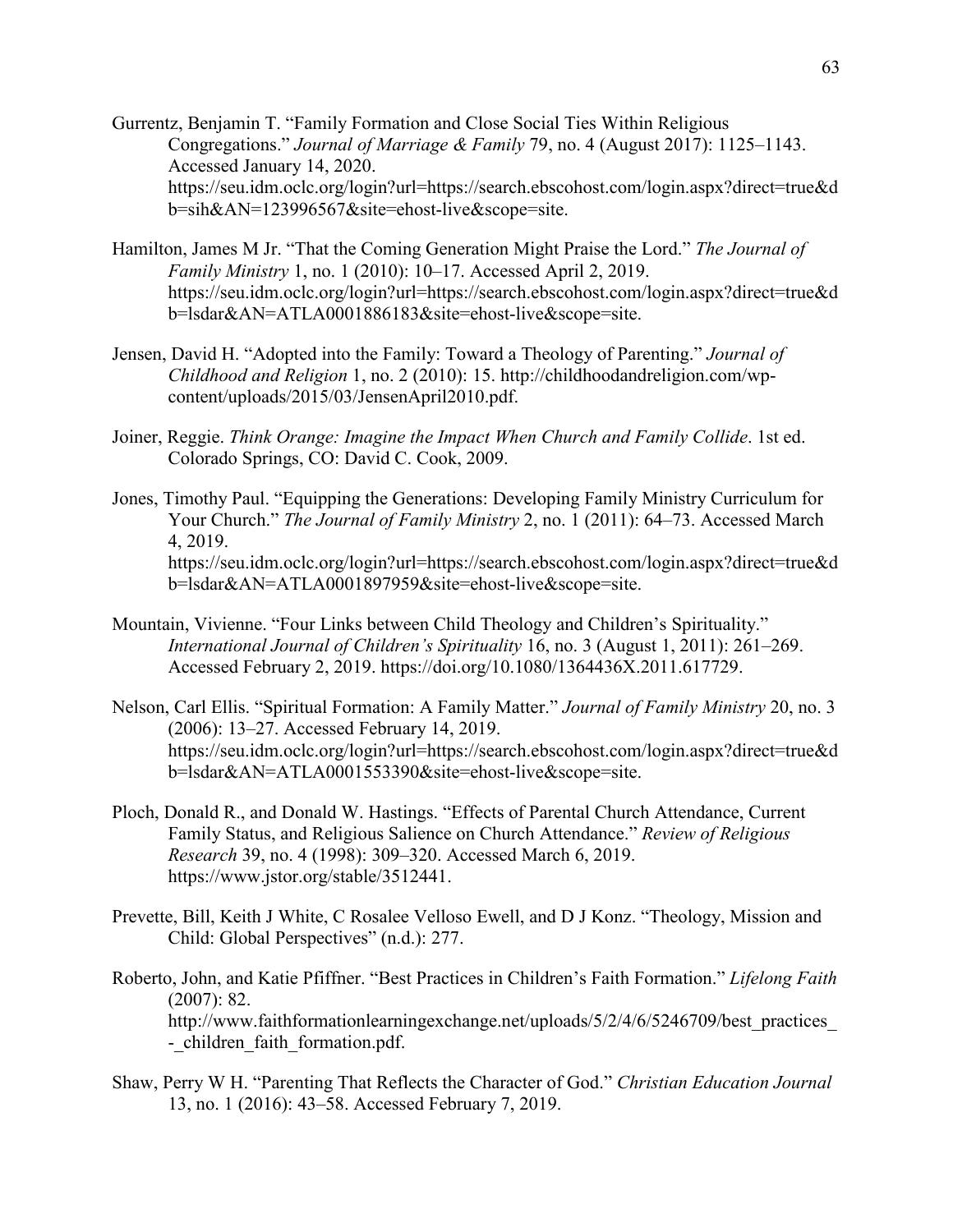https://seu.idm.oclc.org/login?url=https://search.ebscohost.com/login.aspx?direct=true&d b=lsdar&AN=ATLAiGFE160705003439&site=ehost-live&scope=site.

- Steenburg, Wesley Ryan. "Effective Practices for Training Parents in Family Discipleship: A Mixed Methods Study" (May 16, 2011). Accessed February 2, 2019. https://repository.sbts.edu/handle/10392/2849.
- Sunday, David. "Embracing the Biblical Tension Between Family and Church Ministry." *The Gospel Coalition*, n.d. Accessed October 19, 2019. https://www.thegospelcoalition.org/article/embracing-the-biblical-tension-betweenfamily-and-church-ministry/.
- Thomasma, Norman. "Utilizing Natural Family Systems Theory to Foster Health in Congregations: Murray Bowen as Teacher of Congregations." *Reformed Review* 58, no. 2 (2004).
- Vorster, Jakobus. "Marriage and Family in View of the Doctrine of the Covenant." *HTS Teologiese Studies / Theological Studies* 72 (April 8, 2016).
- Yates, Lee. "Strategies for Praying and Spiritual Formation with Children and Adolescents" (2018): 19.
- Zimmermann, Mirjam. "What Is Children's Theology? Children's Theology as Theological Competence: Development, Differentiation, Methods." *HTS Theological Studies* 71, no. 3 (2015): 01–06. Accessed March 12, 2019. http://www.scielo.org.za/scielo.php?script=sci\_abstract&pid=S0259- 94222015000100062&lng=en&nrm=iso&tlng=en.
- "Evangelism Is Most Effective Among Kids Barna Group." Accessed January 20, 2020. https://www.barna.com/research/evangelism-is-most-effective-among-kids/.
- "The Purpose of the Family." *Focus on the Family*. Last modified June 29, 2017. Accessed October 19, 2019. https://www.focusonthefamily.com/parenting/the-purpose-of-thefamily/.
- "Who Is Responsible for Children's Faith Formation?" *Barna Group*. Accessed January 1, 2020. https://www.barna.com/research/children-faith-formation/.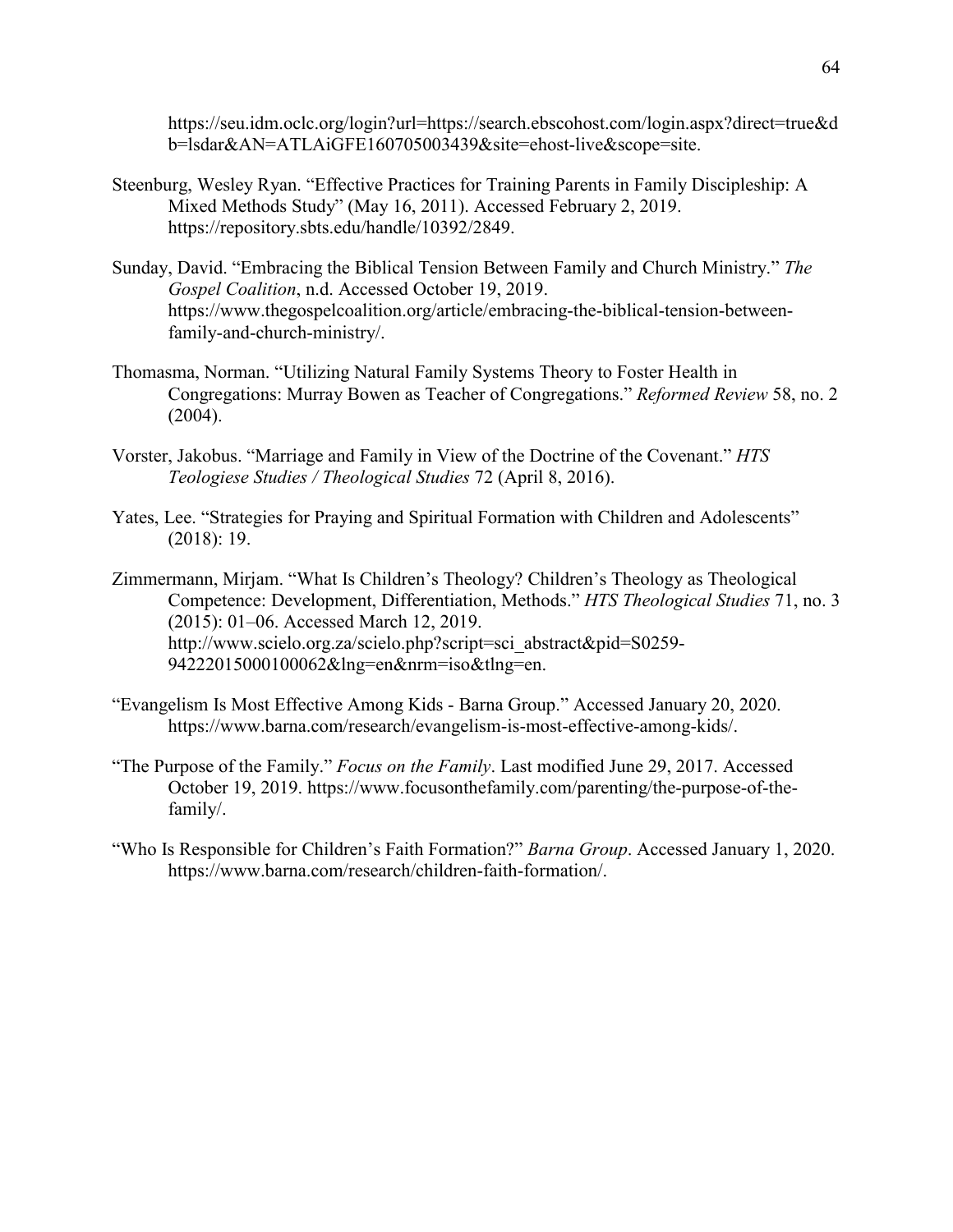# Appendix A; Survey Questions for Children's Pastors

- 1. I am a
	- a. Man
	- b. Woman
- 2. How long have you been in full-time ministry?
- 3. How long have you worked at this church?
- 4. What vocational training have you received?
- 5. Do you have children? If so, how many?
- 6. Have you walked your child through the salvation prayer?
- 7. How well do you feel equipped to disciple your children (Scale of 1-6)
- 8. What Biblical foundation shapes your view on family ministry?
- 9. How do you equip parents to disciple children?
- 10. Are all programs in the church connected to a vision pertaining to family ministry?
- 11. Why or why not?
- 12. How does your church host an atmosphere for families to interact with each other?
- 13. How does your church promote holistic discipleship in the home?
- 14. What problems occur when implementing a family ministry?
- 15. What does family discipleship look like to you?
- 16. How often are families together for a time of worship, fellowship and discipleship on a Sunday morning?
- 17. Do you feel yourself to be the primary spiritual teacher for many of the kids in your ministry? Why or why not?
- 18. What are needs of families in your ministry today?
- 19. What resources do you have available for parents/ caregivers wanting to lead families spiritually?
- 20. What advice do parents commonly seek advice in?
- 21. Why does the church need families?